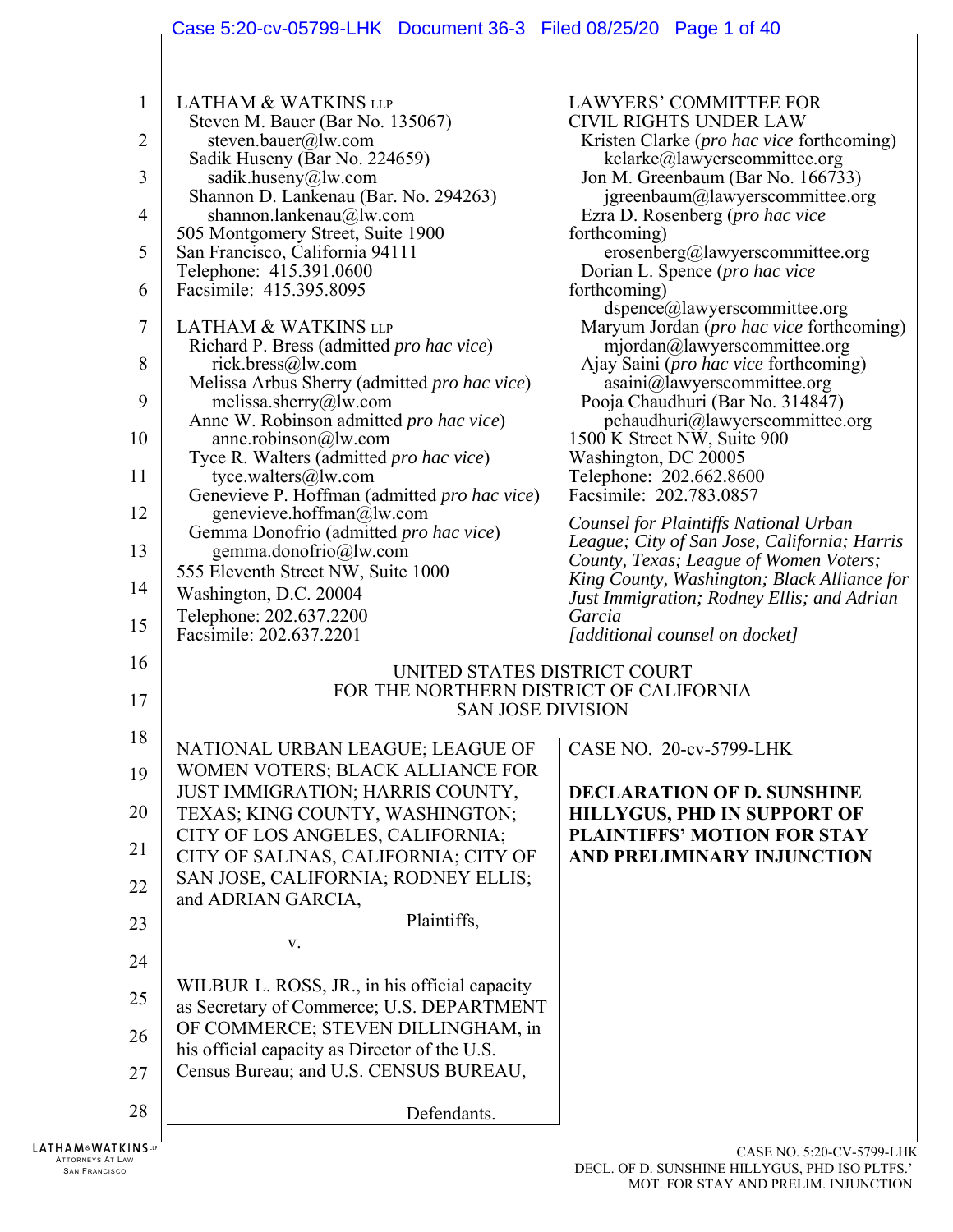1

 $\overline{2}$ 

# **EXPERT DECLARATION OF D. SUNSHINE HILLYGUS, PHD**

# **I. QUALIFICATIONS**

3 4 5 6 7 8 9 10 11 12 13 14 15 16 17 18 19 1. I am a Professor of Political Science and Public Policy at Duke University. I earned a Ph.D. in political science from Stanford University in 2003. From 2003-2009, I was a faculty member at Harvard University in the Department of Government. In 2009, I joined the faculty at Duke University as an associate professor and was promoted to full professor in 2015. 2. I have more than 20 years of experience in survey design, implementation, and analysis. Of relevance to this declaration, I have published research on the topics of census participation, survey methodology, survey non-response, and data quality. This work has been funded by the National Science Foundation and published in respected academic journals including *Public Opinion Quarterly*, *Journal of Survey Statistics and Methodology*, *Statistical Science*, *Political Analysis*, and *Annals of Applied Statistics*. I am co-author of *The Hard Count:*  The Political and Social Challenges of Census Mobilization.<sup>1</sup> My other experience of relevance includes serving as associate principal investigator of the American National Election Study, on the editorial boards of several academic journals, and as director of the Initiative on Survey Methodology at Duke University. I was also founding director of the Program on Survey Research at Harvard University. From 2012-2018, I served as a member of the Census Scientific Advisory Committee (CSAC). The committee provides advice on the design, operation and implementation of Census Bureau programs.

- 20 21 22 23 24 25 26 3. I have previously served as an expert witness in *League of Women Voters of North Carolina, et al. v. North Carolina, et al.*, No. 1:13-CV-00660-TDS-JEP (M.D.N.C.); *State of New York, et al. v. United States Department of Commerce, et al.*, No. 18-CV-2921-JMF (S.D.N.Y.); and *NAACP, et al. v. Bureau of the Census*, No. 18-CV-891-PWG (D. Md.); *State of Alabama, et al. v. United States Department of Commerce, et al.*, No. 2:18-cv-00772-RDP; and *Common Cause et al. v. Donald J. Trump, et al.*, No. 1:20-cv-02023-CRC. A copy of my curriculum vitae is attached.
- 27

 $\overline{a}$ 

<sup>28</sup> <sup>1</sup> D.S. Hillygus, N.H. Nie, K. Prewitt, and H. Pals, The Hard Count: The Political and Social Challenges of Census Mobilization (Russell Sage Foundation, 2006).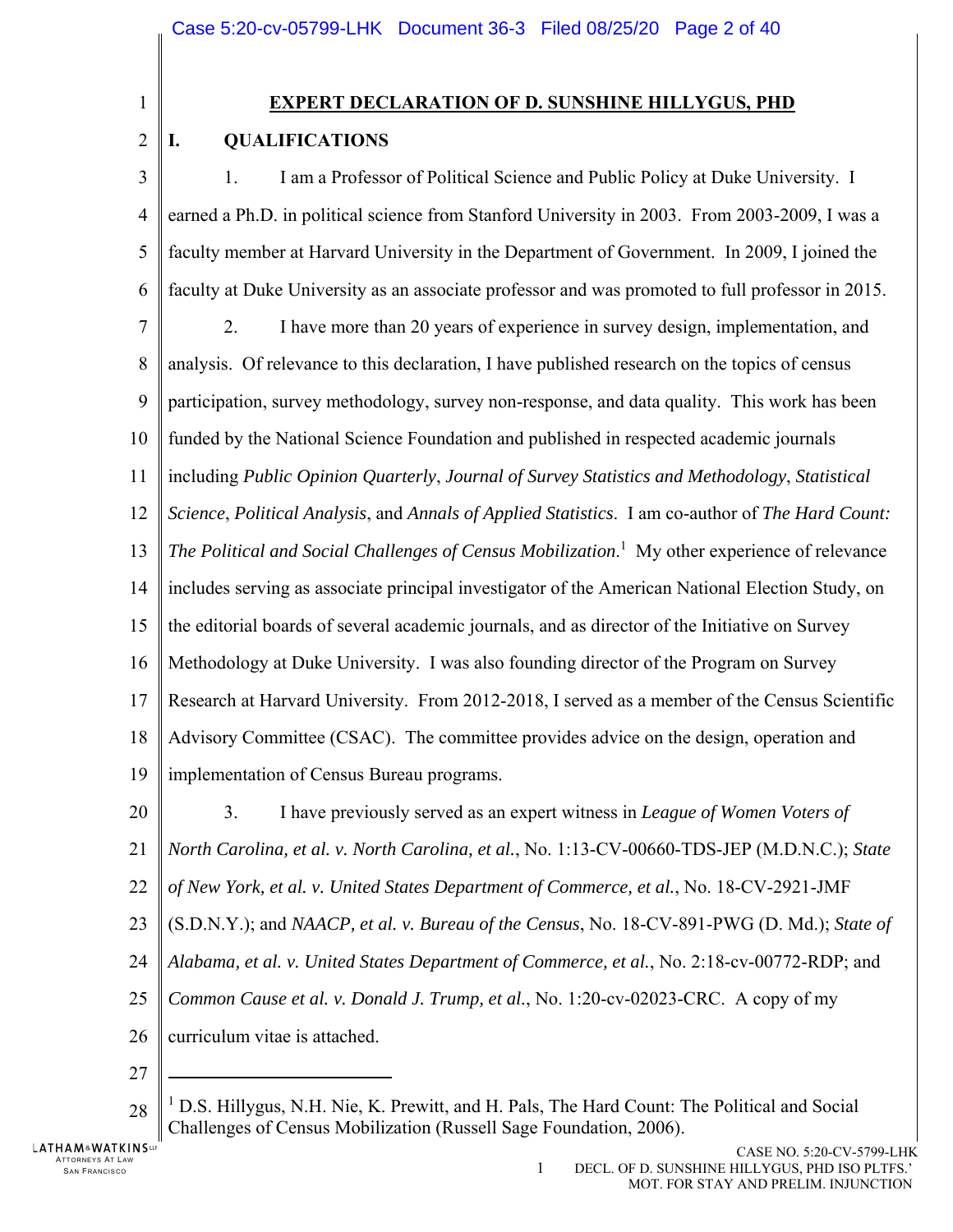1

# **II. RETAINER INFORMATION AND SUMMARY OF OPINIONS**

 $\overline{2}$ 3 4 4. I have been retained to evaluate the likely impact of the administration's decision to compress data collection and data-processing operations of the 2020 decennial census. My compensation in this case is \$350 per hour.

5 6 7 8 9 10 11 12 13 14 15 16 5. To formulate an expert opinion in this case, I reviewed a variety of materials from governmental, academic, and media sources. I have also relied on my own experiences and familiarity with survey practices and standards and Census Bureau programs and activities. Based on the knowledge I have amassed over my education, training, and experience, as well as a detailed review of government and academic research, data, and reports, I have reached the conclusion that shortening the Non-Response Follow Up (NRFU) operation will likely exacerbate the differential undercount of immigrants and racial and ethnic minorities, and significantly compromise the accuracy of the 2020 Census. More specifically, a reduction in the duration of the NRFU operation is almost certain to increase the number of hard-to-count households that will be inaccurately enumerated through administrative records, proxy respondents, and imputation as well as the number of hard-to-count households omitted entirely from the count.

17

ATTORNEYS AT LAW

**LATHAM&WATKINSLP** 

### **A. Background and Overview**

18 19 20 21 22 23 24 25 26 27 28 6. Before turning to my analysis, I provide some relevant background on the decennial census. The U.S. Constitution requires a count of every person living in the United States every 10 years for the purpose of reapportioning seats in the U.S. House of Representatives. While the most fundamental use of the decennial census is to determine the number of seats a state gets in Congress, the total population count has many other uses. States rely on the decennial count to redraw congressional districts and other political boundaries within a state. Census numbers are also used to allocate billions of dollars in federal program funds to states, counties, and cities—in 2017, \$1.5 trillion in federal money was distributed based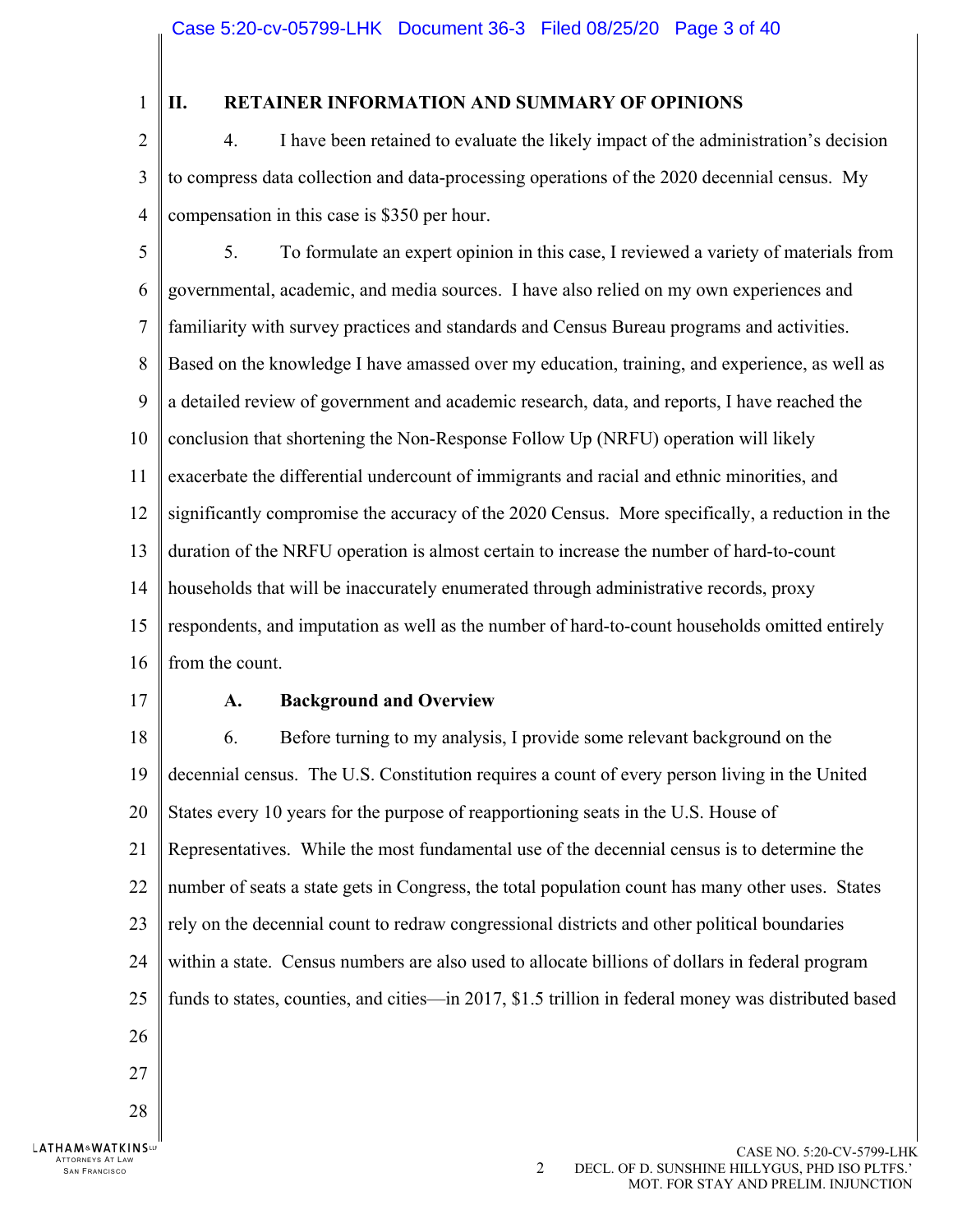1  $\mathfrak{D}$ 3 4 5 6 7 on the 2010 decennial census data.<sup>2</sup> Census data are also the primary source of information about the nation's population. They inform business decision making and community planning about government services such as schools, libraries, and hospitals. Social scientists use these data to conduct scientific research about society, economics, and politics. Census numbers also provide the benchmark against which every other data collection about the population is evaluated and adjusted and sets the sample frame for surveys throughout the federal statistical system.

8

## **1. Overview of Census Process**

9 10 11 12 13 7. Broadly speaking, the census process falls into three key steps: (1) the preenumeration phase, in which the Census Bureau engages in planning and research about enumeration procedures; (2) the actual enumeration of all living persons in the United States on April 1 in years ending in zero; and (3) a period afterwards in which the Census Bureau evaluates the accuracy and completeness of the data collected.

- 14 15 16 17 18 19 20 21 8. Pre-Enumeration Phase: Because of the size and scope of the undertaking required to enumerate the entire U.S. population, the Census Bureau engages in years of preparation and planning. Operational decisions and processes are researched and evaluated through field tests over the course of the decade. Throughout the planning and research stage, the Census Bureau works closely with stakeholders to gather input on potential design decisions. For example, the National Advisory Committee (NAC) and Census Scientific Advisory Committee (CSAC) offer feedback and advice on the design, operation and implementation of census operations.
- 22 23 24 25 9. Enumeration Phase: Since 1970, the U.S. Census Bureau has conducted an "actual enumeration" of all U.S. households and their demographic characteristics by enlisting the U.S. population in a multi-year, multi-part process that, generally speaking, proceeds in the following steps:
- 26

 $\overline{a}$ 

LATHAM&WATKINSW ATTORNEYS AT LAW SAN FRANCISCO **3** 

<sup>27</sup> <sup>2</sup> A. Reamer, Fifty-Five Large Federal Census-guided Spending Programs: Distribution by State, (GW Institute of Public Policy, 2019).

<sup>28</sup> https://gwipp.gwu.edu/sites/g/files/zaxdzs2181/f/downloads/Counting%20Dollars%20Brief%20 %235%20May%202019.pdf.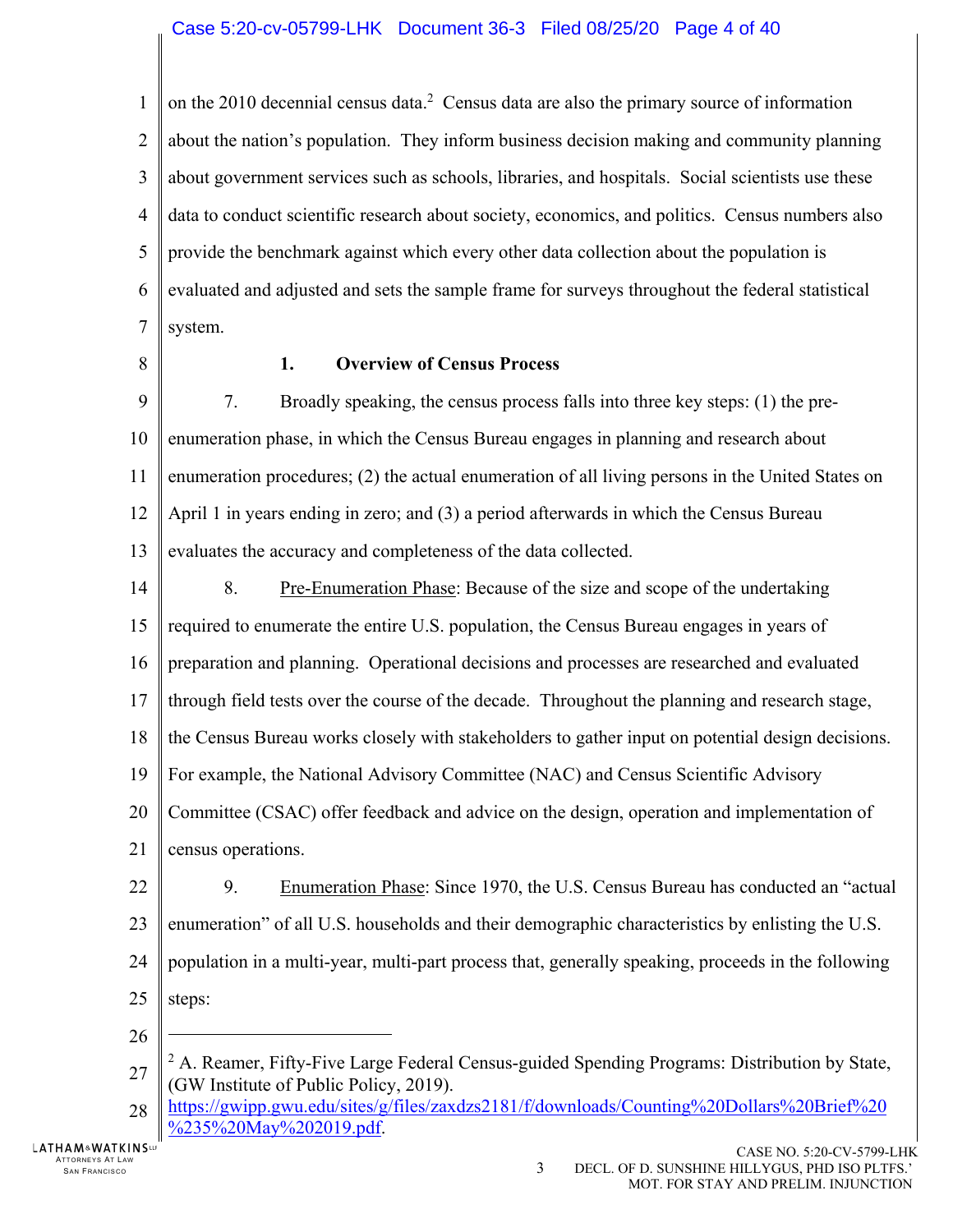# Case 5:20-cv-05799-LHK Document 36-3 Filed 08/25/20 Page 5 of 40

| $\mathbf{1}$   | a. Master Address File. The process starts with the creation of the Master Address File                                                                                                      |
|----------------|----------------------------------------------------------------------------------------------------------------------------------------------------------------------------------------------|
| $\overline{2}$ | $(MAF)$ , a database containing every known housing unit in the country. The creation of                                                                                                     |
| 3              | the MAF is critical to the decennial count because the Census Bureau uses the MAF at all                                                                                                     |
| $\overline{4}$ | stages of the enumeration process as the basic list of addresses from which to engage                                                                                                        |
| 5              | with U.S. households—whether sending a census questionnaire or following up with an                                                                                                          |
| 6              | enumerator. In previous years, the MAF was created through address canvassing—                                                                                                               |
| 7              | sending field staff to verify every possible household in the country. In 2020, the bulk of                                                                                                  |
| 8              | households were added to the MAF without field verification, relying instead on in-office                                                                                                    |
| 9              | address verification through administrative records and aerial imaging. <sup>3</sup>                                                                                                         |
| 10             | <b>b.</b> Self-response. Since 1960, self-response to the census has been the primary way                                                                                                    |
| 11             | households have been enumerated. The Census Bureau sends a mailing to (almost) every                                                                                                         |
| 12             | household in the MAF asking households to self-respond with information about their                                                                                                          |
| 13             | household. In 2020, the mailing directed most households to complete the census                                                                                                              |
| 14             | questionnaire online. <sup>4</sup> In an effort to boost self-response and to encourage participation                                                                                        |
| 15             | among anyone omitted from the MAF, the Census Bureau engages in an advertising and                                                                                                           |
| 16             | outreach campaign.                                                                                                                                                                           |
| 17             | c. Non-Response Follow-up. Households that do not self-respond will be visited at least                                                                                                      |
| 18             | once by an in-person enumerator as part of the Non-Response Follow-up (NRFU)                                                                                                                 |
| 19             |                                                                                                                                                                                              |
| 20             |                                                                                                                                                                                              |
| 21             | $3$ Census research evaluating the quality of this approach found that it correctly added only 83.6                                                                                          |
| 22             | percent of addresses. Given this limitation, the Census Bureau did in-field address verification<br>for about 35% of households, but the overall quality is unclear—evaluations (2020 Census |
| 23             | Evaluation: Reengineered Address Canvassing Study Plan and 2020 Census In-Field Address                                                                                                      |
| 24             | Canvassing Operational Assessment Study Plan) will not be completed until 2023. In field<br>Quality Control found that 4.3% of verifications failed quality control. U.S. GAO 2020 Census:   |
| 25             | Bureau Generally Followed Its Plan for In-Field Address Canvassing (May 2020).<br>https://www.gao.gov/assets/710/705310.pdf.                                                                 |
| 26             | <sup>4</sup> Households in census tracts with limited internet access will receive a paper questionnaire                                                                                     |
| 27             | along with a unique ID to complete online. A telephone number will also be provided which<br>allows completion of the census over the phone. It is also possible to complete the Census by   |
| 28             | calling a Questionnaire Assistance Center or through Mobile Questionnaire Assistance.                                                                                                        |
|                |                                                                                                                                                                                              |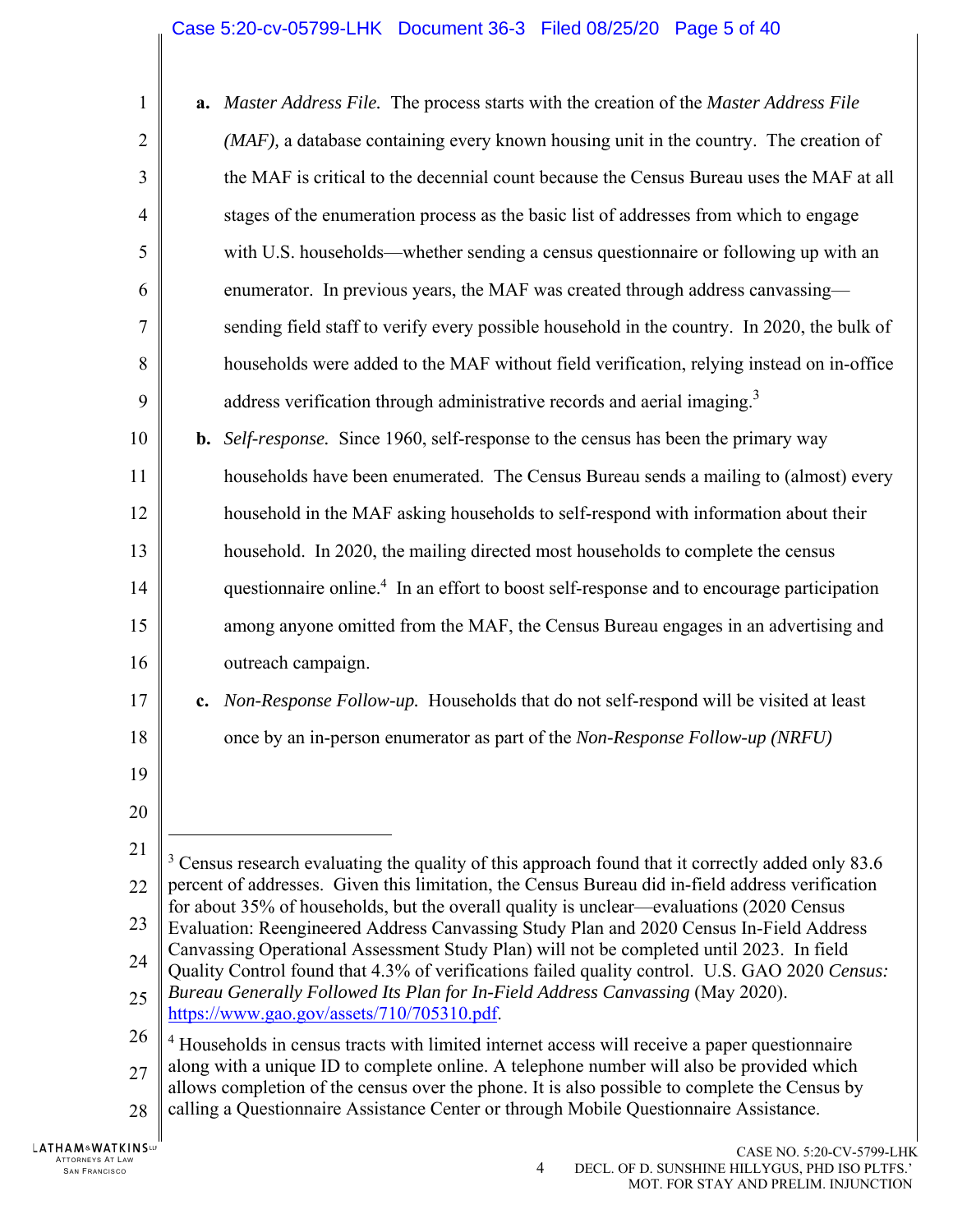## Case 5:20-cv-05799-LHK Document 36-3 Filed 08/25/20 Page 6 of 40

| $\mathbf{1}$   | operation. <sup>5</sup> Disproportionately, the households left to be enumerated through NRFU are |
|----------------|---------------------------------------------------------------------------------------------------|
| $\overline{2}$ | considered hard-to-count, including racial and ethnic minorities, immigrants, and Non-            |
| $\overline{3}$ | English speakers. $6 \text{ In } 2020$ , the Census Bureau is using administrative records from   |
| $\overline{4}$ | federal and state government agencies to enumerate the household if a single enumerator           |
| 5              | visit is unsuccessful. If the household cannot be enumerated with administrative records,         |
| 6              | an enumerator will return to the household for at least two more in-person attempts. On           |
| $\overline{7}$ | the third unsuccessful visit, the NRFU enumerator will become proxy-eligible, in which            |
| 8              | the enumerator asks a neighbor, landlord, or postal-worker to provide information about           |
| 9              | the household.                                                                                    |
|                |                                                                                                   |

10 11 12 13 14 15 16 17 18 19 20 **d.** *Imputation and Data Product Release*. Finally, for households in the MAF not enumerated through NRFU, the Census Bureau will impute the number of household members and their characteristics. The Census Unedited File (CUF), used to produce apportionment numbers, uses count imputation of any remaining uncounted households to estimate the number of household members based on information from responding households. The Census Edited File (CEF), the basis for redistricting data files for the States, applies characteristic imputation—statistically imputes missing or conflicting information about the people in the household (*i.e.*, race, ethnicity, age, date of birth, sex, tenure, and relationship). The microdata are further altered to meet the confidentiality requirements of Title 13 of the United States Code. For the 2020 Census, the Census Bureau will rely on a new disclosure avoidance system relying on differential privacy to

21

1

22 23  $<sup>5</sup>$  The NRFU operation has the primary purposes of enumerating nonresponding households and</sup> determining housing unit status for nonresponding addresses, but it also serves to do field verification of any addresses that were not on the MAF and any cases added through Local

- 24 Update of Census Addresses (LUCA) appeals or changes in the US Postal Delivery Sequence
- File. *See* 2020 Census Detailed Operational Plan for Nonresponse Follow-up Operation (NRFU),
- 25 Version 2 (July 15, 2019). https://www2.census.gov/programs-surveys/decennial/2020/programmanagement/planning-docs/NRFU-detailed-operational-plan\_v20.pdf
- 26 <sup>6</sup> Maryann Chapin, 2020 Census: Counting Everyone Once, Only Once, and In the Right Place.
- 27 *A Design for Hard to Count Populations* (U.S. Dept. of Commerce, Census Bureau 2018), https://www2.census.gov/programs-surveys/decennial/2020/program-management/pmr-
- 28 materials/10-19-2018/pmr-hard-to-count-2018-10-19.pdf.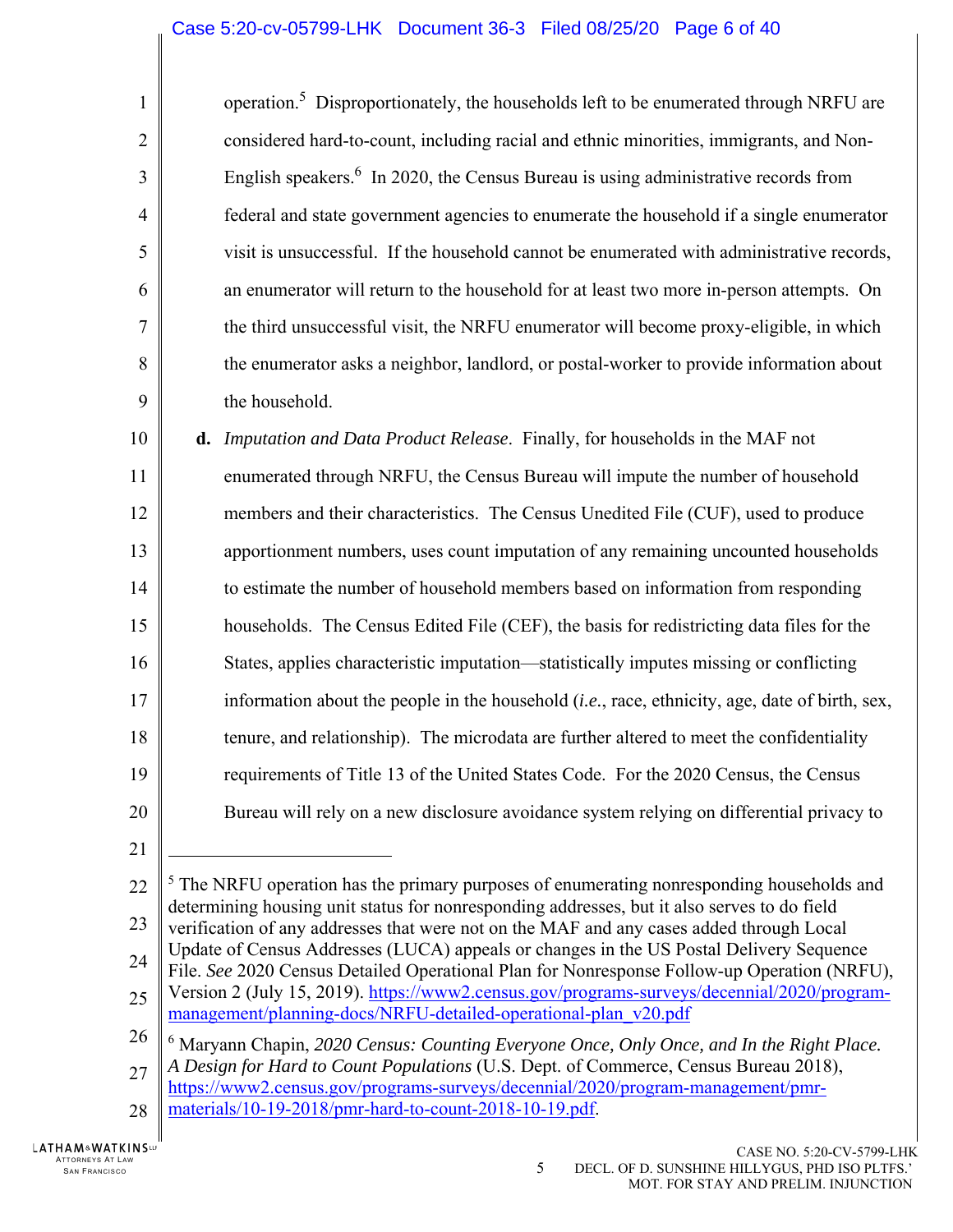1  $\mathcal{D}_{\mathcal{L}}$ 3 4 5 6 7 8 9 10 11 12 13 14 15 16 17 18 19 20 21 22 23 24 25 26 27 28 protect individual responses upon release, which applies to all data products at a geographic level lower than the state (including the redistricting file).<sup>7</sup> 10. Post-Enumeration Evaluation of Data Quality: After the enumeration is complete, the Census Bureau conducts an independent coverage assessment to evaluate the accuracy of the census count, including estimates of the differential undercount of subgroups of the population. The coverage assessment identifies omissions (*i.e.*, people who *should* have been counted, but were not) and erroneous enumerations (people who *should not* have been counted, but were, including duplications)<sup>8</sup> using an independent Post-Enumeration Survey (PES) of a sample of census blocks.<sup>9</sup> 11. The Census Bureau evaluates not only the accuracy of the overall population count, but also the completeness and fairness of the count.<sup>10</sup> Coverage assessments have consistently found that some segments of the population, including immigrants and racial and ethnic minorities, are systematically undercounted in the decennial count, although the undercount for these groups has typically improved from one census to the next because the Census Bureau historically focused research, planning, and effort on improving the differential undercount. $11$ 12. Critically, an overall population count can be accurate, at the same time that counts for subpopulations are inaccurate. This can happen, as it did in 2010, when some 1  $<sup>7</sup>$  The data are processed through the disclosure avoidance system that injects noise into the</sup> estimates, creating uncertainty in the numbers to protect confidentiality. *See*  https://www.census.gov/newsroom/blogs/research-matters/2018/08/protecting the confi0.html. 8 The general term *coverage error* refers to any error that results from (1) the failure to include all eligible persons or housing units, or (2) the inclusion of some persons or housing units erroneously. Examples of coverage errors include omissions and duplications.  $9$  The Census Bureau also conducts a Demographic Analysis (DA) that compares census results to independent estimates of the population using administrative records, including birth, death, and immigration records, estimates of undocumented immigration, and Medicare data. 10 K. Prewitt, The US Decennial Census: Politics and political science. *Annual Review of Political Science*, 13, (2010), 237-254. 11 Z.H. Seeskin and B.D. Spencer, *Working Paper: Balancing 2020 Census Cost and Accuracy: Consequences for Congressional Apportionment and Fund Allocations*, (Northwestern University, Institute for Policy Research, 2018).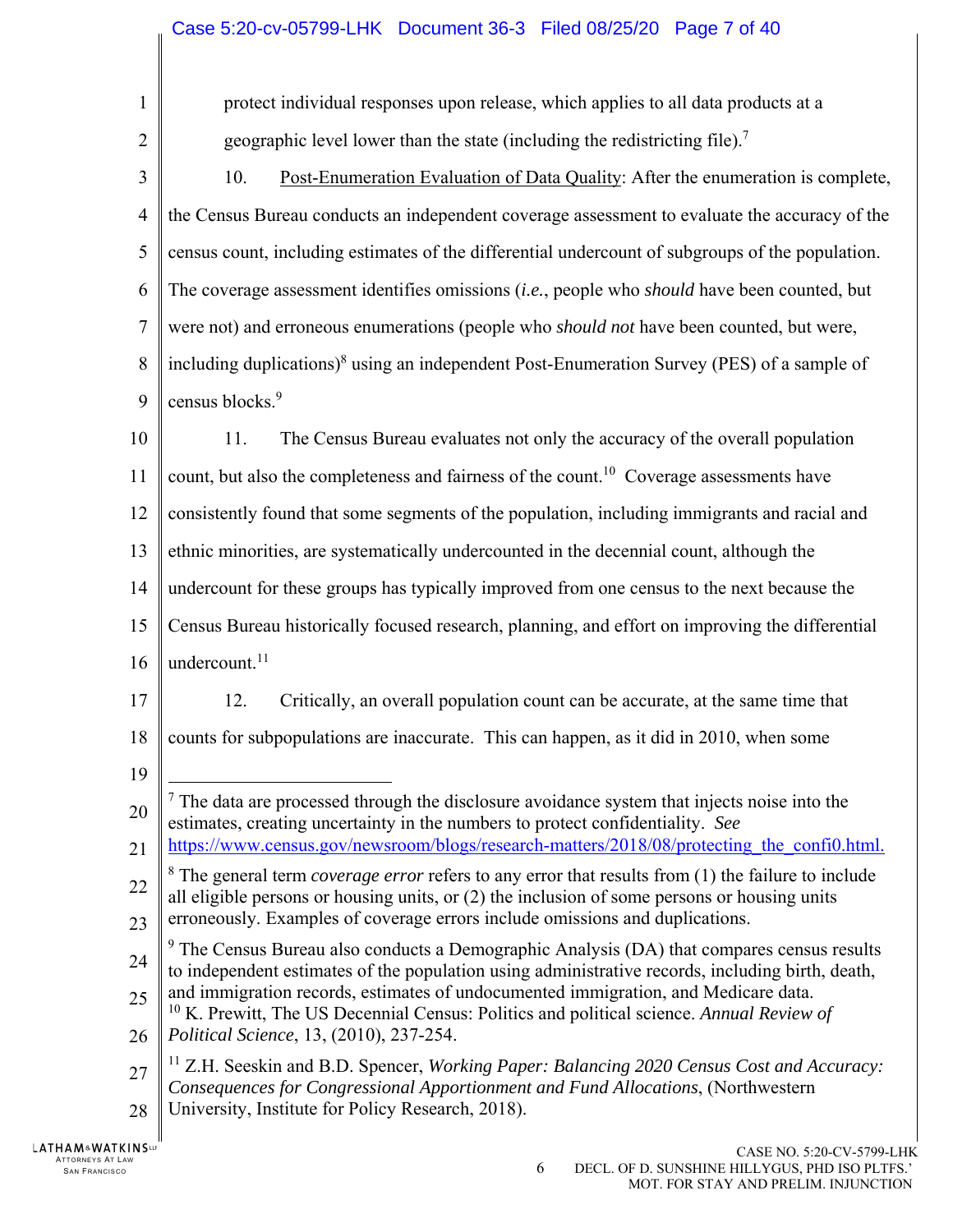1  $\overline{2}$ 3 4 5 6 segments of the population are undercounted at the same time other segments of the population are overcounted. Figure 1 reports the Census Bureau's estimates of the net undercount and the differential undercount of Black individuals and Hispanic individuals (compared to non-Hispanic White individuals) in the last three censuses from the independent post-enumeration survey that is conducted for the coverage assessment.<sup>12</sup> As can be seen, Non-Hispanic Whites continue to be overcounted in 2010, while Blacks and Hispanics continue to have net undercounts.

7

**Figure 1: Recent Net and Differential Census Undercounts (Post-Enumeration Survey)** 

| 8              |                                         |          |          |       |
|----------------|-----------------------------------------|----------|----------|-------|
|                | <b>Race/Origin Domain</b>               | 2010     | 2000     | 1990  |
| 9              |                                         |          |          |       |
| 10             | U.S. Total                              | $-0.01%$ | $-0.49%$ | 1.61% |
|                |                                         |          |          |       |
| 11             | Non-Hispanic White                      | $-0.84%$ | $-1.13%$ | 0.68% |
|                |                                         |          |          |       |
| 12             | <b>Black</b>                            | 2.06%    | 1.84%    | 4.57% |
| 13             |                                         |          |          |       |
|                | Hispanic                                | 1.54%    | 0.71%    | 4.99% |
| 14             |                                         |          |          |       |
|                | <b>Black Differential Undercount</b>    | 2.90%    | 2.97%    | 3.89% |
| 15             |                                         |          |          |       |
| 1 <sup>2</sup> | <b>Hispanic Differential Undercount</b> | 2.38%    | 1.84%    | 4.31% |

<sup>16</sup> 17 *Note: Numbers reported in DSSD 2010 Census Coverage Measurement Memorandum Series #2010-G-01 (Table 7)* 

18

13. Given that the constitutional basis of the decennial count is to reapportion

19 representatives across states, it is critical to have *distributional accuracy*—the proportional

20 distribution of the population by geography or population groups*.* If the Census Bureau misses

21 more people living in one state than another, the census count is not only inaccurate, it will also

22 be unfair. Critically, the post-enumeration survey for the 2010 Census did not find a statistically

23 significant undercount or overcount in the population or housing units for any state nor for any

24

 $\overline{a}$ 

25  $12$  There is variation in the literature as to whether an undercount is represented as a negative or positive number. In this table, a negative number represents an *overcount*. It is also worth noting that the undercount of some subgroups of racial and ethnic minorities is even worse. For

- 26 example, the net undercount rate for Black males age 30-49 in 2010 was 10%, with an omissions
- 27 rate of 16.7%. And the net undercount is also worse for young minority children—6.3% for
- Black children age 0-4 and 7.5% for Hispanic children age 0-4. *See* William O'Hare, *Differential*
- 28 *Undercounts in the US Census: Who is missed?* (Cham: Springer Open, 2019), 53.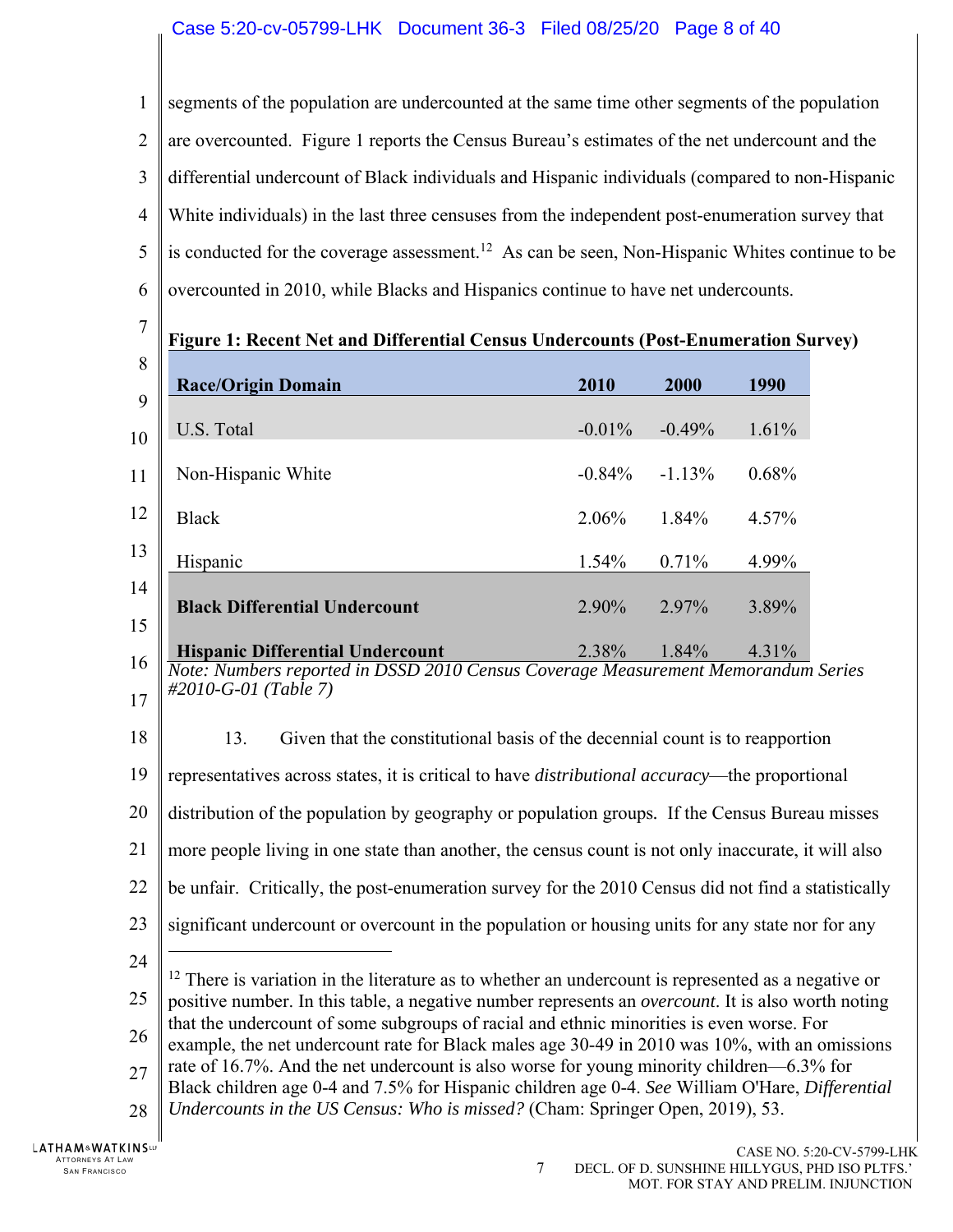1  $\mathcal{D}_{\mathcal{L}}$ 3 4 counties or places of 100,000 or more.<sup>13</sup> As I discuss in the remainder of this declaration, the available evidence suggests that shortening the NRFU timeframe in the middle of census operations, against the advice of Census Bureau staff and experts, will contribute to demographic and geographic disparities in the 2020 count.

5

## **III. COVID-19 DELAYS IN CENSUS OPERATIONS**

6 7 8 9 10 11 12 13 14 15 16 17 18 19 20 21 22 23 24 25 26 27 28 14. On March 11, 2020, the World Health Organization declared COVID-19 a pandemic, just one day before official Census Bureau invitations with detailed information on how to respond to the census were scheduled to arrive in mailboxes across the country.<sup>14</sup> That same day, the Census Bureau announced they had established an Internal Task Force to continuously monitor the situation and update as needed the Pandemic Addendum to the Census Bureau's Continuity of Operations (COOP) Plan.<sup>15</sup> In March, the Census Bureau suspended field activities and postponed key operations, including the critical NRFU operation. On April 13, 2020, Commerce Secretary Wilbur Ross and Census Director Steven Dillingham jointly announced that they would seek "statutory relief from Congress of 120 additional calendar days," thereby extending the window for field data collection and self-response to October 31, 2020 and delaying the delivery of apportionment counts to the President by April 30, 2021 and redistricting data files to the states no later than July 31,  $2021$ .<sup>16</sup> 15. On August 3, however, the Census Bureau issued a statement that the Census Bureau would, in an effort to rush the completion of the Census by the end of the year, terminate NRFU and self-responses by mail, phone, or Internet on September 30, 2020—a month earlier  $\overline{a}$ <sup>13</sup> https://www.census.gov/newsroom/releases/archives/2010\_census/cb12-95.html. <sup>14</sup>The 2020 Census count kicked off as planned on January 21 in the remote Alaska Native village of Toksook Bay Census. Workers enumerate this village—which has spotty mail and unreliable internet connectivity—prior to the spring thaw, when residents leave to hunt, fish, and work warm weather jobs. March 12 marked the beginning of peak operations. <sup>15</sup> https://2020census.gov/en/news-events/press-releases/statement-coronavirus.html. <sup>16</sup> https://www.census.gov/newsroom/press-releases/2020/statement-covid-19-2020.html. NRFU operations were originally scheduled to run from May 15-July 31.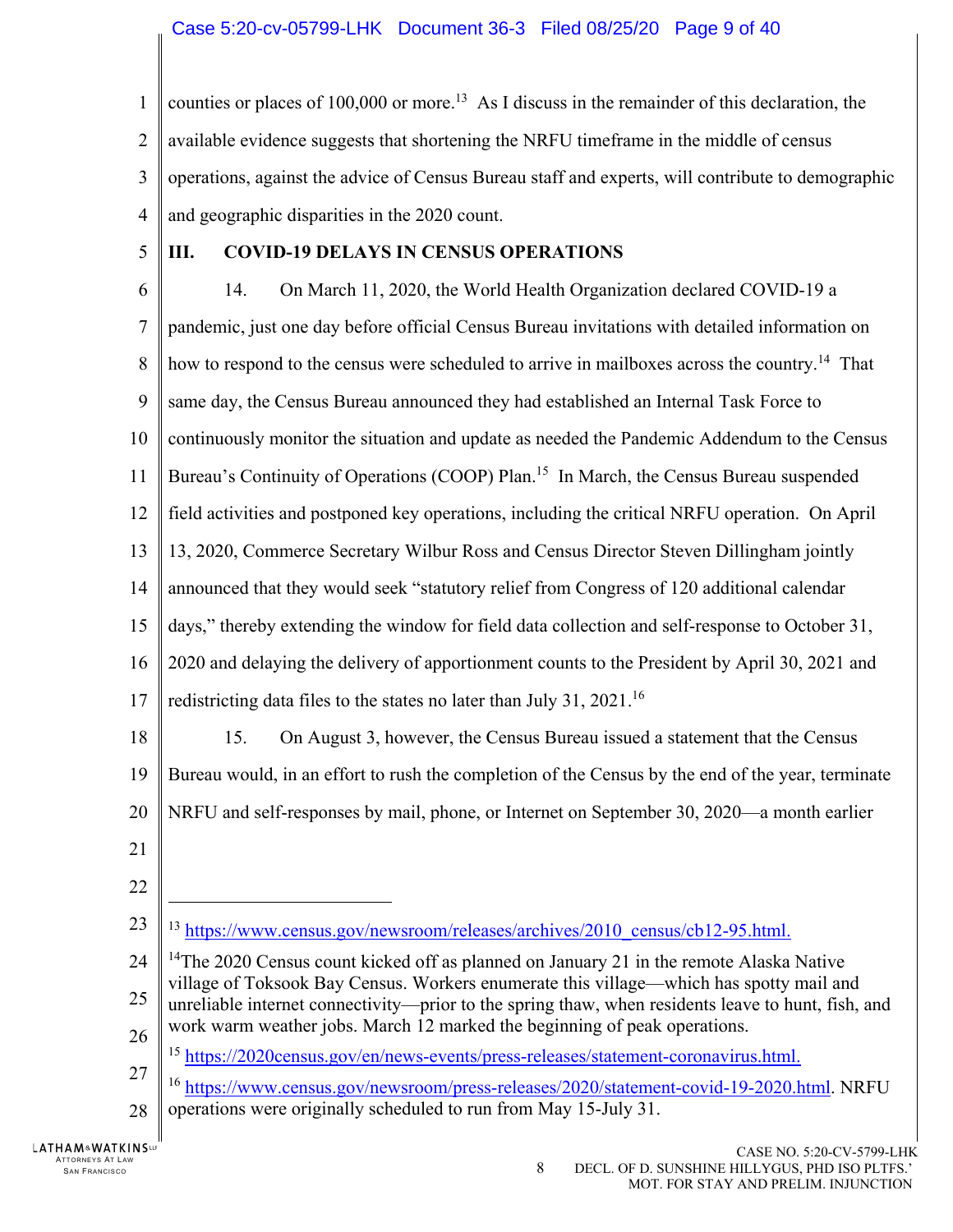## Case 5:20-cv-05799-LHK Document 36-3 Filed 08/25/20 Page 10 of 40

1  $\mathfrak{D}$ 3 4 5 6 7 8 9 10 11 12 13 14 15 16 17 18 19 20 21 22 23 24 25 26 27 28 than previously announced.17 This decision was made despite public statements from senior Census Bureau career staff that it would be impossible to conduct the census on this shortened timeline. On May 26, 2020, Tim Olson, Associate Director for Field Operations, said publicly: "We have passed the point where we could even meet the current legislative requirement of December 31. We can't do that anymore."<sup>18</sup> On July 8, 2020, Al Fontenot, Associate Director for Decennial Census Programs, stated of the December 31, 2020, statutory deadlines: "We are past the window of being able to get those counts by those dates at this point."<sup>19</sup> 16. The Census Bureau's response to the pandemic was to shift the timing of operations, preserving the same amount of time for completing the NRFU operations and producing the data products as scheduled in the 2020 Census Operational Plan.<sup>20</sup> This would have given the Census Bureau the same amount of time to accomplish a task that would already be much harder. The following are just a few of the ways in which the enumeration became more difficult since the Census Bureau announced the need to delay operations and deadlines by 120 days: • Some of the population groups hardest hit by the pandemic—racial and ethnic minorities—are the same ones still to be counted during NRFU.<sup>21</sup> As the Centers for  $\overline{a}$ <sup>17</sup> https://www.census.gov/newsroom/press-releases/2020/delivering-complete-accuratecount.html. <sup>18</sup> Hansi Lo Wang, 'We're Running Out Of Time': Census Turns To Congress To Push Deadlines. NPR (May 27, 2020). https://www.npr.org/sections/coronavirus-liveupdates/2020/05/27/863290458/we-re-running-out-of-time-census-turns-to-congress-to-pushdeadlines. <sup>19</sup> Hansi Lo Wang, Republicans Signal They're Willing To Cut Census Counting Short. NPR (July 28, 2020). https://www.npr.org/2020/07/28/895744449/republicans-signal-theyre-willingto-cut-short-census-counting). 20 U.S. Census Bureau. *2020 Census Operational Plan: A New Design for the 21st Census*, v. 4. (December 2018). https://www2.census.gov/programs-surveys/decennial/2020/programmanagement/planning-docs/2020-oper-plan4.pdf. 21 Regarding risk from COVID, *see* E.G. Price-Haygood, J. Burton J, D. Fort, L. Seoane Hospitalization and Mortality among Black Patients and White Patients with Covid-19. *N Engl J Med* 2020; ME Killerby, R Link-Gelles, SC Haight, et al. Characteristics Associated with Hospitalization Among Patients with COVID-19 — Metropolitan Atlanta, Georgia, March–April 2020. *MMWR Morb Mortal Wkly Rep*. ePub: 17 June 2020. Regarding disparities in self-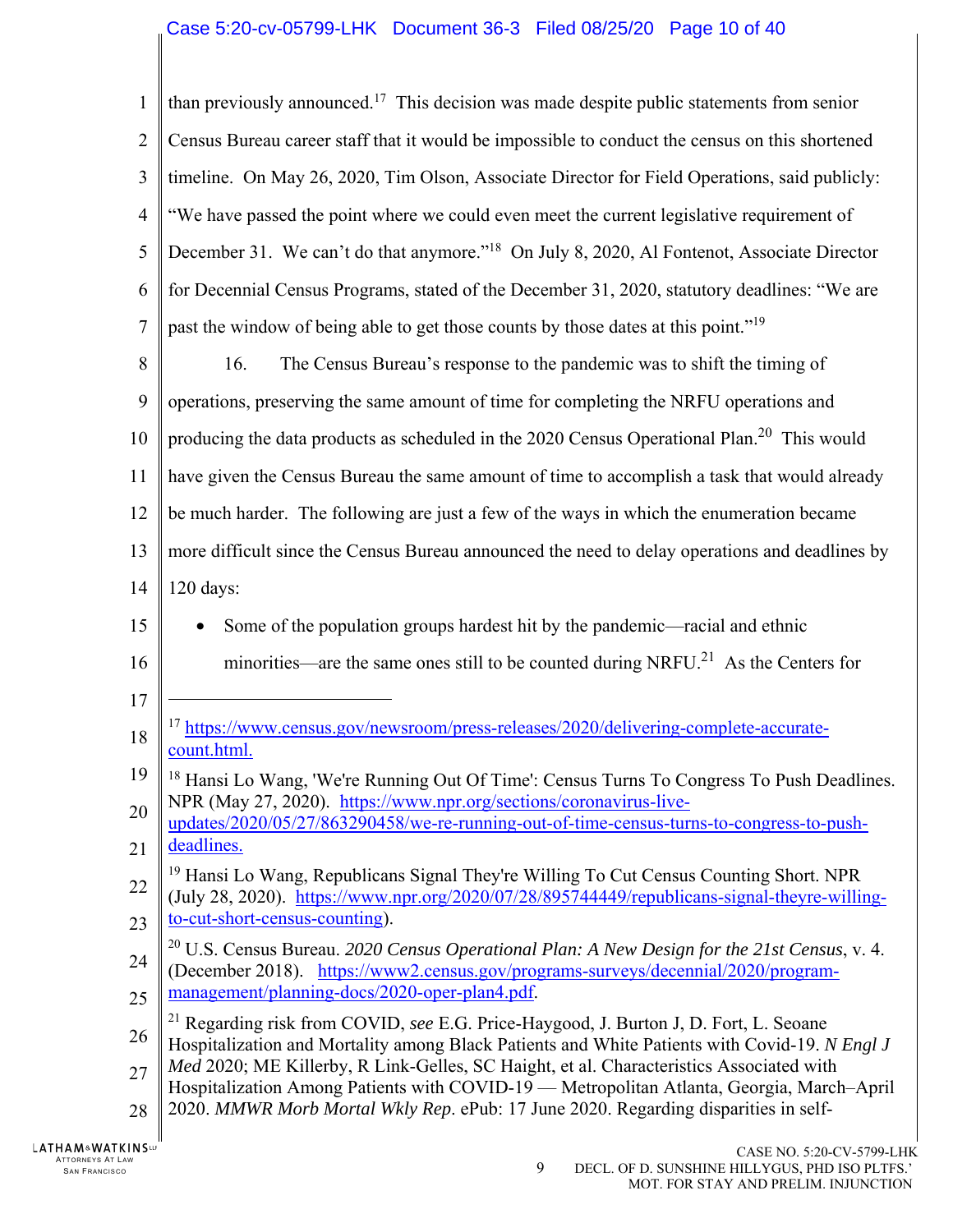| 1              | Disease Control and Prevention (CDC) explains, "long-standing systemic and social                                                                                                  |
|----------------|------------------------------------------------------------------------------------------------------------------------------------------------------------------------------------|
| $\overline{2}$ | inequities have put many people from racial and ethnicity minority groups at increased                                                                                             |
| 3              | risk of getting sick and dying from COVID-19."22                                                                                                                                   |
| $\overline{4}$ | Millions have changed addresses as a result of the pandemic—a result of colleges                                                                                                   |
| 5              | abruptly shutting down, individuals relocating to less dense communities, or job losses.                                                                                           |
| 6              | A July Pew Research survey found that 22% of U.S. adults either changed their residence                                                                                            |
| 7              | due to the pandemic or knew someone who did. $^{23}$                                                                                                                               |
| 8              | Significant increases in housing evictions are expected to continue, with impacts                                                                                                  |
| 9              | concentrated among racial and ethnic minorities and immigrants. Federal protections                                                                                                |
| 10             | expired on July 24, and state and local eviction protections vary. <sup>24</sup> For example, the state                                                                            |
| 11             | of Texas is expected to see an especially large surge in evictions which is likely to                                                                                              |
| 12             | complicate enumerations during NRFU. The state has 9.6 million renters, and among the                                                                                              |
| 13             | very weakest eviction protection policies in the country, garnering a score of $0/5$ on a                                                                                          |
| 14             | recent scorecard. <sup>25</sup>                                                                                                                                                    |
| 15             | Restrictions by federal, state, and local health authorities have created major disruptions                                                                                        |
| 16             | in outreach and partnership activities. In 2010, racial and ethnic minorities were more                                                                                            |
| 17             | likely to have been mobilized by these outreach and partnership activities. <sup>26</sup>                                                                                          |
| 18             |                                                                                                                                                                                    |
| 19             | response, see Steven Romalewski, Mapping "Self-Response" for a Fair and Accurate Census,<br>Urban Institute (August 7, 2020). https://www.gc.cuny.edu/CUNY_GC/media/CUNY-Graduate- |
| 20             | Center/PDF/Centers/Center%20for%20Urban%20Research/Resources/Census2020-self-<br>response-rates-thru-Aug-6-CUNY-Graduate-Center.pdf.                                               |
| 21             | <sup>22</sup> https://www.cdc.gov/coronavirus/2019-ncov/community/health-equity/race-ethnicity.html.                                                                               |
| 22             | <sup>23</sup> Cohn, D'vera. (July 6, 2020). "About a fifth of U.S. adults moved due to COVID-19 or know                                                                            |
| 23             | someone who did," Pew Research Center. https://www.pewresearch.org/fact-<br>tank/2020/07/06/about-a-fifth-of-u-s-adults-moved-due-to-covid-19-or-know-someone-who-did/.            |
| 24             | <sup>24</sup> Emily Benfer. The COVID-19 Eviction Crisis: An Estimated 30-40 Million People in America                                                                             |
| 25             | Are at Risk (August 7, 2020). https://www.aspeninstitute.org/blog-posts/the-covid-19-eviction-<br>crisis-an-estimated-30-40-million-people-in-america-are-at-risk/.                |
| 26             | <sup>25</sup> https://evictionlab.org/covid-policy-scorecard/#scorecard-intro.                                                                                                     |
| 27             | <sup>26</sup> 2010 Census Evaluation of National Partnership Research Report, 2010 Census Planning<br>Memoranda Series, No. 196 (May 29, 2012).                                    |
| 28             | https://www.census.gov/2010census/pdf/2010 Census Evaluation Partnership Research.pdf.                                                                                             |
|                |                                                                                                                                                                                    |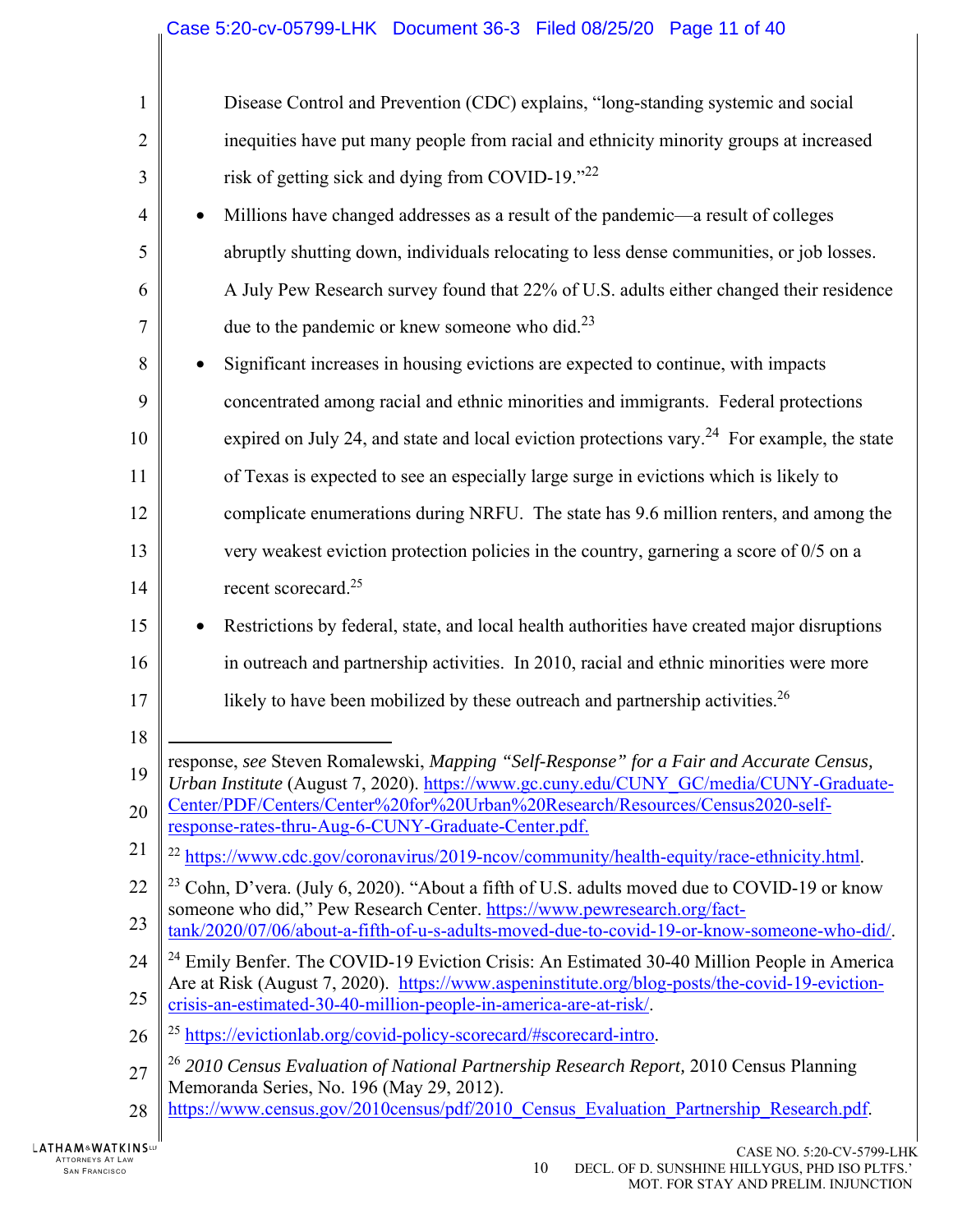| 1              | The ongoing pandemic has affected the ability of households to respond by methods                                                                                                                       |
|----------------|---------------------------------------------------------------------------------------------------------------------------------------------------------------------------------------------------------|
| $\overline{2}$ | other than the Internet, disproportionately affecting racial and ethnic minorities and those                                                                                                            |
| 3              | with limited English proficiency who are less likely to have Internet access and less likely                                                                                                            |
| $\overline{4}$ | to feel comfortable answering online even when they have access. <sup>27</sup> For example, staff                                                                                                       |
| 5              | reductions at Questionnaire Assistance Centers have produced instances of long wait                                                                                                                     |
| 6              | times and the unavailability of language assistance. <sup>28</sup> The pandemic has crippled the                                                                                                        |
| $\tau$         | Mobile Questionnaire Assistance (MQA) operation, which was planned in libraries,                                                                                                                        |
| 8              | churches, community centers, and festivals and other places "where people naturally                                                                                                                     |
| 9              | congregate." <sup>29</sup> MQAs were a way for those without Internet access to complete the                                                                                                            |
| 10             | census online and they represented one of the few ways for those omitted from the MAF                                                                                                                   |
| 11             | to be counted. <sup>30</sup>                                                                                                                                                                            |
| 12             | The pandemic is creating staffing insufficiencies, turnover, and dissatisfaction. <sup>31</sup>                                                                                                         |
| 13             | According to a report by the GAO, the majority of Area Census Office managers report                                                                                                                    |
| 14             |                                                                                                                                                                                                         |
|                |                                                                                                                                                                                                         |
| 15             | <sup>27</sup> Paul Beatty et al., American Community Survey Research And Evaluation Report                                                                                                              |
| 16             | Memorandum Series #Acs15-Rer-10, Economics and Statistics Administration U.S. Census<br>Bureau (September 4, 2015), https://www.census.gov/content/dam/Census/library/working-                          |
| 17             | papers/2015/acs/2015 Nichols 01.pdf Racial and ethnic minorities also report greater concerns<br>about Internet security. 2020 Census Barriers, Attitudes, and Motivators Study Survey Report A         |
| 18             | New Design for the 21st Century, version 2.0. (January 24, 2019).                                                                                                                                       |
| 19             | https://www2.census.gov/programs-surveys/decennial/2020/program-management/final-<br>analysis-reports/2020-report-cbams-focus-group.pdf.                                                                |
| 20             | <sup>28</sup> https://bestofama.com/amas/ft36nf?utm_source=feedburner&utm_medium=twitter&utm_camp<br>aign=Feed%3A+bestofama+%28BestofAMA%29.                                                            |
| 21             | <sup>29</sup> U.S. Census Bureau, 2020 Census: Mobile Questionnaire Assistance Operation Project Plan                                                                                                   |
| 22             | Version 3.0, (February 12, 2020). https://www2.census.gov/programs-<br>surveys/decennial/2020/program-management/2020-census-mobile-questionnaire-assistance-                                           |
| 23             | operation.pdf.                                                                                                                                                                                          |
| 24             | $30$ In 2010, 760,748 people were added to the census count through Questionnaire Assistance<br>Center (QAC) locations, with 70,173 addresses added to MAF from the QACs after field                    |
| 25             | verification. U.S. Census Bureau, 2010 Census Be Counted and Questionnaire Assistance                                                                                                                   |
| 26             | Centers Assessment, 2010 Census Planning Memo No. 194, xiii (May 22, 2012).<br>https://www.census.gov/content/dam/Census/library/publications/2012/dec/2010 cpex 194.pdf                                |
| 27             | <sup>31</sup> For example, more than one-third of applicants were old enough to be considered high risk for<br>COVID. https://www.govexec.com/workforce/2020/07/900000-accept-census-job-offers-bureau- |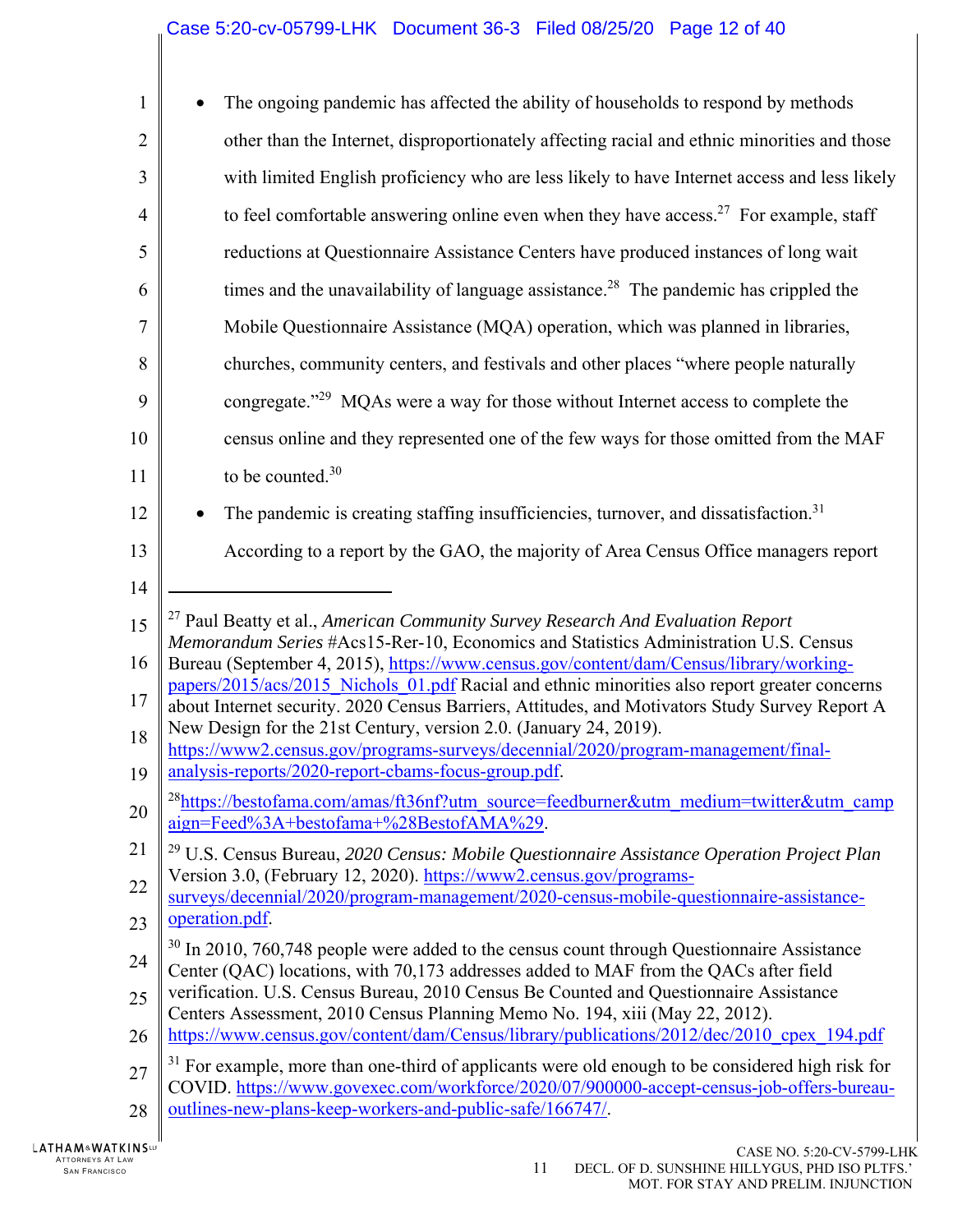| $\mathbf{1}$   | dissatisfaction with the Census Bureau's communication and clarity about its pandemic                                                                                                      |
|----------------|--------------------------------------------------------------------------------------------------------------------------------------------------------------------------------------------|
| $\overline{2}$ | plan and the adequacy of available PPE for office and fieldworkers. <sup>32</sup> An OIG                                                                                                   |
| 3              | memorandum from August 18, 2020 reports that the Census Bureau has only 73% of the                                                                                                         |
| $\overline{4}$ | field staff needed to complete the NRFU operation, with 37 Area Census Offices                                                                                                             |
| 5              | reporting less than 50% of the needed staffing. <sup>33</sup> With compressed NRFU operations, the                                                                                         |
| 6              | Census Bureau is also increasing reliance on enumerators from outside the local                                                                                                            |
| $\tau$         | community ("NRFU Travel Teams"), despite previous plans to rely on neighborhood                                                                                                            |
| 8              | enumerators who share the background and language of the local community-shown by                                                                                                          |
| 9              | research to be more effective at gaining the cooperation of reluctant respondents. <sup>34</sup>                                                                                           |
| 10             | The enumeration task itself has been complicated by President Trump's July 21, 2020                                                                                                        |
| 11             | Presidential Memorandum, Memorandum on Excluding Illegal Aliens From the                                                                                                                   |
| 12             | Apportionment Base Following the 2020 Census, directing the census count to "exclude                                                                                                       |
| 13             | from the apportionment base aliens who are not in a lawful immigration status under the                                                                                                    |
| 14             | Immigration and Nationality Act." As of writing, the Census Bureau had yet to                                                                                                              |
| 15             | determine the methodology for producing counts of undocumented immigrants by state.                                                                                                        |
| 16             | The addition of a new enumeration task by the reporting deadline of December 31, 2020                                                                                                      |
| 17             | especially one that requires an unresolved and untested methodology of enumerating                                                                                                         |
| 18             | from incomplete and inaccurate administrative records—serves to siphon resources and                                                                                                       |
| 19             | distract staff from the constitutionally mandated count of all residents of the United                                                                                                     |
| 20             | States.                                                                                                                                                                                    |
| 21             | All of these new challenges mean that the Census Bureau has a substantially more<br>17.                                                                                                    |
| 22             |                                                                                                                                                                                            |
| 23             | <sup>32</sup> U.S. Government Accounting Office. Key Considerations for Agencies Returning Employees<br>to Workplaces during Pandemics. GAO-20-650T (Jun 25, 2020).                        |
| 24             | https://www.gao.gov/products/GAO-20-650T, 6-7.                                                                                                                                             |
| 25             | <sup>33</sup> 2020 Census Alert: The Census Bureau Faces Challenges in Accelerating Hiring and<br>Minimizing Attrition Rates for Abbreviated 2020 Census Field Operations Final Memorandum |
| 26             | No. OIG-20-041-M. https://www.oig.doc.gov/OIGPublications/OIG-20-041-M.pdf                                                                                                                 |
| 27             | <sup>34</sup> https://www.census.gov/content/dam/Census/newsroom/press-kits/2020/2020-operational-<br>plan-schedule-review.pdf. See Thomas Mangione et al., Question Characteristics And   |
| 28             | Interviewer Effects, Journal Of Official Statistics-Stockholm- 8, 293-293 (1992).                                                                                                          |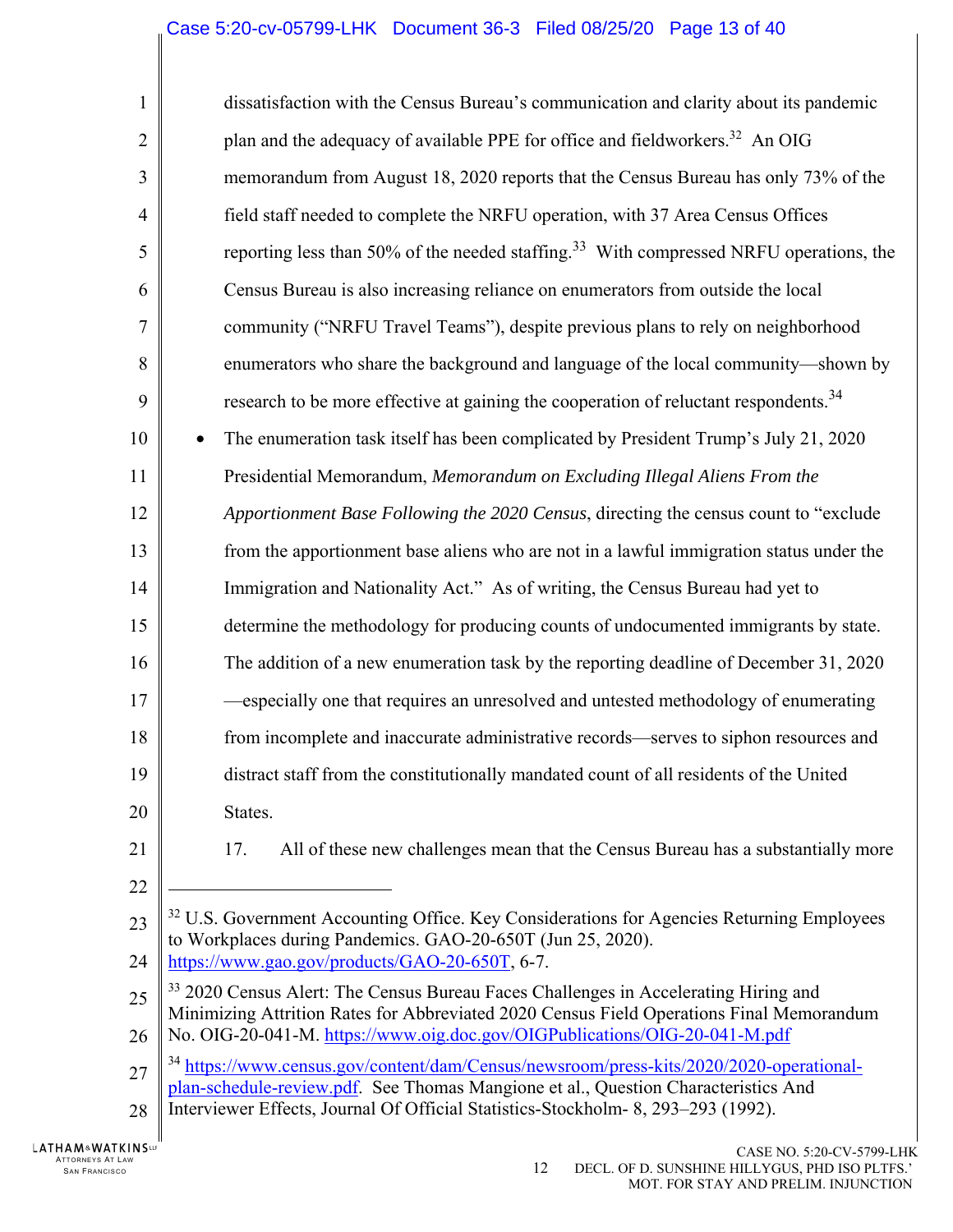1  $\mathfrak{D}$ 3 4 5 6 7 8 9 difficult task to accurately enumerate the population, yet their time to do it has been cut short. The majority of states, counties, cities, districts, tracts, and tribal lands have lower self-response rates at the beginning of 2020 NRFU operations compared to 2010, despite the delay providing 2.5 extra months to self-complete.<sup>35</sup> Whereas the 2010 NRFU workload was 48 million addresses, there are approximately 56 million as of August 6, 2020, so that the Census Bureau must attempt to enumerate 8 million more homes in 4 fewer weeks.<sup>36</sup> The 2020 Census is a highly complex operation with interconnected components representing a decade of work by thousands of dedicated employees; rushing the remaining census operations will jeopardize the accuracy, completeness, and credibility of the count.

- 10
- 11

## **A. Impact on Quality**

**IV. IMPACT OF SHORTENED ENUMERATION** 

12 13 14 15 16 17 18 19 20 21 18. When evaluating data quality, it is common to think only about the overall accuracy of the information collected. However, most conceptual frameworks for quality assessment—including those governing national statistical systems across the world—are more nuanced and detailed.<sup>37</sup> Since 2002, the U.S. Census Bureau has had formal standards for data quality governing its information products and the processes that generate them. These guidelines require that all information collected and disseminated by the U.S. Census Bureau be designed to ensure and maximize the utility, objectivity, and integrity of the information. *Utility* or "fitness of use" refers to the "usefulness of the information for its intended users;" *Objectivity* means the information is "accurate, reliable, and unbiased, and is presented in an accurate, clear, complete, and unbiased manner;" *Integrity* refers to the security of the information—protection

- 22
- 23

 $\overline{a}$ 

<sup>24</sup> 25 26 35 Steven Romalewski, *Mapping "Self-Response" for a Fair and Accurate Census, Urban Institute* (August 7, 2020). https://www.gc.cuny.edu/CUNY\_GC/media/CUNY-Graduate-Center/PDF/Centers/Center%20for%20Urban%20Research/Resources/Census2020-selfresponse-rates-thru-Aug-6-CUNY-Graduate-Center.pdf.

<sup>36</sup> Steven Romalewski, *Mapping "Self-Response" for a Fair and Accurate Census*.

<sup>27</sup> 28 37 Paul Biemer and Lars E. Lyberg, *Introduction to survey quality*. Vol. 335. (John Wiley & Sons, 2003).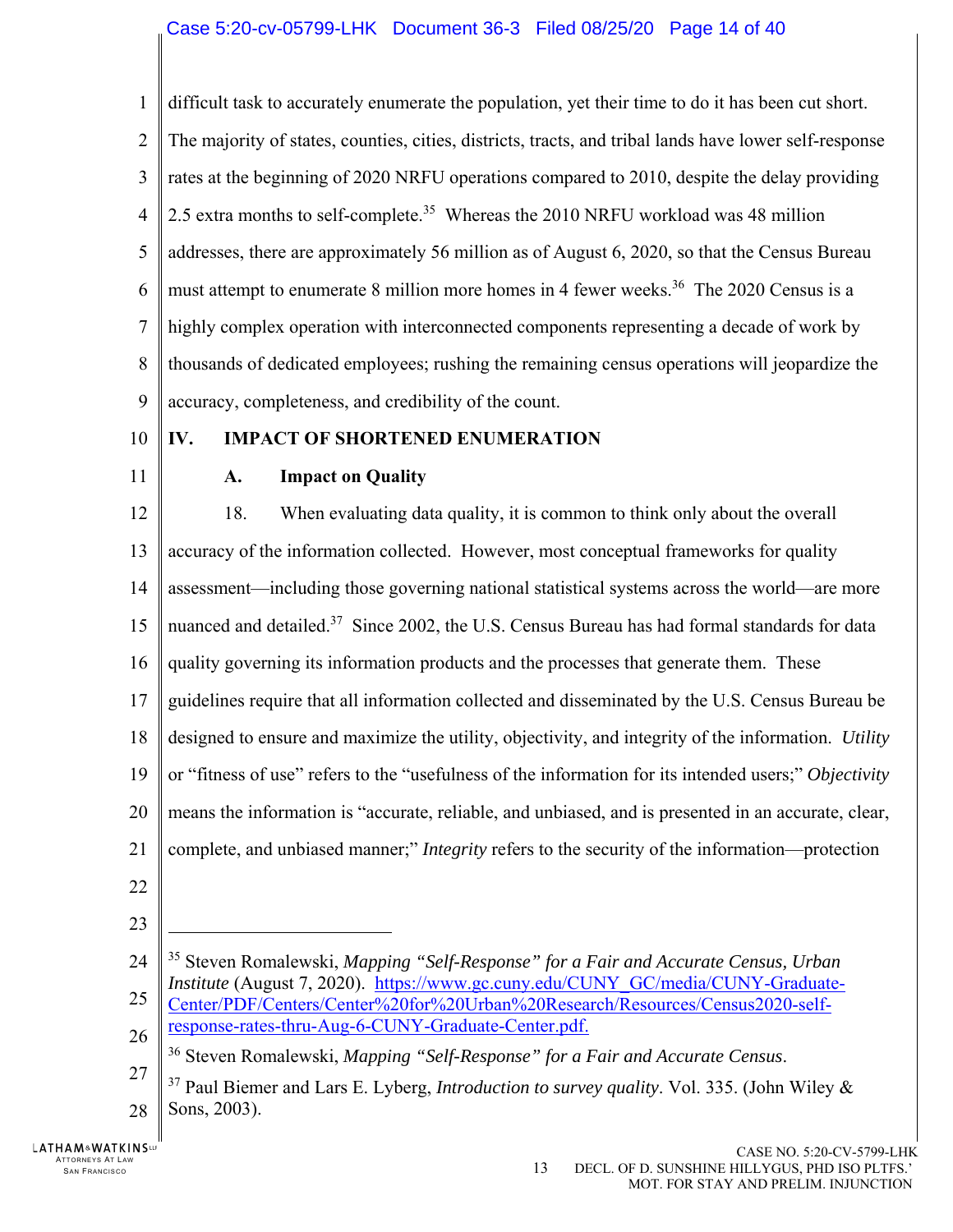1  $\overline{2}$ from unauthorized access or revision.<sup>38</sup> This quality framework underlies the Census Bureau's mission to "count everyone once, only once, and in the right place."

3

## **B. How a Household is Enumerated Matters**

4 5 6 7 8 9 10 11 12 13 14 15 16 17 18 19 20 21 22 23 24 25 19. As the Census Bureau acknowledges, the most accurate census data are those provided directly by a household resident, through self-completion online, mail, or telephone or to an in-person enumerator.<sup>39</sup> With 29 fewer days to conduct NRFU operations and to accept self-completions through mail, phone, or Internet, it is almost certain that more households in the MAF will have to be enumerated through administrative records, proxy respondents, and imputation. At issue, of course, is not only overall accuracy, but also the "objectivity" of the count—the extent to which the count is complete and fair. Consistent with history, it appears that immigrants and racial and ethnic minorities are disproportionately among the households that have not yet self-responded to the 2020 Census. Analyses of self-response by census tract find that the tracts with the lowest self-response rates have higher poverty, more foreign-born residents, more racial and ethnic minorities, and less English proficiency than the tracts with the highest self-response rates.<sup>40</sup> Presidential rhetoric and policies have undoubtedly contributed to the observed disparities in self-response rates by immigrants and racial and ethnic minorities.<sup>41</sup> 20. The State of Texas—a state with one of the highest estimated per capita rates of unauthorized immigrant populations in the country—enters the NRFU operation with a selfresponse rate 6.2 percentage points behind its final 2010 rate, with many of the border counties 1 38 U.S. Census Bureau, *U.S. Census Bureau Statistical Quality Standards* (July 2013). https://www.census.gov/content/dam/Census/about/about-thebureau/policies\_and\_notices/quality/statistical-quality-standards/Quality\_Standards.pdf. 39 J. Brown et. al., *Working Paper: Understanding the Quality of Alternative Citizenship Data Sources for the 2020 Census*, Center for Economic Studies, U.S. Census Bureau, 18–38 (2018), https://www2.census.gov/ces/wp/2018/CES-WP-18-38.pdf. <sup>40</sup> https://www.gc.cuny.edu/CUNY\_GC/media/CUNY-Graduate-Center/PDF/Centers/Center%20for%20Urban%20Research/Resources/Census2020-self-

<sup>26</sup> response-rates-thru-July-23-CUNY-Graduate-Center.pdf.

<sup>27</sup> 28  $41$  These effects are well-documented in the litigation surrounding the attempt to make a late addition of a citizenship question to the 2020 questionnaire. For summary, see decision in *Kravitz v. United States Dep't of Commerce*: 366 F. Supp. 3d 681, 716 (D. Md. 2019).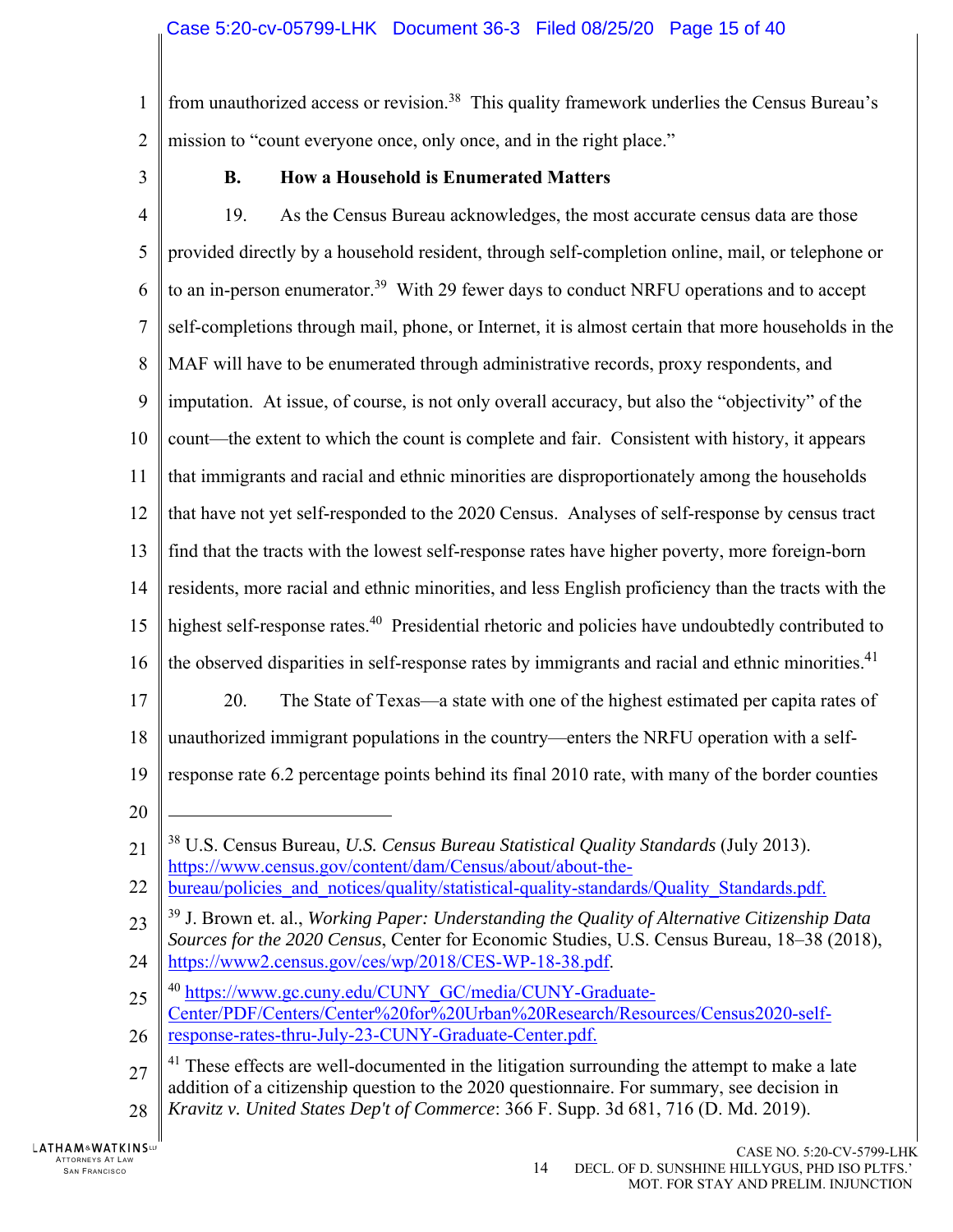1  $\mathfrak{D}$ 3 4 5 6 7 8 9 10 11 12 13 14 15 16 17 18 19 20 21 22 23 24 25 26 27 28 trailing their 2010 self-response rates by 20 percentage points or more.<sup>42</sup> The current disparities in self-response rates cannot be mitigated in a shortened NRFU operation, and, consequently, the likely increased reliance on alternative and less accurate forms of enumeration, such as administrative records, proxy respondents, and imputation, will further contribute to an undercount of immigrants and racial and ethnic minorities. The shortened time frame is also likely to contribute to an even larger overcount of the White population given the likelihood of both more erroneous enumerations (e.g., duplicates) and the compressed time frame for Quality Control and data processing. An August 4th statement by the past four U.S. Census Directors concluded: "The end result will be under-representation of those persons that NRFU was expected to reach and, at even greater rates for traditionally hard-to-count populations and overrepresentation of all other populations with potentially extreme differential undercounts." $4<sup>3</sup>$ **1. Administrative records**  21. Administrative records refer to microdata held by agencies and offices of the government collected to carry out basic administration of a program, although it can also include data sources from states or commercial entities. Federal tax records and social security administration records are among the core administrative records used by the Census Bureau for "frame building, enumeration, imputation, and evaluation."44 I focus here on their use in the NRFU operation, where they are used 1) to determine if a non-responding household is occupied, vacant, or nonexistent (thus removing it from the NRFU workload) and 2) to enumerate the household.<sup>45</sup> The operational plan outlines, as the first step, the use of administrative records to  $\overline{a}$ <sup>42</sup> https://www.pewresearch.org/hispanic/interactives/u-s-unauthorized-immigrants-by-state/; https://www.censushardtocountmaps2020.us/.  $43$  Statement by Former U.S. Census Bureau Directors (August 4, 2020) https://www.ctphilanthropy.org/resources/importance-extending-2020-census-statutorydeadlines-achieve-fair-and-accurate-enumeration. 44 Karen D. Deaver, Decennial Census Programs Directorate. *Intended Administrative Data Use in the 2020 Census* (May 1, 2020). https://www2.census.gov/programssurveys/decennial/2020/program-management/planning-docs/administrative-data-use-2020 census.pdf.  $45$  The Census Bureau calls the use of administrative records in 2020 "the most cost-effective strategy for contacting and counting people," whereas online self-response is called "accurate."

**LATHAM&WATKINSLP** ATTORNEYS AT LAW TTORNEYS AT LAW  $15$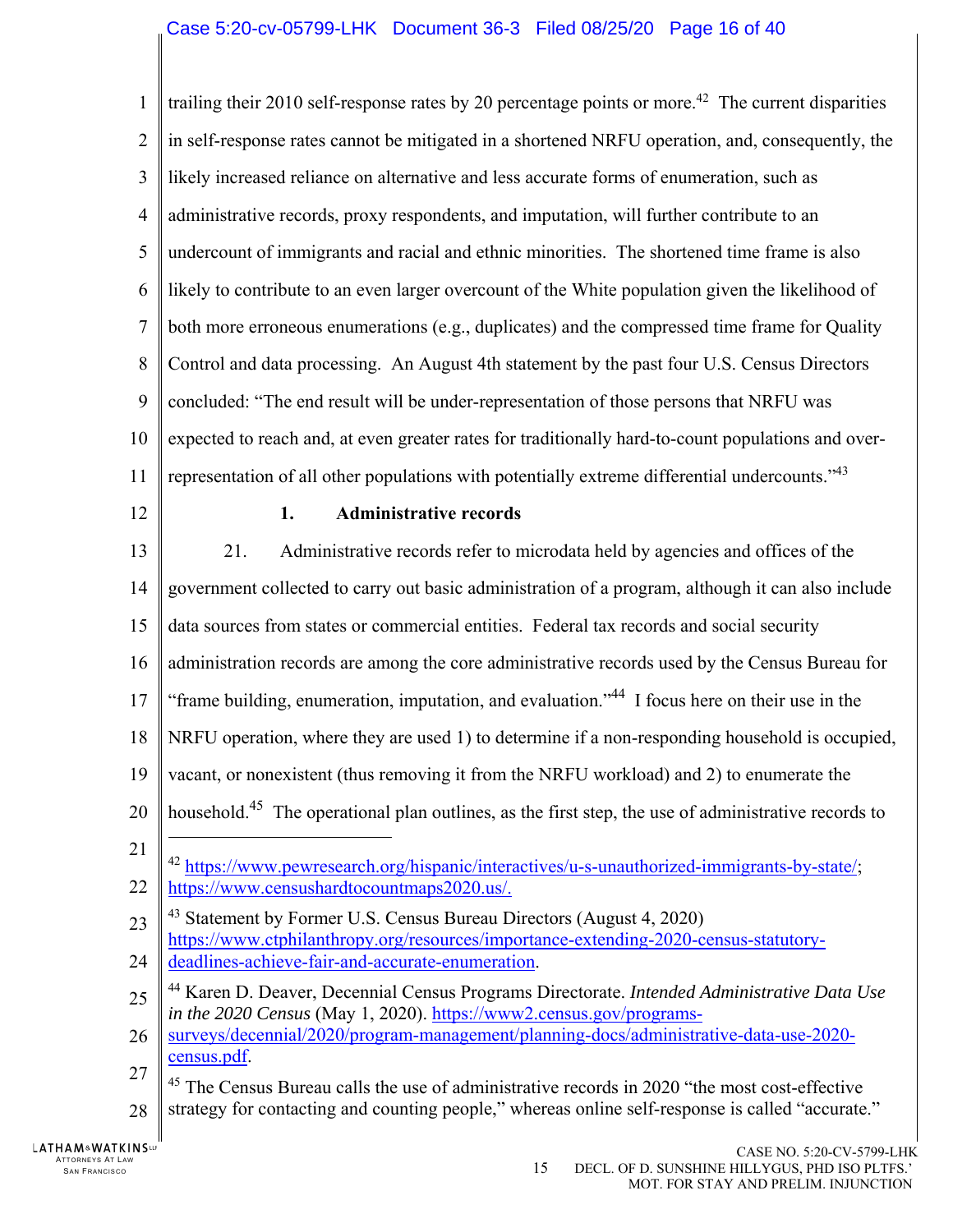## Case 5:20-cv-05799-LHK Document 36-3 Filed 08/25/20 Page 17 of 40

1  $\mathfrak{D}$ 3 4 5 6 7 8 9 10 11 12 13 14 15 16 17 18 19 20 21 identify an initial set of vacant and nonexistent addresses that receive only one contact attempt unless a visit determines it to be occupied. For enumerating an occupied household, administrative records will be used after one unsuccessful visit and "where the Census Bureau has high-quality administrative records from trusted sources" to determine household size.<sup>46</sup> 22. It is well-documented that administrative records are less available and lower quality for immigrants and racial and ethnic minorities.<sup>47</sup> As reported in a GAO report, "records generally tend to over-represent white and economically advantaged populations in comparison to how other groups appear in the records."<sup>48</sup> A 2017 Urban Institute Research Report concluded that "vulnerable and hard-to-reach subpopulations may be systematically underrepresented by the new procedures. These subpopulations may not have the same body or quality of administrative records as other groups."<sup>49</sup> Another study concludes that "[g]iven the unevenness in which groups are represented in the Administrative Records . . . they could increase some of the undercount differentials in the 2020 Census. There is no doubt that using administrative records instead of repeated visits to non-responding households will save money, but it is not clear yet that it will not compromise quality."50 The Census Bureau had planned to conduct a  $\overline{a}$ *2020 Census Detailed Operational Plan*, p. 4. Some special enumerations that rely on administrative records (e.g. group quarters) will be conducted at the same time as NRFU but are separate operations not discussed here. <sup>46</sup> *2020 Census Operational Plan*, v. 4., p. 125. 47 B. Bond, J. David, L Adela & A O'Hara A. *The nature of the bias when studying only linkable person records: Evidence from the American community survey.* CARRA Working Paper #2014- 08. (2014). Available from https://census.gov/library/working-papers/2014/adrm/carra-wp-2014- 08.html; *see also* Richard A. Griffin, *Issues Concerning Imputation of Hispanic Origin due to* 

22 23 *Administrative Record Enumeration for the 2020 Census*, Proceedings of the Survey Research Methods Section, American Statistical Association (2014),

- http://www.asasrms.org/Proceedings/y2014/files/311893\_88330.pdf.
- 24 48 U.S. Government Accountability Office, *2020 Census Bureau Is Taking Steps to Address Limitations of Administrative Records*, GAO-17-664, 6 (July 2017),
- 25 https://www.gao.gov/assets/690/686099.pdf.

<sup>26</sup> 27 <sup>49</sup> Dave McClure, Robert Santos, Shiva Kooragayala (May 2017), "Administrative Records in the 2020 US Census: Civil Rights Considerations and Opportunities," Urban Institute Research Report, https://www.urban.org/sites/default/files/publication/90446/census\_ar\_report.pdf.

<sup>28</sup> 50 William O'Hare, *Differential undercounts in the US Census: Who is missed?*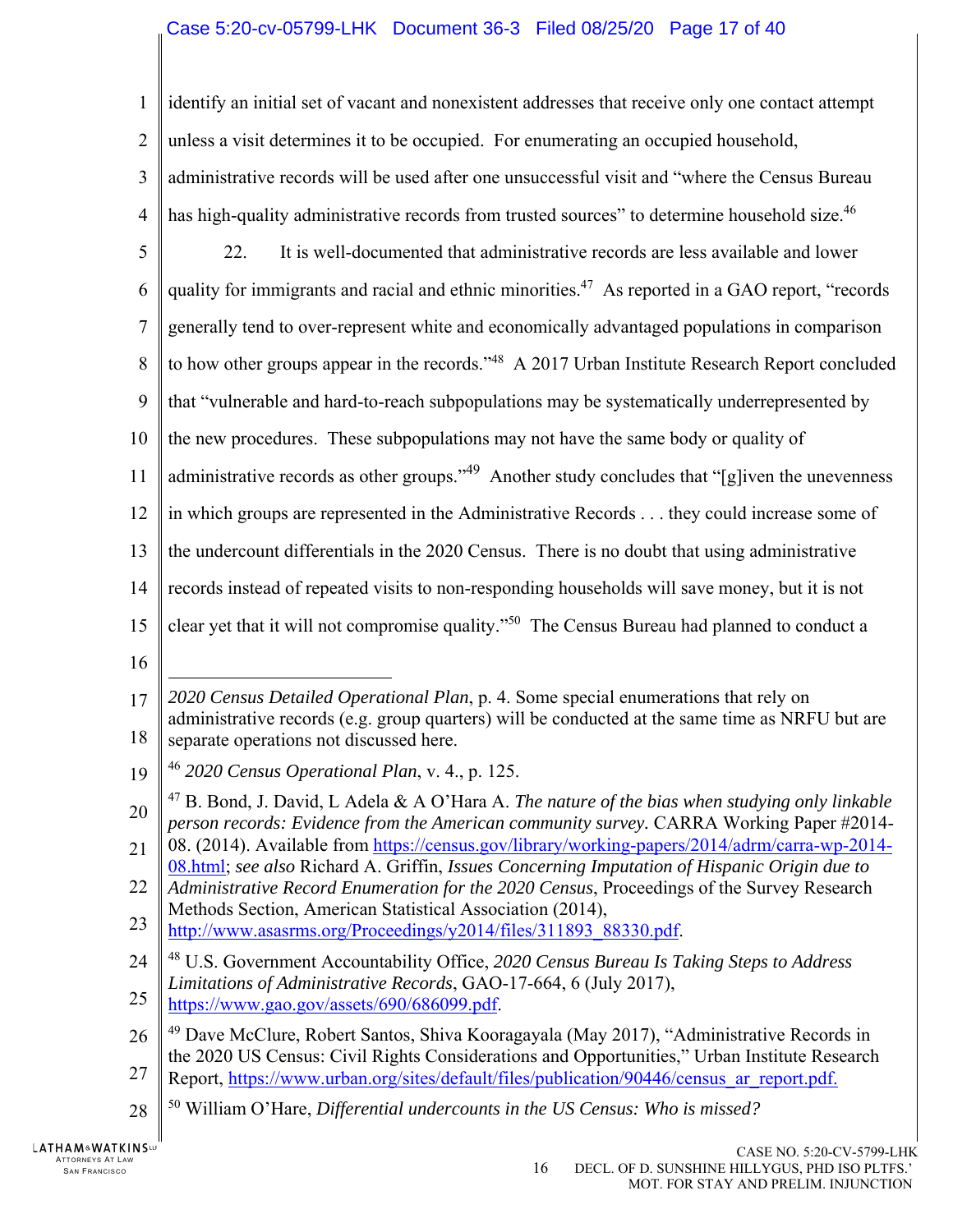### Case 5:20-cv-05799-LHK Document 36-3 Filed 08/25/20 Page 18 of 40

1 coverage assessment of the 2018 End-to-End Census Test, which relied on the use of

 $\mathfrak{D}$ 3 administrative records in NRFU operations, but the assessment was canceled because of budget cuts.

4 5 6 7 8 9 10 11 12 13 14 15 16 17 18 19 20 21 22 23 24 25 26 27 28 23. The use of administrative records can worsen the differential undercount through two different mechanisms: First, the lack of administrative records for racial and ethnic minorities will increase the likelihood that occupied Non-White households get mistakenly classified as vacant.<sup>51</sup> Indeed, Census Bureau research using administrative records predicted a higher frequency of vacant households than shown in 2010 for areas with a high concentration of minority households.<sup>52</sup> This is more likely to happen both during the NRFU operation as well as during data editing and imputation, as I discuss below. A second mechanism by which administrative records can contribute to a differential undercount is through the more complete enumeration of White households, given greater availability records for this group. The greater availability of administrative records for Whites increases the likelihood of erroneous enumerations, such as counting a second home as occupied, including a college student at a parent's address, or enumerating someone who died before April 1. 24. It is also worth noting that the use of administrative records increases the risk and perception of risk about the confidentiality of the census.<sup>53</sup> Census Bureau research examining public opinion towards administrative records found that Black and Hispanic respondents were less likely than White respondents to say they would prefer to have their household enumerated using administrative records rather than with an interviewer coming to their homes.<sup>54</sup> These 1 51 U.S. Government Accountability Office, *2020 Census Bureau Is Taking Steps to Address Limitations of Administrative Records*, GAO-17-664, 6 (July 2017), https://www.gao.gov/assets/690/686099.pdf. <sup>52</sup> *Id.* at 6. 53 Nancy Bates, Monica J. Wroblewski, and Joanne Pascale "Public Attitudes Toward the Use of Administrative Records in the U.S. Census: Does Question Frame Matter?" *Survey Methodology #2012-04* (Center for Survey Measurement, U.S. Census Bureau, 2012), 6. https://www.census.gov/srd/papers/pdf/rsm2012-04.pdf. <sup>54</sup> *Id. supra* n. 87 at table 2B.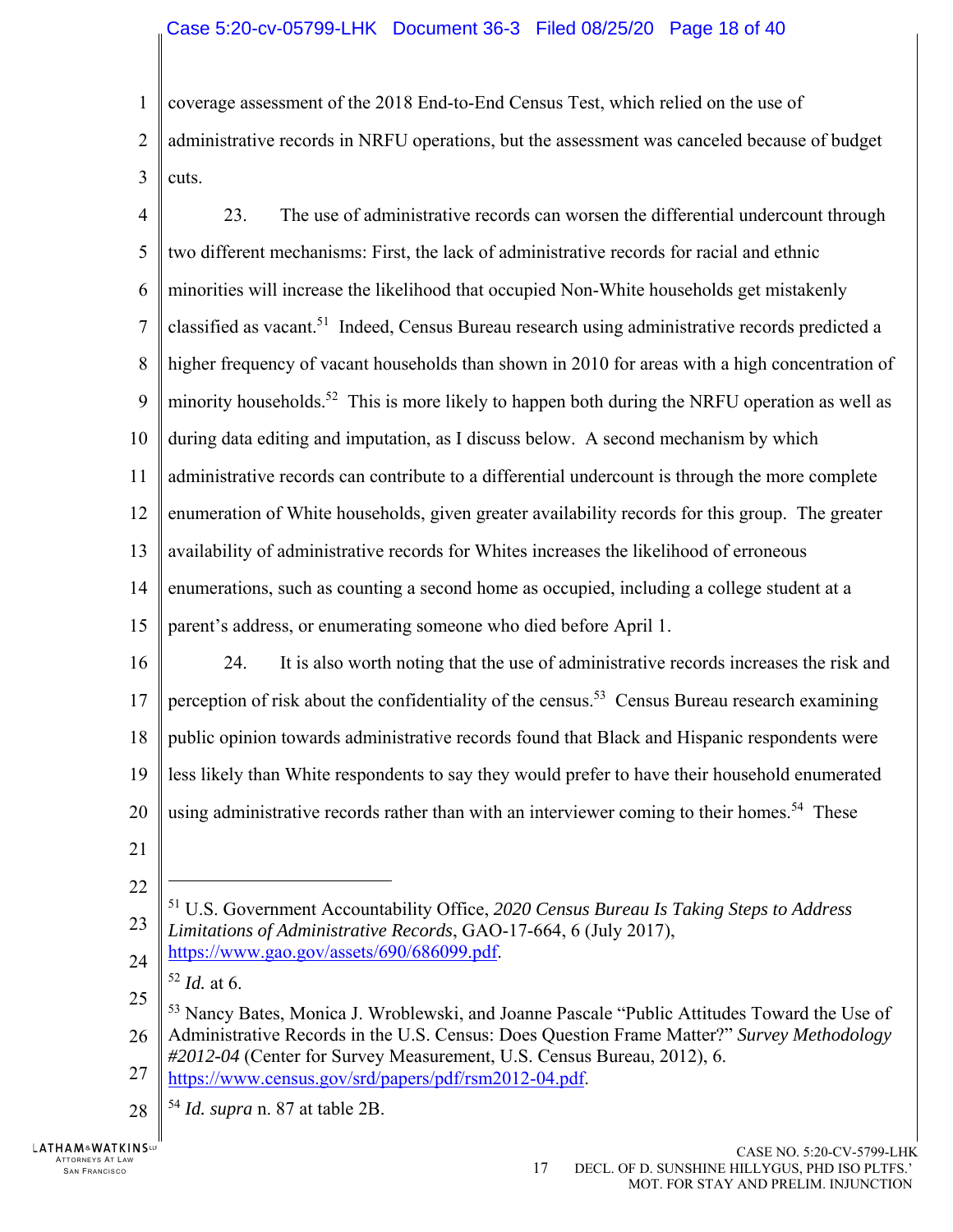## Case 5:20-cv-05799-LHK Document 36-3 Filed 08/25/20 Page 19 of 40

1  $\overline{2}$ 3 4 5 6 7 8 9 10 11 12 13 14 15 16 17 18 19 20 21 22 23 24 25 26 27 concerns have been repeatedly raised by stakeholders and advisory committees,<sup>55</sup> but in response for calls for additional research and testing, CSAC was told that testing "could not be extended simply because time is too short."<sup>56</sup> Indeed, despite claims that that the advertising and outreach efforts would rely on aggregate rather than individual-level data,  $57$  the Census Bureau has started communicating via unsolicited email, text, and phone messages based on data purchased from third-party data providers, risking a potential privacy backlash among exactly the groups already worried about the privacy and confidentiality of the census. 25. Census research has also documented variation in the availability, content, and accuracy of administrative records across states and counties.<sup>58</sup> Variation in state laws and the interpretation of federal laws means that the Census Bureau could not get information about federal program participation from all states—e.g., not all states have shared administrative records regarding participation in Women, Infants, and Children (WIC).<sup>59</sup> The Census Bureau is also relying on information from the Centers for Medicare and Medicaid Services (CMS) Medicare Enrollment Database, but these data will cover a smaller proportion of the racial and  $\overline{a}$ <sup>55</sup> National Advisory Committee Working Group on Administrative Records, Internet, and Hard to Count Population Final Report, https://www2.census.gov/cac/nac/reports/2016-07 admin\_internet-wg-report.pdf. 56 U.S. Census Bureau response to Census Scientific Advisory Committee Recommendations tabled from the Fall 2018 Meeting on December 6-7, 2018, Economics and Statistics Administration U.S. Census Bureau (May 15, 2019), https://www2.census.gov/cac/sac/meetings/2019-02/2019-05-15-census-response.pdf?#. 57 Karen D. Deaver, Decennial Census Programs Directorate. *Intended Administrative Data Use in the 2020 Census*, May 1, 2020, p. 7-8. https://www2.census.gov/programssurveys/decennial/2020/program-management/planning-docs/administrative-data-use-2020 census.pdf. 58 R. Bhaskar et al. *Medicare Coverage and Reporting A Comparison of the Current Population Survey An Administrative Records.* CARRA Working Paper Series #2016-12. https://www.census.gov/content/dam/Census/library/working-papers/2016/adrm/carra-wp-2016- 12.pdf; Benjamin Cerf Harris *Within and Across County Variation in SNAP Misreporting Evidence from Linked ACS and Administrative Records*, CARRA Working Paper Series #2014- 05. https://www.census.gov/content/dam/Census/library/working-papers/2014/adrm/carra-wp-2014-05.pdf; R. Bhaskar, L.E. Fernandez, and S.R. Porter. Assimilation and coverage of the foreign-born population in administrative records. *Statistical Journal of the IAOS*, 34 (2), (2018), 191-201.

<sup>28</sup> <sup>59</sup> https://www2.census.gov/foia/records/state-mou-agreements.pdf?#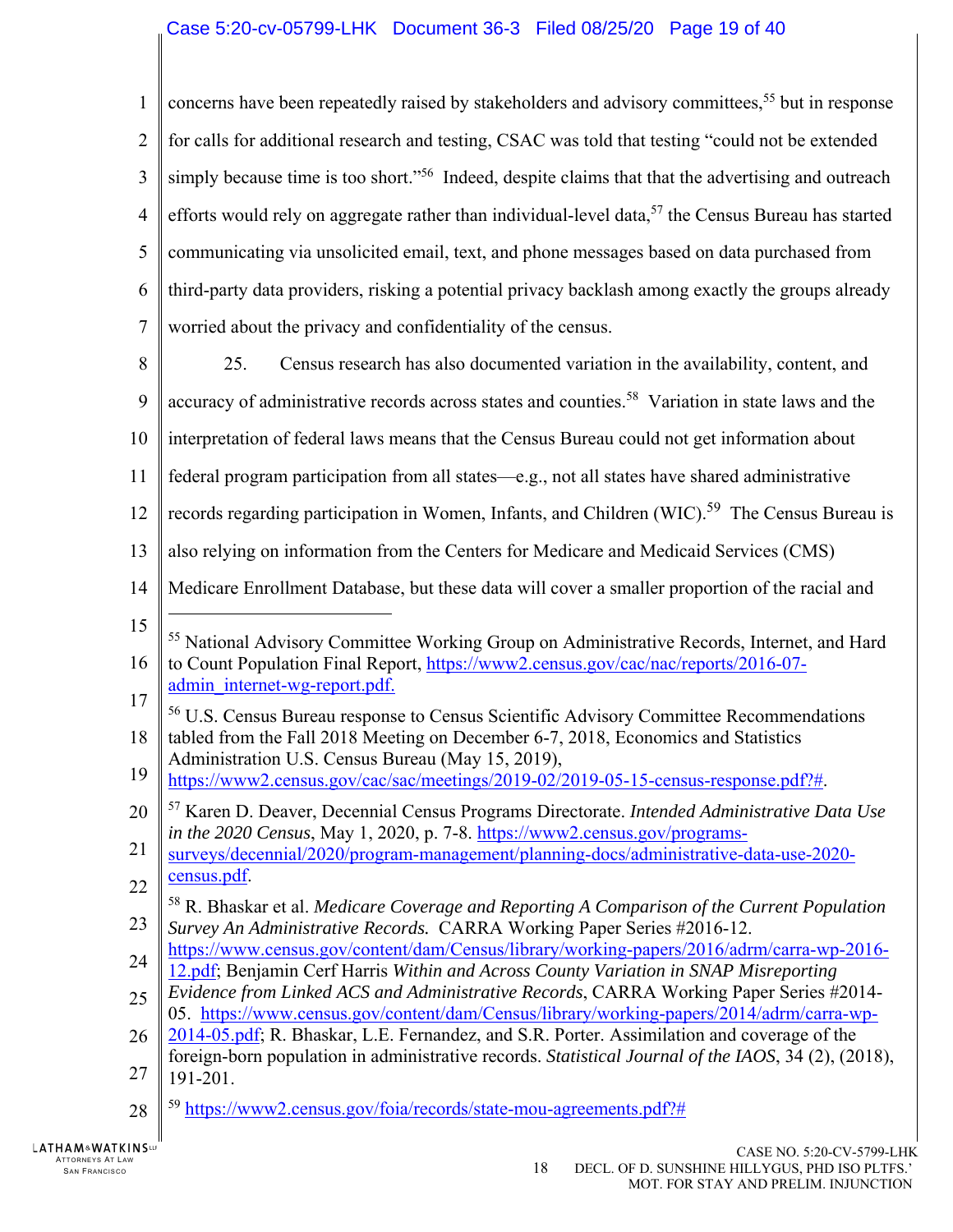### Case 5:20-cv-05799-LHK Document 36-3 Filed 08/25/20 Page 20 of 40

1  $\overline{2}$ 3 4 5 6 7 8 9 10 11 12 13 14 15 16 17 18 19 20 21 22 23 24 25 26 27 28 ethnic minorities for those states (including Texas) that failed to adopt Medicaid expansion.<sup>60</sup> Social Security Administration records are a cornerstone of census operations, but they contain well-documented gaps and inaccuracies that vary across states.<sup>61</sup> The Census Bureau conducted an evaluation of overall rates of administrative records coverage among foreign-born respondents in the ACS and found substantial state-by-state variation, ranging from 65% coverage in Alabama to  $88.6\%$  coverage in Maine.<sup>62</sup> 26. In sum, variation in the completeness and accuracy of administrative records raises significant concerns that a shortened NRFU operation will exacerbate distributional inaccuracies in the decennial count. Increased reliance on administrative records represents a major design change from 2010 to 2020, one driven by cost-savings rather than quality considerations;  $^{63}$  the Census Bureau argued that efficiently counting some households would allow them to focus effort on households not represented well by administrative records—the harder to count households. But cutting short the NRFU timeframe—the operation aimed at counting those households—undermines that claim. According to their own research, enumeration through administrative records is likely to undercount immigrants and racial and  $\overline{a}$ 60 Samantha Artiga et al. *The Impact of the Coverage Gap in States not Expanding Medicaid by Race and Ethnicity*, Kaiser Commission on Medicaid and the Uninsured (April 2015) https://www.issuelab.org/resources/21581/21581.pdf; Census research had already documented lower levels of Medicare coverage among older individuals in the state. *See* Bhaskar et al. 61 J. Brown et. al., Working Paper: *Understanding the Quality of Alternative Citizenship Data Sources for the 2020 Census,* Center for Economic Studies, U.S. Census Bureau, 18–38 (2018), https://www2.census.gov/ces/wp/2018/CES-WP-18-38.pdf. Some of the state level sources of variation in accuracy include variation in the adoption of the enumeration-at-birth program. The 22 states that rely on e-verify to check employment eligibility might see improved records associated with corrections made after database errors are identified. 62 Bhaskar et al. *Assimilation and coverage of the foreign-born population in administrative records*. https://www.census.gov/content/dam/Census/library/working-papers/2015/adrm/carrawp-2015-02.pdf  $63$  Nancy Bates et al., Public Attitudes Toward the Use of Administrative Records in the U.S. Census: Does Question Frame Matter?, Survey Methodology #2012-04, Center for Survey Measurement, U.S. Census Bureau, 1 (April 25, 2012), https://www.census.gov/srd/papers/pdf/rsm2012-04.pdf.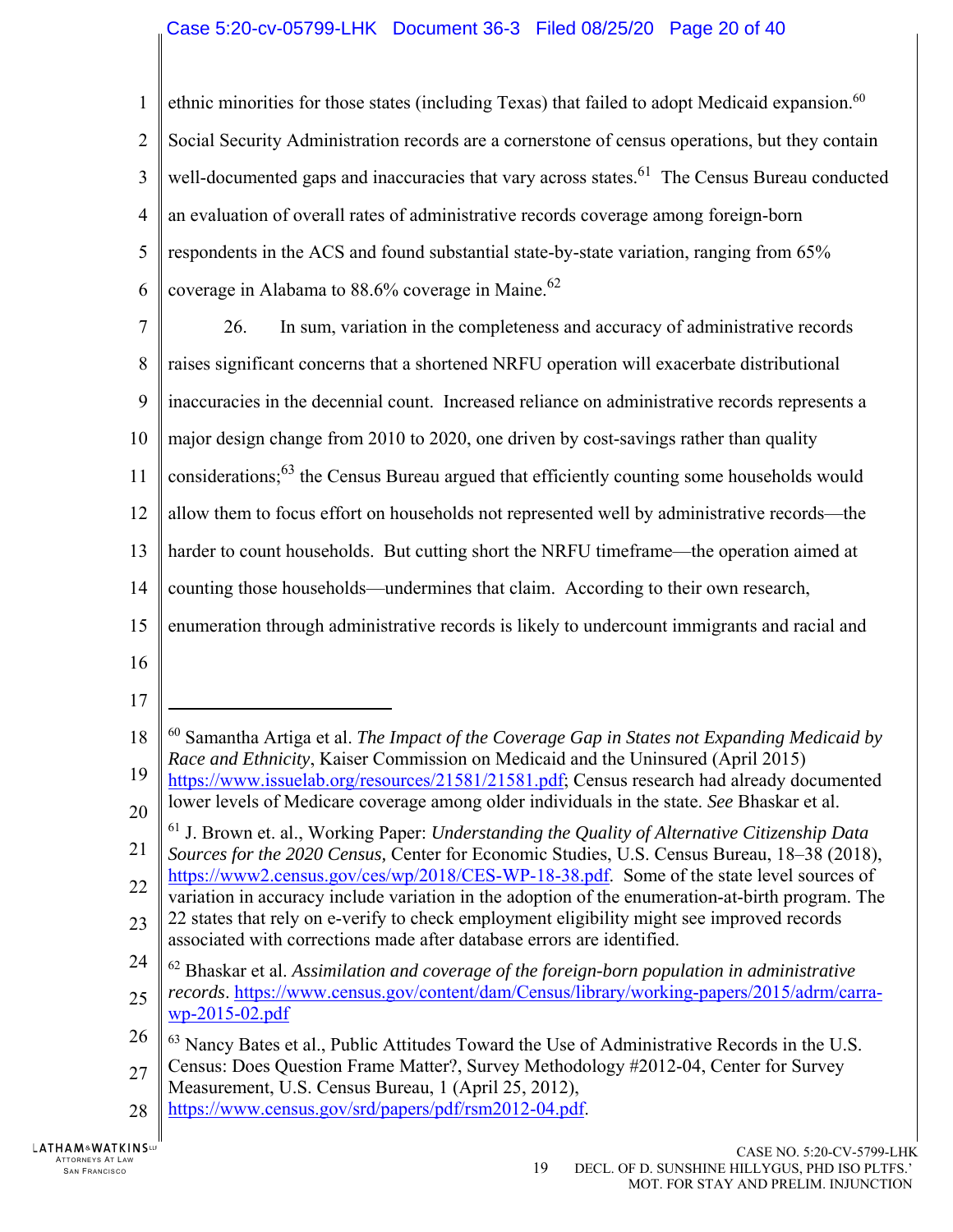1 ethnic minorities.<sup>64</sup>

2

# **2. Proxy respondents**

| 3              | Based on current NRFU operational plans, households that are not enumerated by<br>27.                                                                                                                                                                                                                                                                                     |
|----------------|---------------------------------------------------------------------------------------------------------------------------------------------------------------------------------------------------------------------------------------------------------------------------------------------------------------------------------------------------------------------------|
| $\overline{4}$ | administrative records will be visited by an enumerator, becoming proxy eligible on the third                                                                                                                                                                                                                                                                             |
| 5              | visit. A proxy respondent can be a neighbor, landlord, utility worker, in-mover (a new resident                                                                                                                                                                                                                                                                           |
| 6              | of address), or other nonresident who is willing to provide information about the residents of the                                                                                                                                                                                                                                                                        |
| $\overline{7}$ | household as of April 1. Proxies are critical to determining if a household is occupied or vacant,                                                                                                                                                                                                                                                                        |
| 8              | but they provide less accurate data about the size and characteristics of a household. <sup>65</sup>                                                                                                                                                                                                                                                                      |
| 9              | 28.<br>Proxies can be unwilling (in the case of a landlord not wanting to accurately                                                                                                                                                                                                                                                                                      |
| 10             | report the number of residents if it exceeds occupancy laws) or unable (in the case of a postal                                                                                                                                                                                                                                                                           |
| 11             | worker unknowledgeable about all household members) to provide household size. Proxy                                                                                                                                                                                                                                                                                      |
| 12             | respondents are also more likely to undercount those living in large, crowded, and complex                                                                                                                                                                                                                                                                                |
| 13             | households—disproportionately immigrants and racial and ethnic minorities. <sup>66</sup> Proxy                                                                                                                                                                                                                                                                            |
| 14             | respondents (and nonrelatives) are less likely to have knowledge about a person's living                                                                                                                                                                                                                                                                                  |
| 15             | arrangements; for example, a landlord may be unaware that the number of occupants exceeds                                                                                                                                                                                                                                                                                 |
| 16<br>17<br>18 | <sup>64</sup> Leticia Fernandez et al., The Use of Administrative Records and the American Community<br>Survey to Study the Characteristics of Undercounted Young Children in the 2010 Census,<br>CARRA Working Paper Series Working Paper Series #2018 - 05 (May 25, 2018),<br>https://www.census.gov/content/dam/Census/library/working-papers/2018/adrm/carra-wp-2018- |
| 19<br>20       | 05.pdf; Bhaskar et al. Assimilation and coverage of the foreign-born population in<br>administrative records; U.S. Government Accountability Office, 2020 Census Bureau Is Taking<br>Steps to Address Limitations of Administrative Records.                                                                                                                              |
| 21             |                                                                                                                                                                                                                                                                                                                                                                           |
|                | $65$ This point has been acknowledged by Dr. Abowd. For example, in his January $19th$ memo to<br>Secretary Ross, he notes that proxy respondents provide "less accurate information than self-                                                                                                                                                                           |
| 22<br>23       | responders" Abowd Memo (Jan. 19, 2018).<br><sup>66</sup> Kevin S. Blake, Rebecca L. Kellerson, and Aleksandra Simic, Measuring overcrowding in                                                                                                                                                                                                                            |
| 24             | housing. Washington, DC: Department of Housing and Urban Development, Office of Policy<br>Development and Research (2007). Terry et. al., supra n. 14. Elizabeth Martin, Strength of<br>Attachment: Survey Coverage of People with Tenuous Ties to Residences, Demography 44, no.                                                                                         |
| 25             | 2: 427. (2007). Robert Fay, An Analysis of Within-Household Undercoverage in the Current                                                                                                                                                                                                                                                                                  |
| 26             | Population Survey, Annual Research Conference (1989); Edward Kissam, Differential<br>Undercount of Mexican Immigrant Families in the US Census, Statistical Journal of the IAOS                                                                                                                                                                                           |
| 27<br>28       | 33, no. 3 797-816 (2017); M. de La Puente, An Analysis of the Underenumeration of Hispanics:<br>Evidence From Small Area Ethnographic Studies, Annual Research Conference Proceedings.<br>Bureau of the Census, 45–69 (1992).                                                                                                                                             |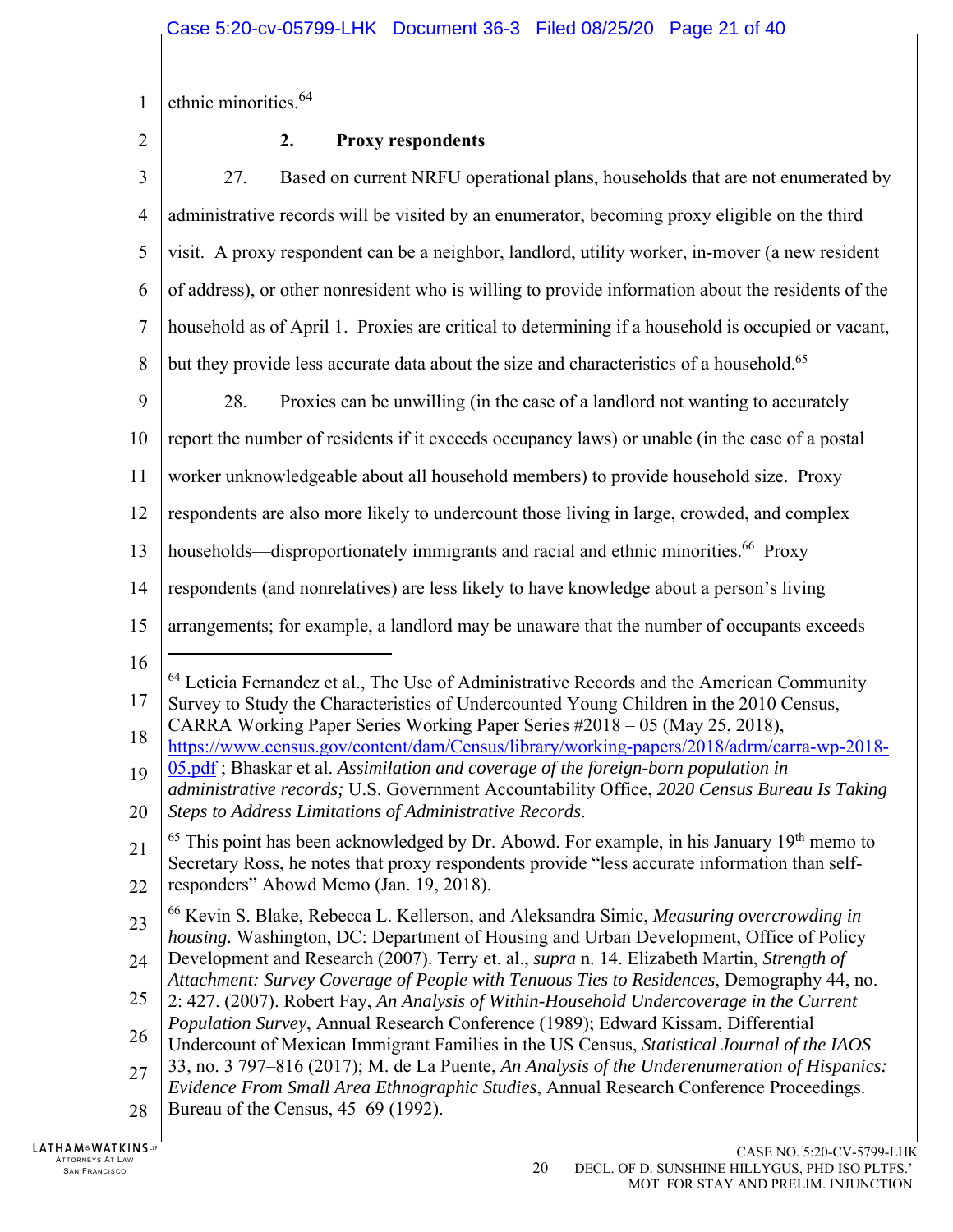### Case 5:20-cv-05799-LHK Document 36-3 Filed 08/25/20 Page 22 of 40

1  $\mathfrak{D}$ 3 4 that on the lease. Research shows that those with tenuous residential arrangements are more likely to be omitted from a household roster, especially by proxy respondents.<sup>67</sup> Census research examining the undercount of children concluded that "unknowledgeable or unwilling proxy respondents may be a key factor in the undercount of young children."<sup>68</sup>

- 5 6 7 8 9 10 11 12 13 14 15 16 17 18 19 20 29. Together, this research suggests that a shortened NRFU operation is likely to increase reliance on proxy respondents at the expense of self-completions (*i.e.*, given reduced time for online self-completions, including after a notice of visit from an enumerator). Moreover, the substantial uncertainty about exactly how the Census Bureau plans to fit 10 weeks of NRFU operations into 4 fewer weeks raises additional concerns about the implementation of the NRFU operation, including the determination of proxies as having "sufficient knowledge to enumerate the NRFU household," the extent of Quality Control re-interviews, and the addition of household contacts in the Closeout phrase.<sup>69</sup> According to the 2020 Census Final Operational Plan, "[w]hile most cases receive a maximum of six attempts, cases in hard-to-count areas may receive more than six attempts to achieve a consistent responses rate for all geographic areas"  $70$ Now, the Census Bureau states that, "In most cases, census workers will make up to six attempts at each housing unit address to count possible residents."<sup>71</sup> When concerns had been previously raised by stakeholders and experts about planned reductions in contact attempts between 2010 and 2020, the Census Bureau had provided reassurances that the Closeout Phase of NRFU would allow for closed cases to be reopened "if a NRFU case was closed without enough data to
- 

 $\overline{a}$ 

- 25 69 NRFU Operational Plan, p. 27.
- 26  $70$  2020 Census Operational Plan, ver. 4, p. 212.
- 27 28  $^{71}$  Al Fontenot and Timothy Olson, Review of 2020 Operational Plan (August 17, 2020). https://www.census.gov/content/dam/Census/newsroom/press-kits/2020/2020-operational-planschedule-review.pdf

<sup>21</sup> 22  $67$  Elizabeth Martin (1999), "Who knows who lives here? Within-household disagreements as a source of survey coverage error." *Public Opinion Quarterly*: 220-236.

<sup>23</sup> 68 U.S. Census Bureau (2017), *Investigating the 2010 Undercount of Young Children – A Comparison of Demographic, Housing, and Household Characteristics of Children by Age*, 19.

<sup>24</sup> Additionally, it is thought that both the census and the post-enumeration survey miss the same type of people (termed correlation bias).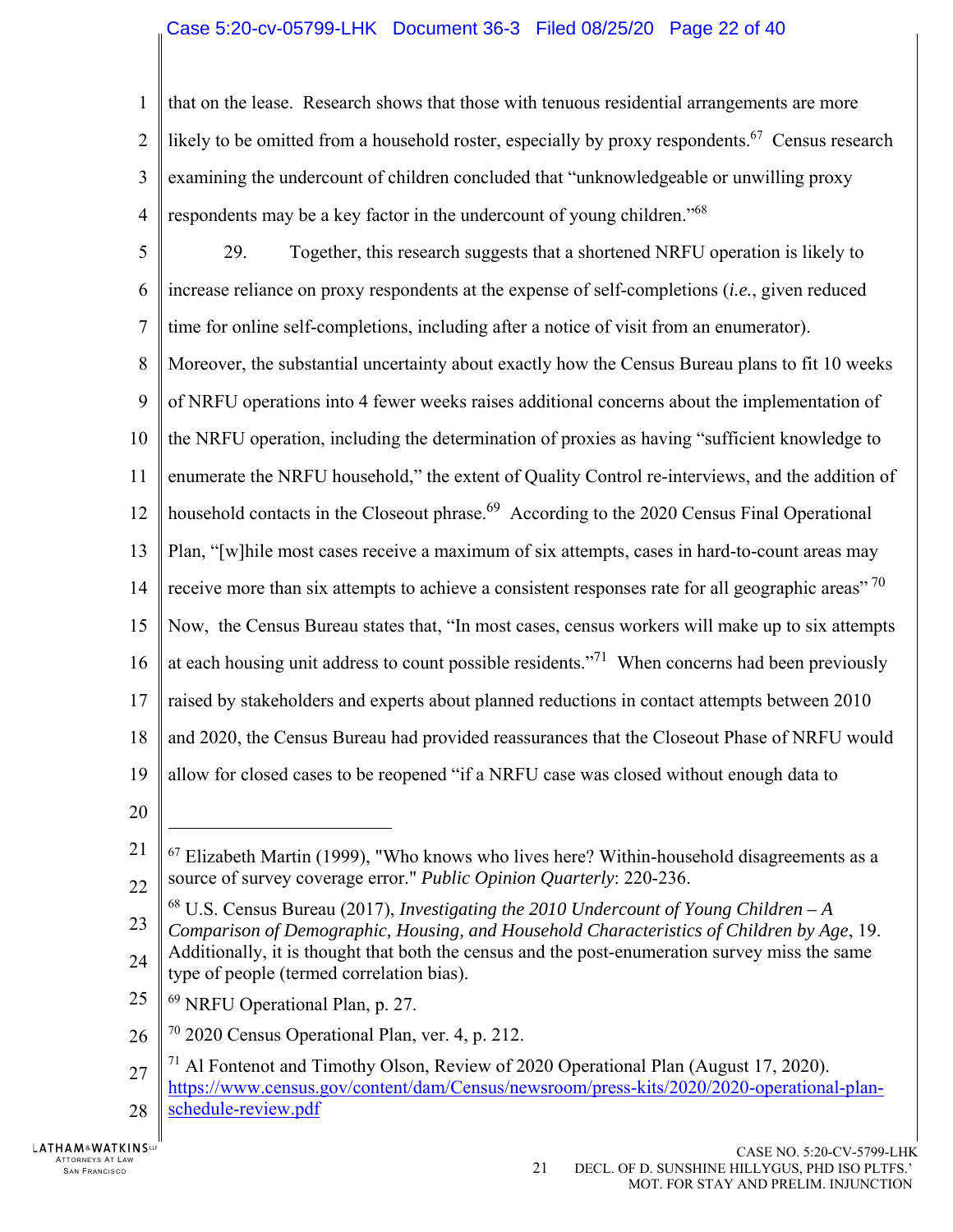| $\mathbf{1}$   | support apportionment." <sup>72</sup> A condensed NRFU operation jeopardizes this important stop gap.                                                                                          |
|----------------|------------------------------------------------------------------------------------------------------------------------------------------------------------------------------------------------|
| $\overline{2}$ | 3.<br>The Role of NRFU for adding to the MAF                                                                                                                                                   |
| 3              | 30.<br>Another reason a compressed NRFU operation is likely to contribute to an                                                                                                                |
| 4              | undercount of racial and ethnic minorities and immigrants is that these groups are more likely to                                                                                              |
| 5              | have been omitted from the MAF in the first place. In addition to enumerating nonresponding                                                                                                    |
| 6              | households, the NRFU operation serves to verify addresses from respondents who self-respond                                                                                                    |
| $\tau$         | (e.g., through MQA) using an address not in the MAF. A shortened time from for adding and                                                                                                      |
| 8              | verifying new addresses will reduce the number of households added to the count from outside                                                                                                   |
| 9              | the initial MAF.                                                                                                                                                                               |
| 10             | 31.<br>Data from the Census Bureau and external researchers finds that the MAF is more                                                                                                         |
| 11             | likely to miss those living in complex housing situations, disproportionately racial and ethnic                                                                                                |
| 12             | minorities. <sup>73</sup> Recent research concludes that one reason for an undercount of racial and ethnic                                                                                     |
| 13             | minorities is that they live in unusual or concealed housing units that are not in the MAF. <sup>74</sup>                                                                                      |
| 14             | Large ethnographic studies in a number of different localities confirm "irregular housing," such                                                                                               |
| 15             | as informal conversions from single family to multi-family arrangements are one reason for                                                                                                     |
| 16             | undercounts. <sup>75</sup> More recent research finds a record number of households living in                                                                                                  |
| 17             | multigenerational households. <sup>76</sup>                                                                                                                                                    |
| 18             |                                                                                                                                                                                                |
| 19             | <sup>72</sup> NRFU Operational Plan, p. 22. CSAC raised concerns about the number of contact attempts<br>multiple times during my six years of service on the committee.                       |
| 20             | 73 For a review of the literature, see Edward Kissam, A Summary Review of Research Relevant                                                                                                    |
| 21             | to Housing Units Missing from the Census Bureau's Master Address File (MAF), WKF Giving<br>Fund.                                                                                               |
| 22             | <sup>74</sup> Edward Kissam, Differential Undercount of Mexican Immigrant Families in the US Census,                                                                                           |
| 23             | Statistical Journal of the IAOS, 33(3), 797-816 (2017).<br><sup>75</sup> E.g., Rodney Terry et. al., Exploring Inconsistent Counts of Racial/Ethnic Minorities in a 2010                       |
| 24             | Census Ethnographic Evaluation, Bulletin of Sociological Methodology 135, no. 1, 32-49, 42                                                                                                     |
| 25             | (2017); M. De la Puente, Why are People Missed or Erroneously Enumerated in the Census? A<br>Summary of Findings from Ethnographic Research. Proceedings of the 1993 Research                  |
| 26             | Conference on Undercounted Ethnic Populations (1993).                                                                                                                                          |
| 27             | <sup>76</sup> D'Vera Cohn and Jeffrey S. Passel, A Record 64 Million Americans Live in Multigenerational<br>Households, Pew Research Center (April 5, 2018), https://www.pewresearch.org/fact- |
| 28             | tank/2018/04/05/a-record-64-million-americans-live-in-multigenerational-households/.                                                                                                           |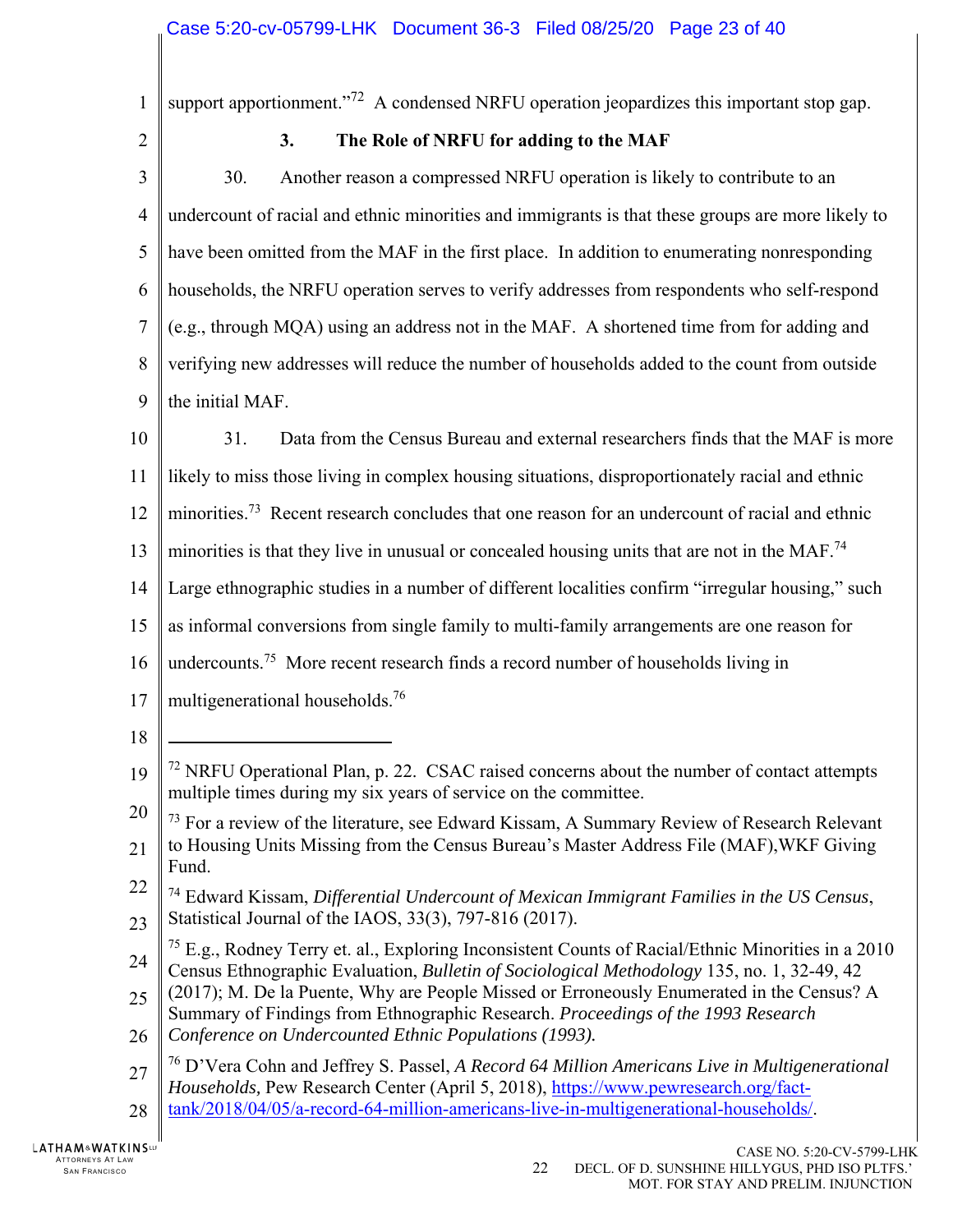| $\mathbf{1}$   | Evidence from community-based address canvassing as part of the Local Update<br>32.                             |
|----------------|-----------------------------------------------------------------------------------------------------------------|
| $\overline{2}$ | of Census Address (LUCA) program found that hidden housing units that otherwise would have                      |
| 3              | been omitted from MAF are overwhelmingly minority households: "the neighborhoods where in-                      |
| $\overline{4}$ | field community-based address canvassing added newly-identified housing units are mostly ones                   |
| 5              | with high proportions of households headed by non-citizens, racial/ethnic minority respondents,                 |
| 6              | and heads of household with lower-than average educational attainment." <sup>77</sup> Unfortunately,            |
| 7              | LUCA participation is uneven across the country with some local areas vigorously seeking to                     |
| 8              | improve the MAF (e.g., California has budgeted \$7 million for LUCA efforts), but other                         |
| 9              | jurisdictions doing little or nothing. For example, there are many border areas in Texas with                   |
| 10             | hard-to-count tracts that have neither a county nor state level LUCA partnership. <sup>78</sup>                 |
| 11             | In sum, a shortened NRFU operation exacerbates the risks of missing addresses<br>33.                            |
| 12             | that might otherwise have been added to the census count through additions to the MAF during                    |
| 13             | NRFU, increasing the likelihood of an undercount of immigrants and racial and ethnic                            |
| 14             | minorities.                                                                                                     |
| 15             | Imputation<br>4.                                                                                                |
| 16             | If an address cannot be enumerated by an in-person enumerator, administrative<br>34.                            |
| 17             | records, or with a proxy, the Census Bureau relies on statistical imputation. Statistical                       |
| 18             | imputation is a procedure that fills in individual missing or conflicting values with a substitute.             |
| 19             | $\parallel$ To produce the apportionment numbers from the Census United File (CUF), which contains all          |
| 20             | household and persons in the decennial count, the Census Bureau must first make a final                         |
| 21             | determination about the occupancy status and household size of all addresses in the MAF and                     |
| 22             | any addresses considered for addition to the MAF during census operations. <sup>79</sup> If the status of a     |
| 23             | 77 Ed Kissam, Cindy Quezada, and Jo Ann Intili. "Community-based canvassing to improve the                      |
| 24             | US Census Bureau's Master Address File: California's experience in LUCA 2018." Statistical                      |
| 25             | Journal of the IAOS (2018), 609.<br>$78 \frac{\text{https://gis-}}{}$                                           |
| 26             | portal.data.census.gov/arcgis/apps/MapTools/index.html?appid=23c7b120c28844368eb5b71be0                         |
| 27             | 41743e<br><sup>79</sup> Examples of addresses added to the MAE include individuals who voluntarily self-respond |

28  $79$  Examples of addresses added to the MAF include individuals who voluntarily self-respond with an address not included in the MAF, addition through an enumerator (e.g., enumerator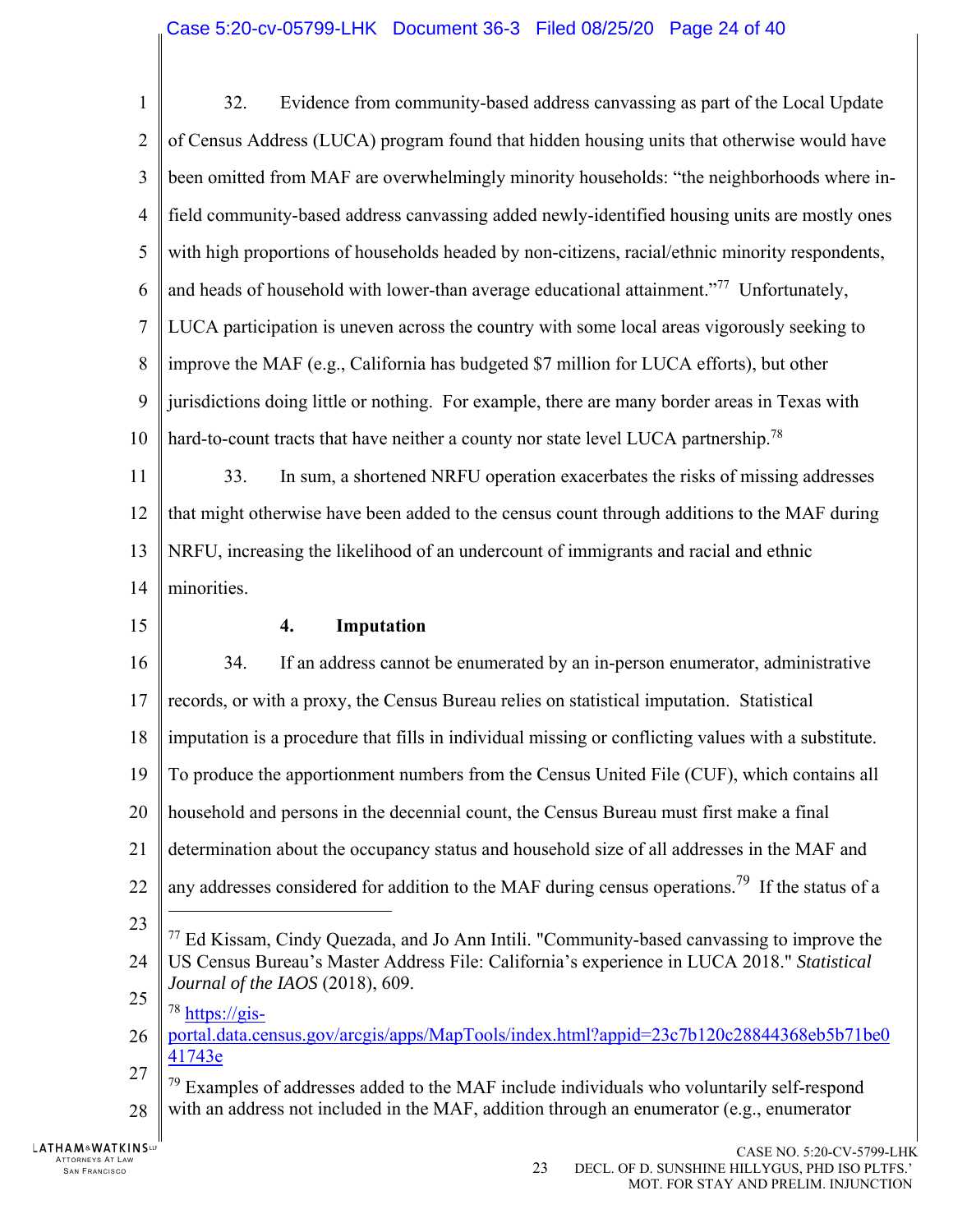## Case 5:20-cv-05799-LHK Document 36-3 Filed 08/25/20 Page 25 of 40

1  $\mathfrak{D}$ 3 4 5 6 7 8 9 10 11 12 13 14 15 16 17 18 19 20 21 22 23 24 25 26 27 28 household—as occupied, vacant, or nonexistent—remains unknown after the NRFU operation, administrative records will be used to model a final status designation.<sup>80</sup> Given the incompleteness and inaccuracies of administrative records for immigrants and racial and ethnic minorities, a shortened NRFU operation is likely to increase the number of households unresolved through NRFU, thus increasing the likelihood they are erroneously classified as vacant. 35. Among occupied households, count imputation is the procedure that fills in household size. The specific imputation method relies on a hot-deck procedure that uses contemporaneous data from responding housing units to fill in deterministic values for the missing information.<sup>81</sup> As a separate and "downstream" process, characteristic imputation fills in the characteristics of the household, such as the age, race, and ethnicity of all residents. 36. In 2010, just 0.39% (less than one half of one percent) of the total population was added via count imputation, as opposed to direct enumeration; in 2000, just 0.43% of total population was added using count imputation.<sup>82</sup> A reduction in the duration of NRFU operations will almost certainly increase the number of households that must ultimately be imputed through count imputation, a point conceded in Census Bureau research earlier in the decade. $83$ 37. The fundamental issue is that the missing data do not occur randomly.<sup>84</sup> The  $\overline{a}$ notices a single address is found to have multiple doorbells), or additions through LUCA appeals or USPS changes. <sup>80</sup> When records say a housing unit existed, but it is unclear whether the unit is occupied or vacant, then the Bureau imputes both if occupied and household size. <sup>81</sup> According to *Intended Administrative Data Use in the 2020 Census* (May 2020), the hot deck imputation is implemented within groups that are defined using administrative records.  $82$  D'Vera Cohn, Imputation: Adding People to the Census. PEW Research Center (May 4, 2011). https://www.pewsocialtrends.org/2011/05/04/imputation-adding-people-to-the-census/ 83 Keller, Andrew. "Imputation Research for the 2020 Census," U.S Census Bureau. https://www.census.gov/content/dam/Census/library/working-papers/2015/dec/DSSD-WP2015- 03.pdf. 84 More specifically, the count imputation approach assumes *ignorable missing data,* which means that the missingness is random conditional on the observed data. *Non-ignorable missing data* means there is a relationship between the missingness and the missing data, as is likely the case with household size among nonresponding households.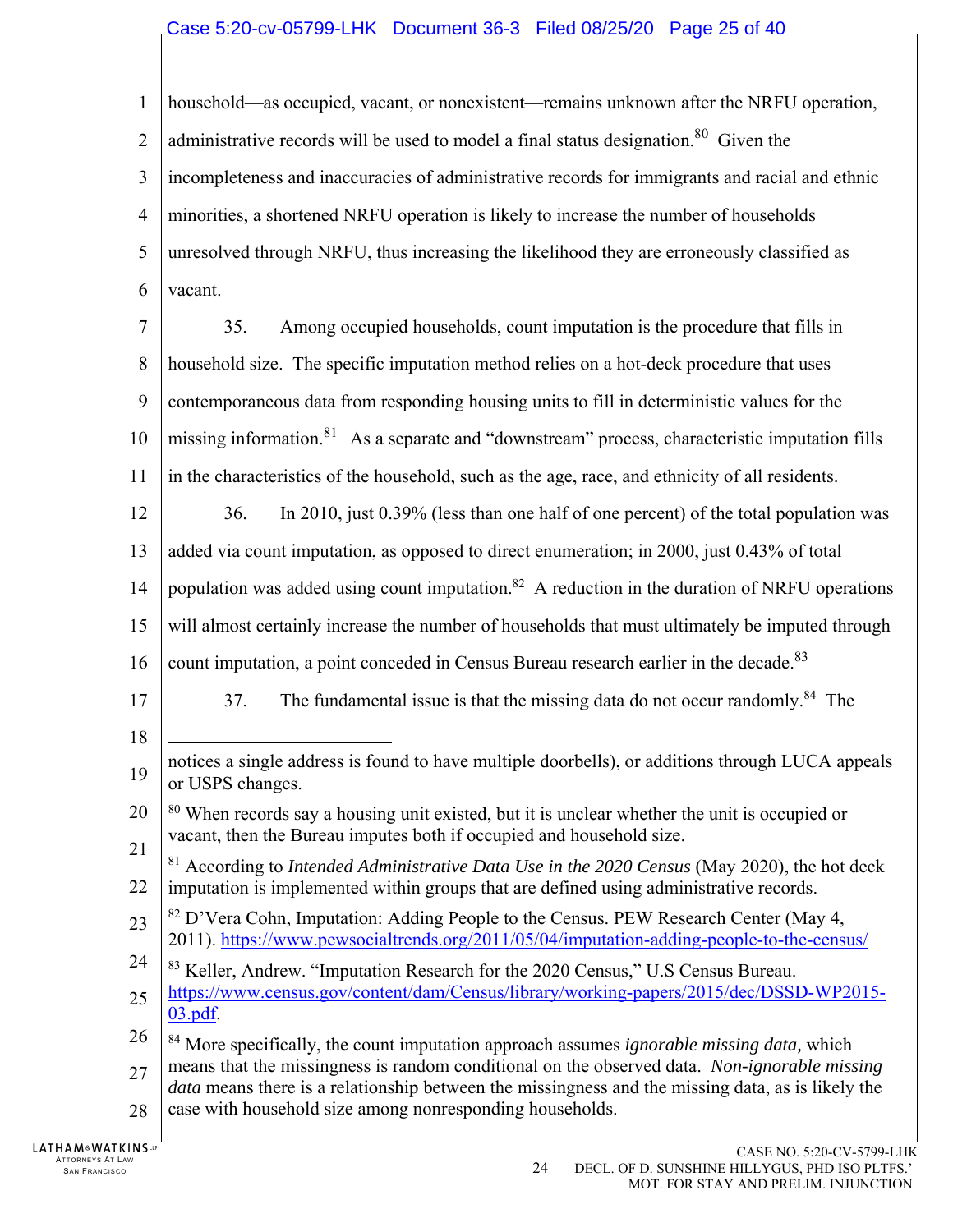## Case 5:20-cv-05799-LHK Document 36-3 Filed 08/25/20 Page 26 of 40

1  $\mathfrak{D}$ 3 4 5 6 7 8 9 10 11 12 13 14 15 16 17 18 19 20 21 22 23 count imputation procedure assumes that the household size of missing households is the same, on average, as that of observed households. Yet Census research has shown that household size is related to census participation.<sup>85</sup> Data from the American Community Survey (ACS) also show that Hispanics and immigrants have larger household sizes on average.<sup>86</sup> Census researchers have acknowledged this problematic assumption underlying count imputations given.<sup>87</sup> While the census count is almost certainly more accurate with count imputation than without it, it also seems clear that count imputation is still likely to undercount hard-to-count populations. As such, a shortened NRFU operation that increases reliance on imputation will worsen the undercount of immigrants and racial and ethnic minorities. 38. In sum, compressing the remaining timeline for census operations jeopardizes the overall accuracy and the distributional accuracy of the resulting population numbers. The rushed plan will now accept self-responses through mail, phone, and the Internet only until September 30, 2020 rather than through October 31, 2020—giving less time for households to be counted by replying to a "Notice of Visit" as part of NRFU operations and less time for households outside of the MAF to be added. The rushed plan of a 6-week (rather than 10-week) NRFU operation will almost certainly increase the number of households enumerated through administrative records, proxy respondents, and imputation, even if the Census Bureau maintains the same basic contact attempt framework. The planned NRFU timeline had been structured as a  $\overline{a}$ 85 David Fein "Racial and Ethnic Differences in U.S. Census Omission Rates." *Demography* 27 (1990), 285-302; Arnold Jackson, "2010 Census Mail Response/Return Rates Assessment Report," *2010 Census Planning Memoranda Series*, No. 198 (2012). <sup>86</sup> Census researchers have previously evaluated the quality of census coverage using external data. E.g., Andrew Keller and Tyler Fox (2014), "Using Data from the American Community

- 24 Survey to Better Understand Coverage Measurement Results in the 2010 Census," Proceedings of the Survey Research Methods Section, American Statistical Association.
- http://ww2.amstat.org/sections/srms/proceedings/y2014/Files/312005 88544.pdf. Their
- 25 comparison shows undercoverage of persons in areas with higher concentrations of Hispanic households and a higher proportion of persons who speak a language other than English at home.
- 26 <sup>87</sup> James Farber, Deborah Wagner, and Dean Resnick "Using Administrative Records for
- 27 Imputation in the Decennial Census," Proceedings of the Survey Research Methods Section, American Statistical Association (2005).
- 28 https://ww2.amstat.org/sections/srms/Proceedings/y2005/Files/JSM2005-000278.pdf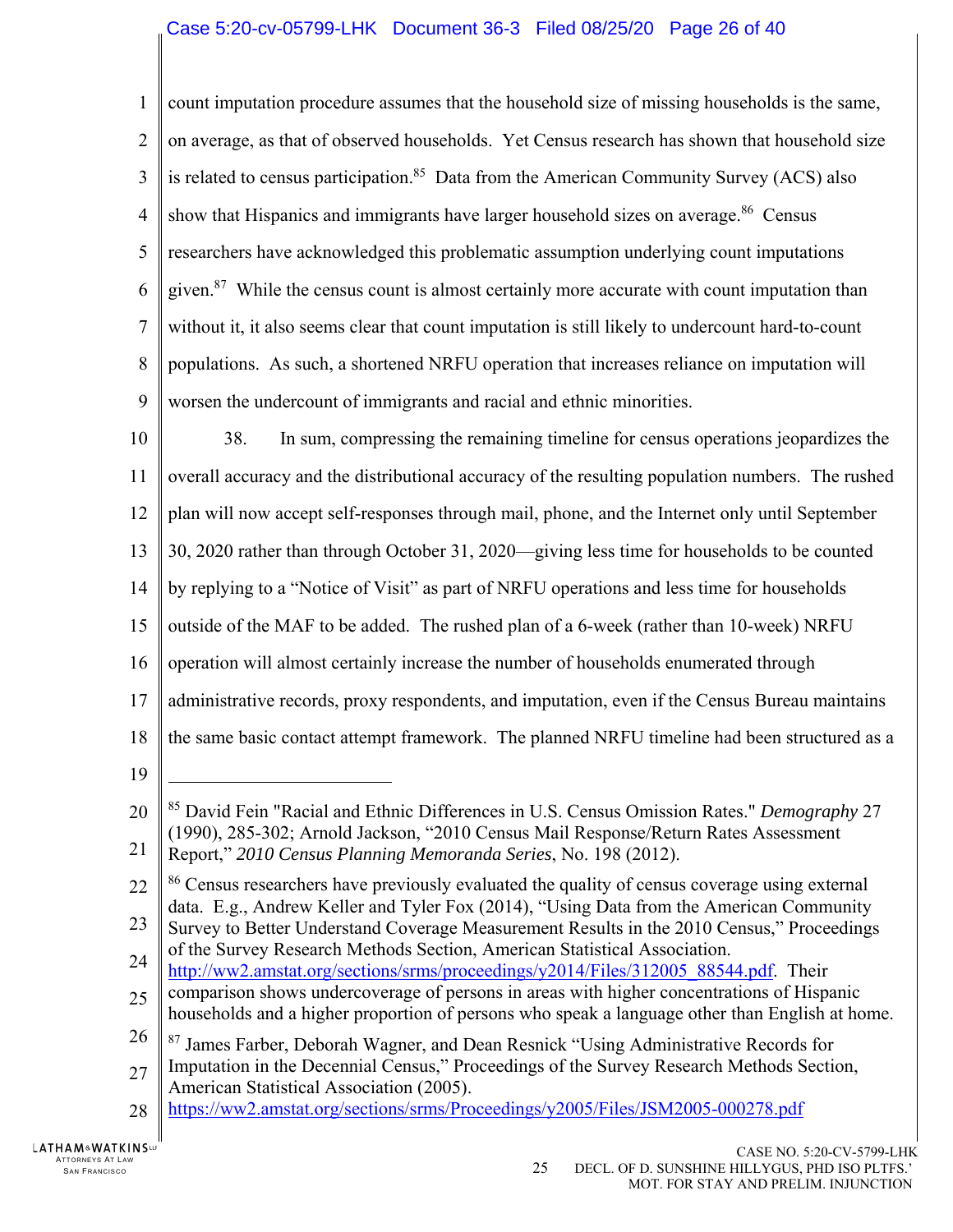1  $\mathfrak{D}$ 3 4 5 6 7 8 9 10 11 12 13 14 15 16 17 18 19 20 21 phased 10-week operation with many quality controls and backstops in which the progression through operational phases depended on the aggregate completion rate in a local geographic area and the arrival of updated administrative records from the IRS and USPS.<sup>88</sup> The planned extension until October 31, 2020 would have allowed census operations to progress, as planned, through the phases, maintaining the planned quality markers and standards (e.g., 60% of cases resolved to progress to Phase II and 85% of cases resolved to progress to the Closeout phase). The rushed plan simply cannot have the same number of days for every phase, thus necessitating either lowering the quality thresholds, lowering the thresholds for resolving a case, or resolving more cases prematurely because of shortened deadlines—in any case, the result will be an increased likelihood of a households being erroneously excluded as vacant/delete and an increased likelihood of household size being underestimated by a proxy respondent or imputation procedure. The planned extension until October 31, 2020 would have also allowed for the fully scheduled Closeout and Quality Control phases intended to identify enumerator mistakes and falsifications and to put additional effort into areas with too few unresolved cases. In 2010, the Closeout phase identified 729,143 housing units that required a follow-up visit by the field staff<sup>89</sup>; the Quality Control program conducted re-interviews with roughly 5% of households, with 13.8% of those interviewed found to have errors that were corrected; among the Quality Control vacancy/delete status check, 4.7% were found to be incorrectly labeled as vacant or delete.<sup>90</sup> In other words, extending the timeline until October 31, 2020 to allow for the full number and schedule of days for each planned phase of NRFU would result in a more accurate enumeration of the hard-to-count households that are the focus of the NRFU operation.

- 22
- 23

 $\overline{a}$ 

26 quality assurance reinterviews.

<sup>24</sup> 25 <sup>88</sup> Phase I was scheduled to run from May 13 until June 17 (25 days) unless 60 percent of cases in an area were resolved (or 4 days of contacts attempted). Phase II was scheduled to run June 17-July 10 (23 days), unless 85% of cases in an area are resolved. The Closeout phase was set to run for 14 days (until July  $24<sup>th</sup>$ ). The final week of NRFU was scheduled for the completion of

<sup>89</sup> See P. 22:

<sup>27</sup> 28 https://www.census.gov/content/dam/Census/library/publications/2012/dec/2010\_cpex\_190.pdf 90

https://www.census.gov/content/dam/Census/library/publications/2012/dec/2010\_cpex\_182.pdf.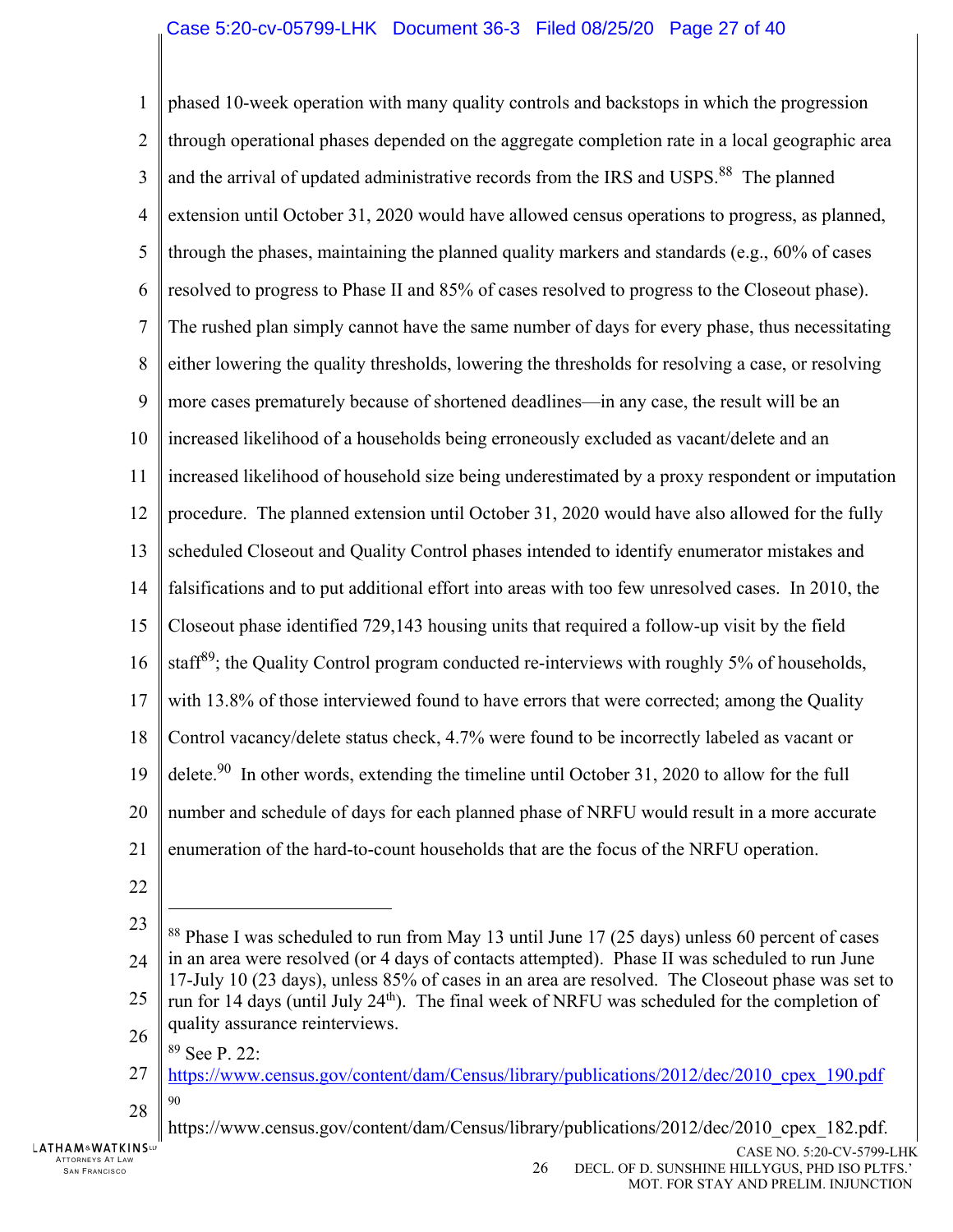1

# **V. VIOLATION OF STATISTICAL STANDARDS AND POLICIES**

 $\overline{2}$ 3 4 5 6 7 8 9 39. All available evidence points to the likelihood that a shortened NRFU operation will exacerbate the differential undercount of immigrants and racial and ethnic minorities. The currently disparities in self-response rates will not be corrected through NRFU operations and the compressed schedule will almost certainly increase the percentage of households in the MAF that are less accurately enumerated through administrative records, proxy respondents, and imputation, contributing to a differential undercount of immigrants and racial and ethnic minorities. In the language of the Census Bureau's Statistical Quality Standards, the resulting census count would fail the "objectivity" standard.

10 11 12 13 14 40. The shortened deadline will not be felt equally across the states given variation in demographic characteristics, social policies, and availability of administrative records. Given apportionment of the U.S. House of Representatives is based on statistical proportionality, the likely differential distribution in undercounts across states means that the census numbers will also fail in their fitness-for-use in the Census Bureau's first and most enduring purpose.

15 16 17 18 19 20 21 22 23 24 25 41. In addition to the Census Bureau Statistical Quality Standards, the Census Bureau is also subject to the Office of Management and Budget (OMB) policies and procedures. Under the OMB's Policy Directive No. 1, federal statistical agencies must "be independent from political and other undue external influence in developing, producing, and disseminating statistics."<sup>91</sup> The administration's decision to rush through the remaining census operations especially the NRFU operations designed to enumerate hard-to-count households—a decision that comes on the heels of Trump's July 21, 2020 Memorandum, Executive Order 13880, the failed attempt to add a citizenship question, the addition of political appointments to the agency, political fundraising efforts linked to the exclusion of noncitizens from the census, all point to an effort by the Trump administration to politically influence the 2020 apportionment count. OMB Policy Directive No. 1 explains:

26

Federal statistical agencies and recognized statistical units must function in an

27

 $\overline{a}$ 

28

 $91$  Office of Management and Budget (OMB), Policy Directive No. 1.

https://www.govinfo.gov/content/pkg/FR-2014-12-02/pdf/2014-28326.pdf.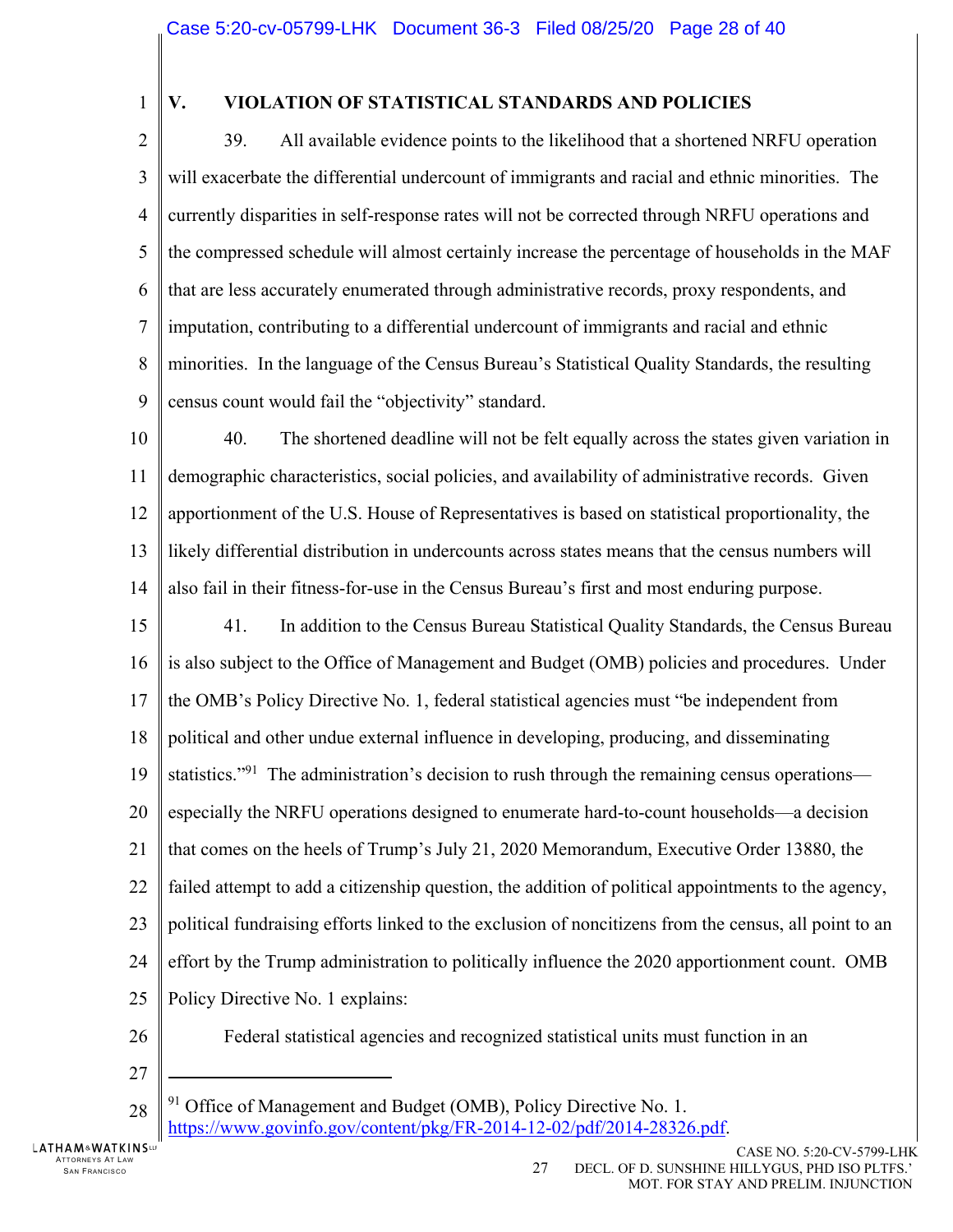1  $\mathcal{D}_{\mathcal{L}}$ 3 4 5 6 7 8 9 10 11 12 13 14 15 16 17 18 19 20 21 22 23 24 25 26 27 28 environment that is clearly separate and autonomous from the other administrative, regulatory, law enforcement, or policy-making activities within their respective Departments. Specifically, Federal statistical agencies and recognized statistical units must be able to conduct statistical activities autonomously when determining what information to collect and process, the physical security and information systems security employed to protect confidential data, which methods to apply in their estimation procedures and data analysis, when and how to store and disseminate their statistical products, and which staff to select to join their agencies. In order to maintain credibility with data providers and users as well as the public, Federal statistical agencies and recognized statistical units must seek to avoid even the appearance that agency design, collection, processing, editing, compilation, storage, analysis, release, and dissemination processes may be manipulated. $92$ 42. A complete, accurate, and unbiased census is essential for the economic and political health of the nation. To the extent that a shortened census timeline reduces the objectivity and utility of the decennial count, it also risks undermining the credibility of the entire federal statistical system. As former U.S. Census Director John Thompson expressed in his testimony before Congress: "Perceptions that the results of the 2020 Census have been manipulated for political purposes will greatly erode public and stakeholder confidence, not only in the 2020 Census but in our democracy."<sup>93</sup>  $\overline{a}$  $92$  Office of Management and Budget (OMB), Policy Directive No. 1, p. 71615. https://www.govinfo.gov/content/pkg/FR-2014-12-02/pdf/2014-28326.pdf.  $93$  Statement of John H Thompson, Former Director U.S. Census Bureau (August 2013 – June 2017), For the House Committee on Oversight and Reform, U.S. House of Representatives, July 29, 2020. https://oversight.house.gov/sites/democrats.oversight.house.gov/files/documents/Testimony%20

Thompson.pdf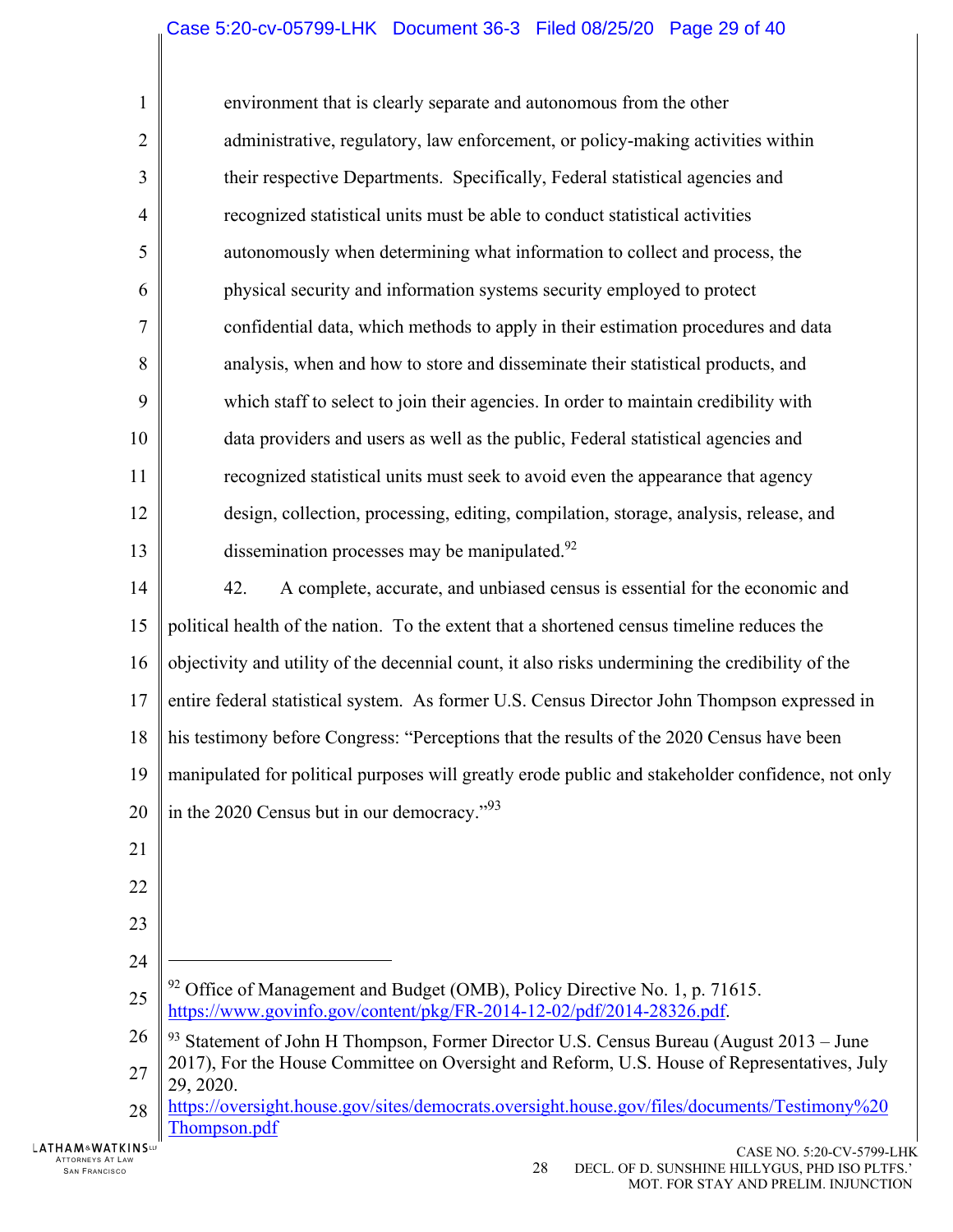$\mathbf{1}$ Pursuant to 28 U.S.C. § 1746, I declare under penalty of perjury that the foregoing is true 2 and correct. 4 Executed on: August 24, 2020 Sunshine Hillygus, Ph.D. D LATHAM<sup>a</sup>WATKINS ~ CASE NO. 5:20-CV-5799-LHK **A TTORN!VS AT LAW SAN FRANCISCO**  29 DECL. OF D. SUNSHINE HILLYGUS, PHD ISO PLTFS.' MOT. FOR STAY AND PRELIM. INJUNCTIO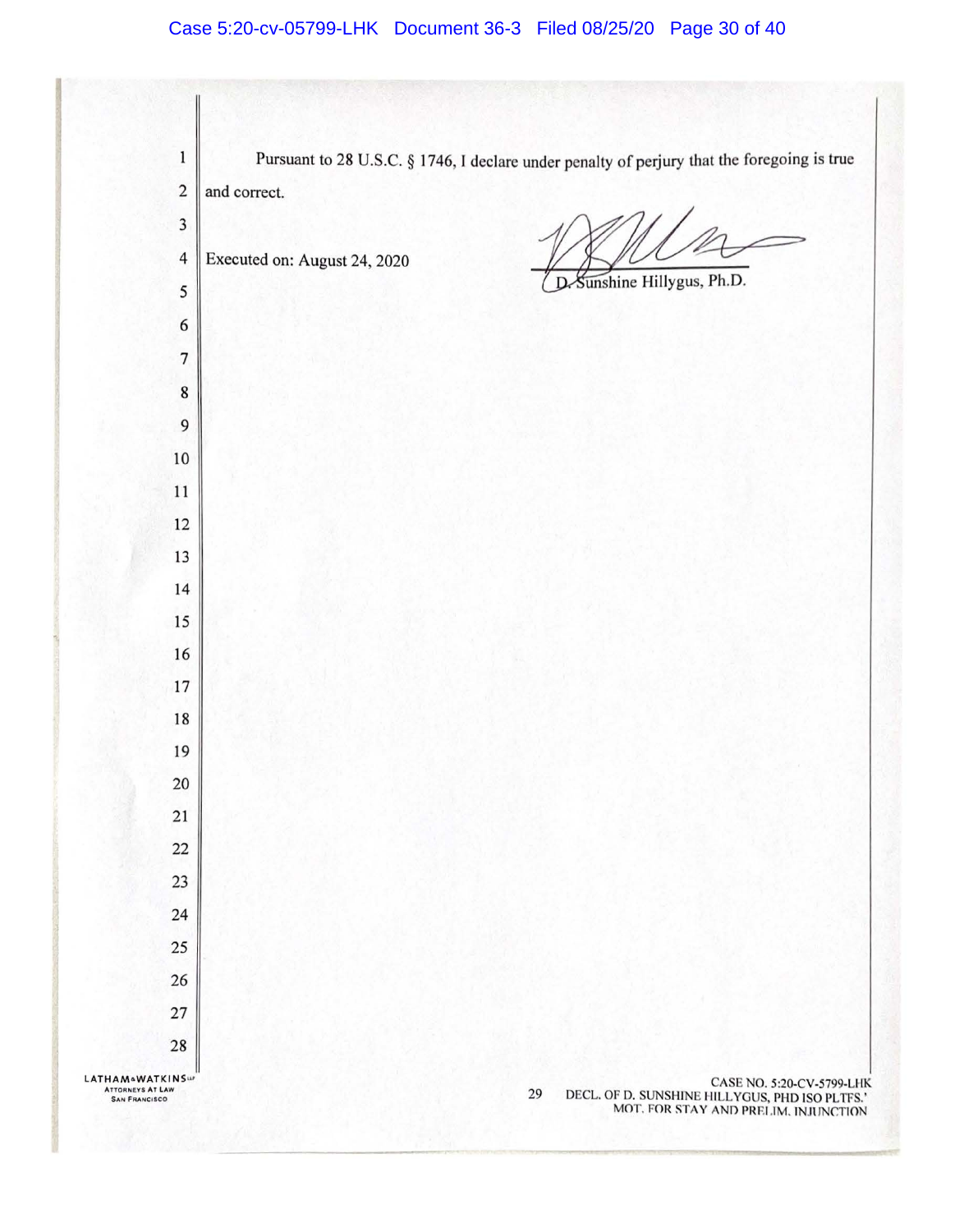### D. SUNSHINE HILLYGUS

Department of Political Science Duke University Box 90204, Durham, NC 27708 919-660-4341 (phone) 919-660-4330 (fax) hillygus@duke.edu

#### ACADEMIC APPOINTMENT

Duke University Professor of Political Science, July 2015- Professor of Public Policy (by courtesy), Nov 2015- Associate Professor of Political Science, July 2009-2015 Director, Duke Initiative on Survey Methodology, July 2010-

Harvard University Frederick S. Danziger Associate Professor of Government, July 2007-June 2009 Director, Program on Survey Research, July 2005-June 2009 Assistant Professor of Government, July 2003-June 2007

EDUCATION Stanford University Ph.D., Political Science, 2003 M.A., Political Science, 2000 Dissertation: Understanding Receptivity to Political Campaigns: Three Essays on Voter Decision Making in Election 2000. Committee: Morris Fiorina (chair), Norman Nie, Simon Jackman, David Brady

> University of Arkansas M.A., Political Science, May 1998 B.A., Political Science and B.A., Spanish, *Summa Cum Laude*, May 1996

BOOKS Holbein, J. and D.S. Hillygus. *Making Young Voters: Converting Civic Attitudes into Civic Action*. Cambridge University Press, 2020.

> Hillygus, D.S. and T. Shields. *The Persuadable Voter: Wedge Issues in Presidential Campaigns*. Princeton University Press, 2008. Paperback, 2009. Winner of the 2009 Robert E. Lane Award. Excerpt reprinted in *Controversies in Voting Behavior*, 5th edition(2011).

> Hillygus, D.S., N. Nie, K. Prewitt, and H. Pals. *The Hard Count: The Political and Social Challenges of Census Mobilization*. Russell Sage Foundation, 2006.

#### JOURNAL PUBLICATIONS

Valentino, N., K. Zhirkov, and D.S. Hillygus, B. Guay. forthcoming "Personality Differences between Face-to-Face and Online Samples," *Public Opinion Quarterly*.

Hillygus, D. S., and Lopez, J. 2020. Easy as 1, 2, 3? Challenges of the 2020 Census and Implications for Political Science. *Journal of Political Institutions and Political Economy*, 1(2), 289-317.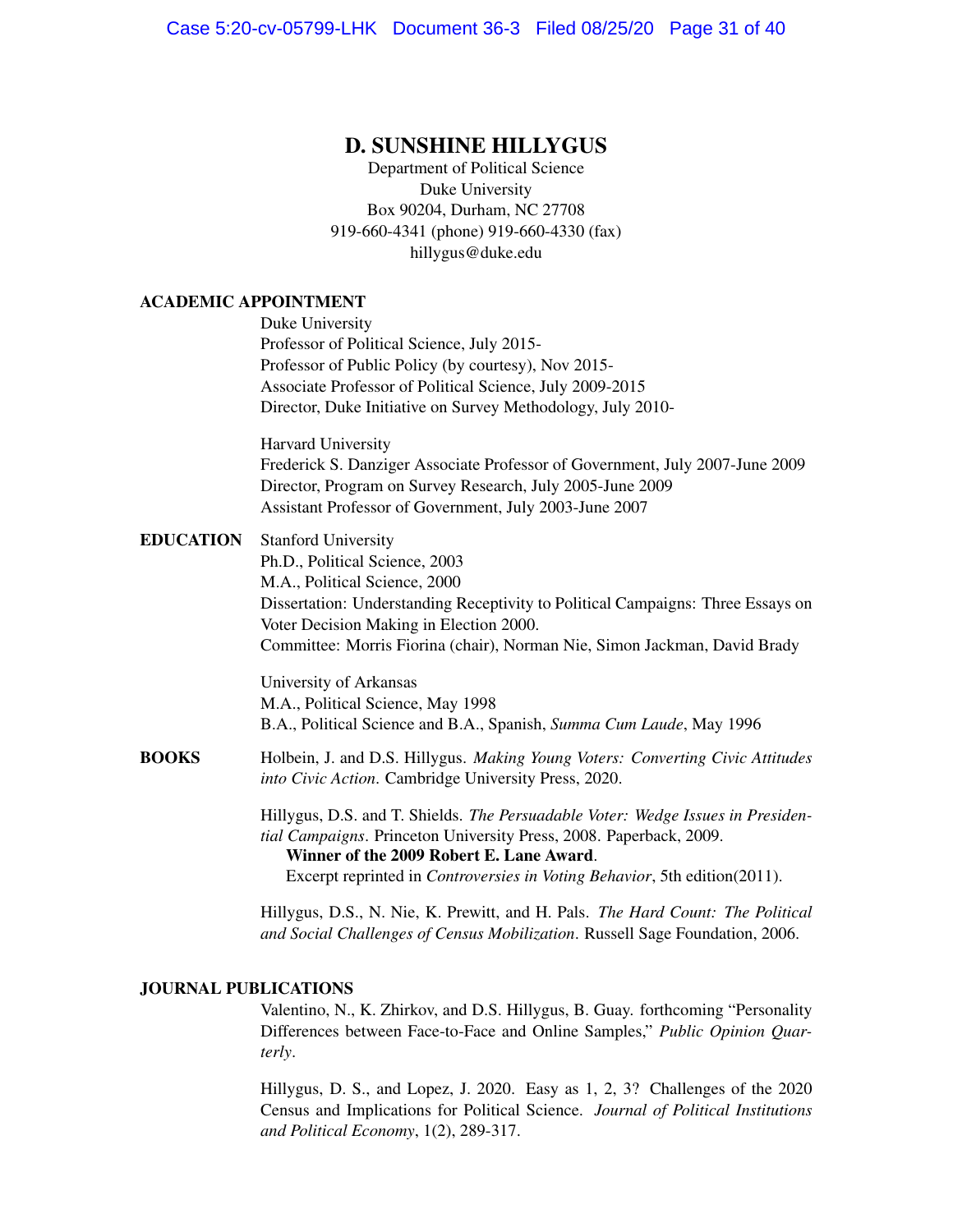Bail, C.A., Guay, B., Maloney, E., Combs, A., Hillygus, D.S., Merhout, F., Freelon, D. and Volfovsky, A., 2020. Assessing the Russian Internet Research Agency's impact on the political attitudes and behaviors of American Twitter users in late 2017. *Proceedings of the National Academy of Sciences*, 117(1).

Madson, G. and D.S. Hillygus. 2019. "Who Trusts the Polls? Motivated Reasoning in Evaluations of Polling Results," *Political Behavior*.

Carlson, C., V. Dounoucos, and D.S. Hillygus. 2019. "The Message and the Medium: The Communication Effects of Twitter Commentary," *Journal of Information Technology & Politics*.

Holbein, J., D.S. Hillygus, C. Gibson-Davis, M. Lenard, and D. Hill. 2018. "The Development of Students' Engagement in School, Community, and Democracy," *British Journal of Political Science*.

Hillygus, D.S. 2018. "Navigating Scholarly Exchange in Today's Media Environment," *Journal of Politics* 80(3), 1064-1068(editor-reviewed).

Xing, Z. D.S. Hillygus and L. Carin. 2017. "Evaluating U.S. Electoral Representation with a Joint Statistical Model of Congressional Roll-Calls, Legislative Text, and Voter Registration Data," *Proceedings of the 23nd ACM SIGKDD Conference on Knowledge Discovery and Data Mining (KDD)*, 1205-1214.

Knutson, K, J. Phelan, M. Paskow, A. Roach, K. Whiton, G. Langer; D.S. Hillygus, M. Mokrzycki, W.A. Broughton, S. Chokroverty, K.L. Lichstein, M. Hirshkowitz. 2017. "The National Sleep Foundation's Sleep Health Index," *Sleep Health* 3 (4): 234-40.

DeYoreo, M., Reiter, J. and D.S. Hillygus. 2017."Nonparametric Bayesian Models With Focused Clustering for Mixed Ordinal and Nominal Data," *Bayesian Analysis*.

Hillygus, D.S., McKee, S., and M. Young. 2017. "Reversal of Fortune: The Political Behavior of White Migrants to the South," *Presidential Studies Quarterly*.

Henderson, M. and D.S. Hillygus. 2016. "Contextual Factors in Time of Decision in the 2008 Presidential Election," *Public Opinion Quarterly*.

Holbein, J. and D.S. Hillygus. 2016. "Making Young Voters: The Impact of Preregistration on Youth Turnout," *American Journal of Political Science*.

Ballard, A., D.S. Hillygus, and T. Konitzer. 2016. "Campaigning Online: Web Display Ads in the 2012 Presidential Campaign," *PS: Political Science & Politics*.

Si, Y., J. Reiter, and D.S. Hillygus. 2016. "Bayesian Latent Pattern Mixture Models For Handling Attrition In Panel Studies With Refreshment Samples," *Annals of Applied Statistics*.

Schifeling, T. C. Cheng, J. Reiter and D.S. Hillygus. 2015. "Accounting for Nonignorable Unit Nonresponse and Attrition in Panel Studies with Refreshment Samples," *Journal of Survey Statistics and Methodology*.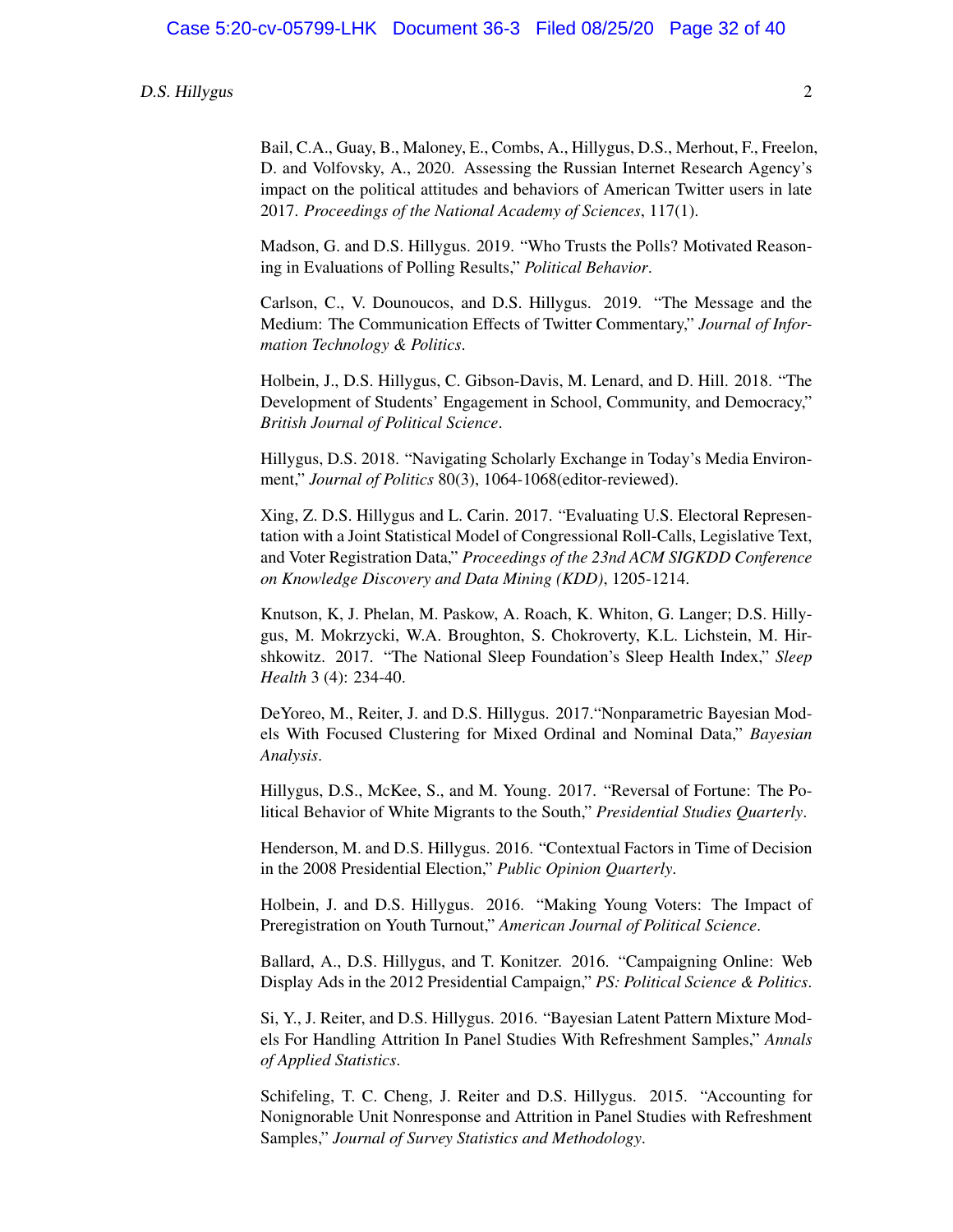Gerber, A., K. Arceneaux, C. Boudreau, C. Dowling, and D.S. Hillygus. 2015."Reporting Balance Tables, Response Rates and Manipulation Checks in Experimental Research: A Reply from the Committee that Prepared the Reporting Guidelines," *Journal of Experimental Political Science*.

Johnston, C., D.S. Hillygus, and B. Bartels. 2014. "Ideology, The Affordable Care Act Ruling, and Supreme Court Legitimacy," *Public Opinion Quarterly*, 78 (4): 963-973.

Gerber, A., K. Arceneaux, C. Boudreau, C. Dowling, D.S. Hillygus, T. Palfrey, D. Biggers, D. Hendry. 2014. "Reporting Guidelines for Experimental Research: A Report from the Experimental Research Section Standards Committee," *Journal of Experimental Political Science*, 1(1): 81-98.

Si, Y., J. Reiter and D.S. Hillygus. 2014. "Semi-parametric Selection Models for Potentially Non-ignorable Attrition in Panel Studies with Refreshment Samples," *Political Analysis*, 23(1): 92-112.

Frankel, L. and D.S. Hillygus. 2014. "Panel Attrition and the Survey Experience," *Political Analysis*, 22(3): 336-353.

Hillygus, D.S. and S. Treul. 2014. "Assessing Strategic Voting in the 2008 Presidential Primaries," *Public Choice*, 161(3): 517-536.

Aldrich, J., B. Bishop, R. Hatch, D.S. Hillygus, and D. Rohde. 2013. "Blame, Responsibility, and the Tea Party in the 2010 Midterm Elections," *Political Behavior*, 36(3), 471-491.

Deng, Y., D.S. Hillygus, J. Reiter, and Y. Si. 2013. "Handling Attrition in Longitudinal Studies: The Case for Refreshment Samples," *Statistical Science*, 28(2): 238-256.

Hillygus, D.S. 2011. "The Evolution of Election Polling in the United States," *Public Opinion Quarterly*, 75(5): 962-981.

Henderson, M. and D.S. Hillygus. 2011. "The Dynamics of Health Care Opinion, 2008-2010: Partisanship, Self-Interest, and Racial Resentment," *Journal of Health Politics, Policy, and Law*, 36(6): 945-960.

Henderson, M., D.S. Hillygus, and T. Tompson. 2010. "'Sour Grapes' or Rational Voting? Voter Decision Making Among Thwarted Primary Voters in 2008," *Public Opinion Quarterly*, 74(3): 499-529.

Ellis, R., D.S. Hillygus and N. Nie. 2010. "Retrospective and Prospective Candidate Evaluations and the Dynamics of Vote Choice in 2008," *Electoral Studies* 29(4): 582-593.

Hillygus, D.S. and M. Henderson. 2010. "Policy Issues and the Dynamics of Vote Choice in the 2008 Presidential Election," *Journal of Elections, Public Opinion, and Parties*, 20(2): 241-269.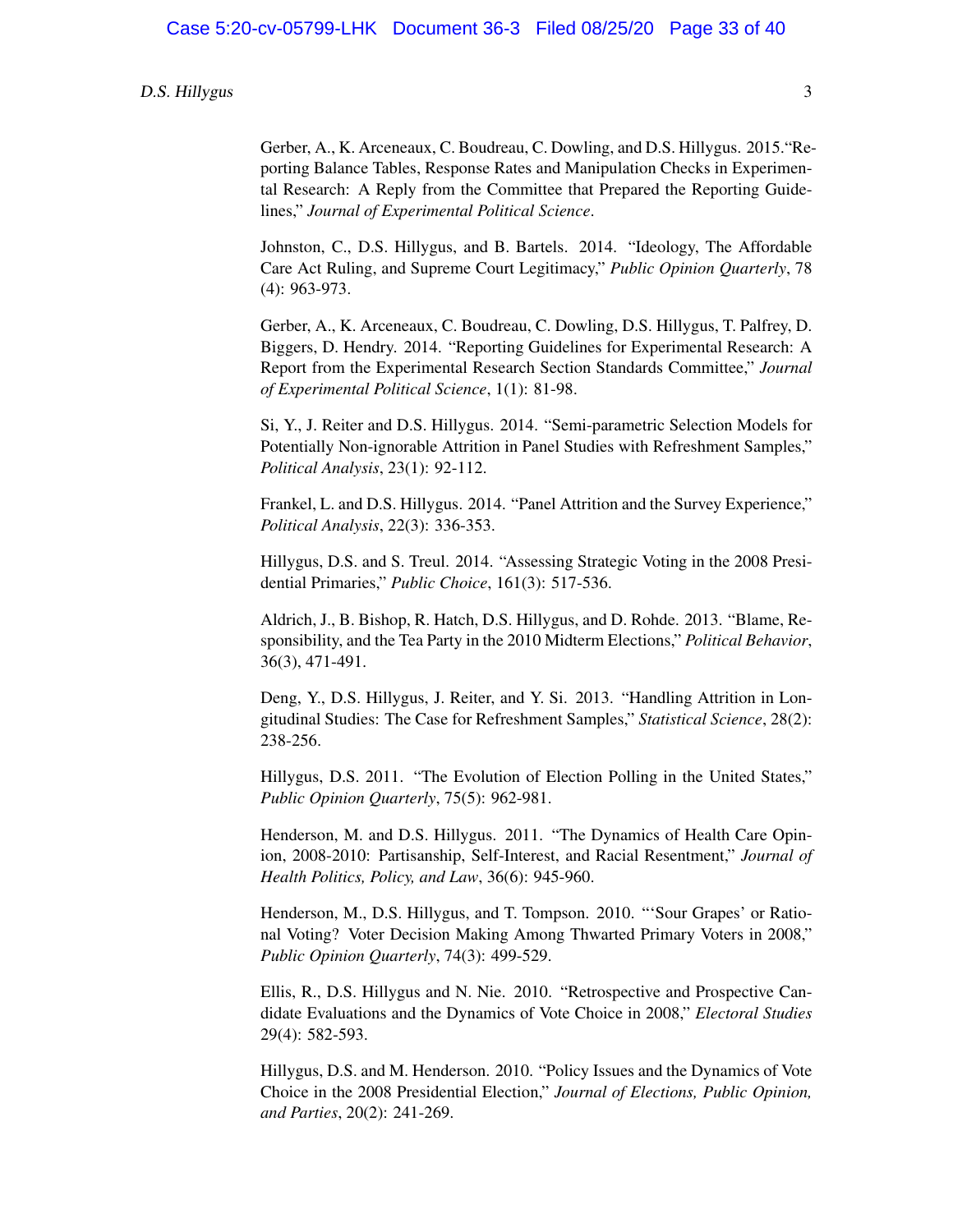Treier, S. and D.S. Hillygus. 2009. "The Nature of Political Ideology in the Contemporary Electorate," *Public Opinion Quarterly*, 73(4):679-703.

Burden, B. and D.S. Hillygus. 2009. "Opinion Formation, Polarization, and Presidential Reelection." *Presidential Studies Quarterly*, 39: 619-35.

Hillygus, D.S. and T. Shields. 2008. "Southern Discomfort? Regional Differences in Voter Decision Making in the 2000 Presidential Election," *Presidential Studies Quarterly*, 38(3): 506-520.

Hillygus, D.S. 2007. "The Dynamics of Voter Decision Making Among Minor Party Supporters: The 2000 U.S. Presidential Election," *British Journal of Political Science*, 37(2): 225-244.

Hillygus, D.S. 2005. "Campaign Effects and the Dynamics of Turnout Intention in Election 2000," *Journal of Politics*, 66(1): 50-68.

Hillygus, D.S. 2005. "The Missing Link: Exploring the Relationship between Higher Education and Political Behavior," *Political Behavior*, 27(1): 25-47.

Hillygus, D.S. and T. Shields. 2005. "Moral Issues and Voter Decision Making in the 2004 Presidential Election," *PS: Political Science and Politics*, 38(2): 201-10. Reprinted in *Quantitative Methods in Practice*, D. Rochefort (ed) CQ Press, 2006.

Hillygus, D.S. and S. Jackman. 2003. "Voter Decision Making in Election 2000: Campaign Effects, Partisan Activation, and the Clinton Legacy," *American Journal of Political Science*, 47(4): 583-596.

Nie, N. and D.S. Hillygus. 2002. "Where Does Internet Time Come From?: A Reconnaissance," *IT & Society*, 1(2): 1-20.

Nie, N. and D.S. Hillygus. 2002. "The Impact of Internet Use on Sociability: Time-Diary Findings," *IT & Society*, 1(1): 1-29.

#### OTHER PUBLICATIONS

Zhou, J., D.S. Hillygus, and J. Aldrich. 2019. "Understanding the Trump Win: Populism, Partisanship, and Polarization in the 2016 Election," *Publications of the Bavarian American Academy*, Heidelberg University Press.

Guay, B. and D.S. Hillygus. 2018. "Online Public Opinion Polling," *Oxford Bibliographies*

Hillygus, D.S. and S. Snell. 2018. "Longitudinal Surveys: Issues and Opportunities," *Oxford Handbook on Polling and Polling Methods*. L. Atkeson and M. Alvarez, eds. New York: Oxford University Press.

Hillygus, D.S. and B. Guay. 2016. "The Virtues and Limitations of Election Polling in the United States," *Seminar Magazine*.

Hillygus, D.S. 2016. "The Practice of Survey Research: Changes and Challenges," *New Directions in Public Opinion*, second edition. Adam Berinsky, ed. Routledge Press.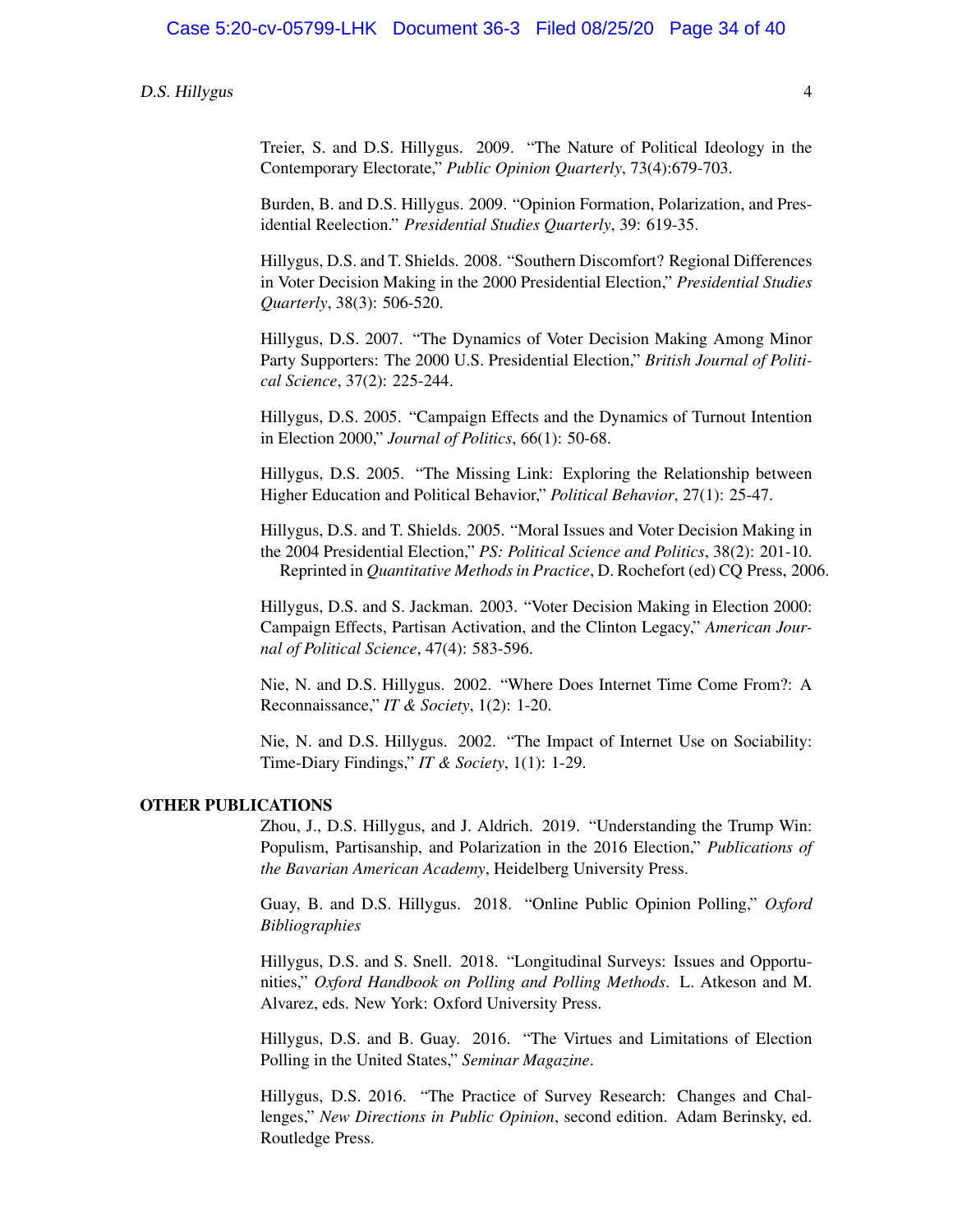Hillygus, D.S., N. Jackson, and M. Young. 2014. "Professional Respondents in Online Survey Panels," *Online Panel Research: A Data Quality Perspective*. M.Callegaro, R. Baker, P. Lavrakas, J. Krosnick, J. Bethlehem, and A. Goritz, ¨ eds.

Frankel, L. and D.S. Hillygus. 2014. "Niche Communication in Political Campaigns," *Oxford Handbook on Political Communication*. Kathleen Hall Jamieson and Kate Kenski, eds. New York: Oxford University Press.

Hillygus, D.S. and B. Burden. 2013. "Mass Polarization in the Bush Presidency," *The Presidency of George W. Bush: Perspectives on the Forty-Third President of the United States*, D. Kelly and T. Shields, eds. Texas A&M Press.

Hillygus, D.S. 2011. "The Practice of Survey Research: Changes and Challenges" *New Directions in Public Opinion*. Adam Berinsky, ed. Routledge Press.

Bishop, B. and D.S. Hillygus. 2011. "Campaigning, Debating, Advertising," *Oxford Handbook on Public Opinion and Media*. Larry Jacobs and Robert. Shapiro, eds. New York: Oxford University Press.

Hillygus, D.S. 2010. "Campaign Effects on Vote Choice," *Oxford Handbook on Elections and Political Behavior*. Jan Leighly and George C. Edwards III, eds. Oxford University Press.

Bishop, B., A. Cooper, and D.S. Hillygus. 2009. "Innovative Survey Methodologies for the Study of Attitudes Toward Terrorism and Counterterrorism Strategies," Institute for Homeland Security Solutions, Duke University.

Hillygus, D.S. 2009. "Guest Editor Introduction: Understanding the 2008 Presidential Election," *Public Opinion Quarterly* 73: 841-844.

Hillygus, D.S. 2009. "The Need for Survey Reporting Standards in Political Science," *The Future of Political Science: 100 Perspectives*, G. King, N. Nie, and K. Schlozman (eds).

Hillygus, D.S. 2008. "Internet and Politics 2008: Microtargeting," *The Publius Project*, The Berkman Center.

Hillygus, D.S. and T. Shields. 2008. "Moderation or Polarization in Candidates' Campaign Agendas?" *The Polling Report*, 24(15).

Hillygus, D.S. 2007. "Moral Values: Media, Voters, and Candidate Strategy," in *A Matter of Faith? Religion in the 2004 Presidential Election*, Brookings Institution Press.

Hillygus, D.S. 2004. Review of Models of Voting in Presidential Elections: The 2000 Election, H. Weisberg and C. Wilcox (eds), in *Presidential Studies Quarterly*, 34(3).

Brady, D. and D.S. Hillygus. 2004. "Assessing the Clinton Presidency: The Political Constraints of Legislative Policy" in *The Clinton Riddle: Perspectives on the 42nd President*, Shields, Whayne, and Kelley (eds). U of Arkansas Press.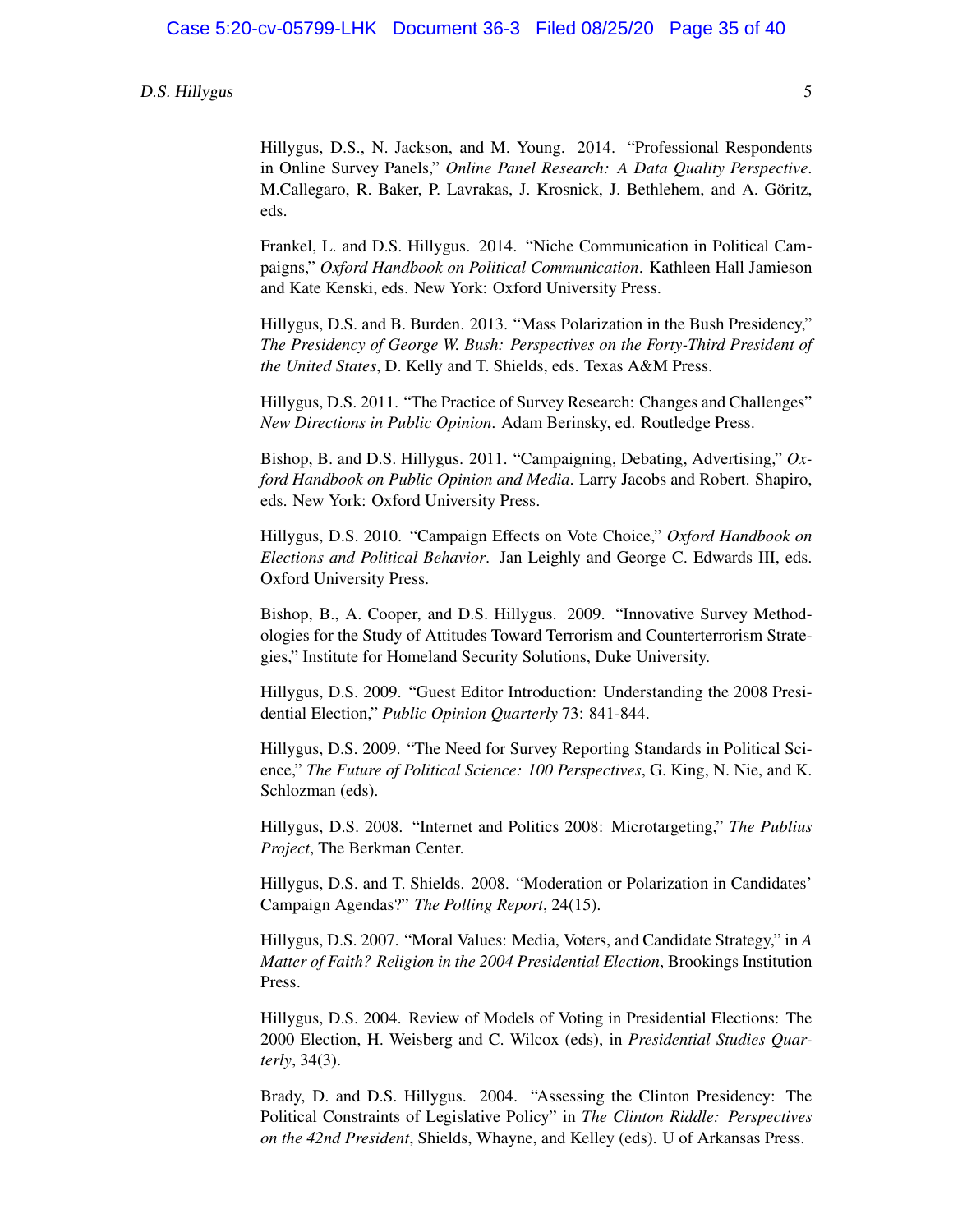Nie, N., D.S. Hillygus, and L. Erbring. 2003."Internet Use, Interpersonal Relations and Sociability: A Time Diary Study" in *The Internet in Everyday Life*, Wellman and Haythornthwaite (eds). Oxford: Blackwell Publishers.

Nie, N. and D.S. Hillygus. 2001. "Education and Democratic Citizenship," in *Making Good Citizens: Education and Civil Society*, Ravitch and Viteritti (eds). Yale University Press.

#### CURRENT PROJECTS

Olanrewaju A., G. Madson, D.S. Hillygus and J. Reiter. "Leveraging Auxiliary Information on Marginal Distributions in Nonignorable Models for Item and Unit Nonresponse in Surveys," under review.

Lopez, J. and D.S. Hillygus. "Why So Serious?: Survey Trolls and Political Misinformation" available at SSRN.

Endres, K. D.S. Hillygus, and S. Snell, "Big Data, Big Problems: Overcoming Barriers to Consent for Data Linking."

#### HONORS/AWARDS

Duke University Howard D. Johnson Distinguished Teaching Award, 2019.

National Science Foundation, Political Science Program (\$3.9m) "ANES Web: American National Election Study," (PI S. Iyengar), 2018-2021.

Provost "Together Duke" Initiative (\$454,000), "Duke Polarization Lab" (Co-PI with K. Heller, J. Moody, G. Sapiro, A. Volfovsky and PI C. Bail), 2018-2019

National Science Foundation, Political Science Program, Grant SES-1657821 (\$335,690), "Making Young Voters: Policy Reforms to Increase Youth Turnout" (PI with Co-PI J. Holbein) 2017-2019

National Science Foundation, MMS Program, Grant SES-1733835 (\$300,000), "Leveraging Auxiliary Information on Marginal Distributions in Multiple Imputation for Survey Nonresponse" (Co-PI with PI J. Reiter) 2017-2019

Bass Connections, Education and Human Development grant (\$23,000), 2017- 2019

Facebook Academic Program gift (\$25,000), 2016

National Science Foundation, Political Science Program, Grant SES-1416816 (\$249,999), "Education, Engagement, and Well-being among Adolescents" (PI with Co-PI C. Gibson-Davis) 2014-2016

National Science Foundation, MMS Program, Grant SES-1131897 supplement (\$199,000), "Conducting Research Using the Survey of Income and Program Participation (SIPP) Panel Study," 2013-2015

Information Initiative at Duke, Research Incubator Award (\$75,000) "Using Big Data to Understand the American Electorate," (with L. Carin), 2013-2015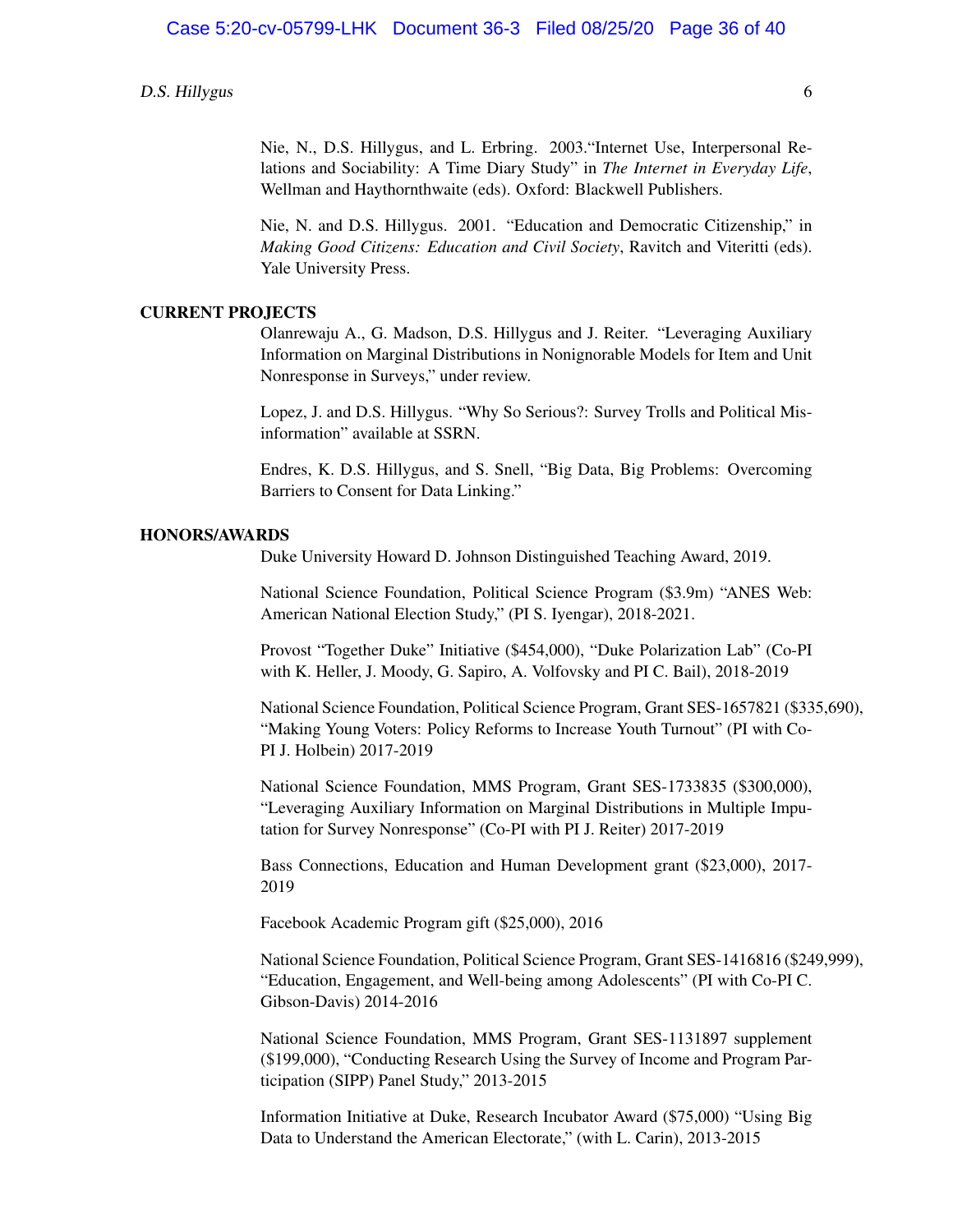National Science Foundation, MMS Program, Grant SES-1131897 (\$2,997,591), "Triangle Census Research Network" (Senior Co-Investigator with L. Cox, D. Dunson, J. Hotz, F. Li, and PI J. Reiter and Co-PI A. Karr), 2011-2016

National Science Foundation, MMS Program, Grant SES-1061241 (\$160,000), "Multiple Imputation Methods for Handling Missing Data in Longitudinal Studies with Refreshment Samples." (with PI J. Reiter), 2011-2012

National Science Foundation, Political Science Program, SES-1110341"Balancing Innovation and Continuity in Longitudinal Surveys"(\$38,235), 2011

IHSS Award, Innovative Survey Methodologies(\$25,081), 2009

Robert E. Lane Award for best book published in political psychology in 2008

CAPS Junior Faculty Seed Grant (\$5000), 2008

Shorenstein Center for Press and Politics Fellow, Fall 2005

Program on the Global Demography of Aging Grant (\$17,130), 2005-06

Institute for Quantitative Social Science Research Grant (\$10,000), 2005-06

Institutional Development Initiative (\$10,000), 2005-06

Blair Center for Southern Politics, 2004 Election Survey Funding (\$85,000)

CAPS Junior Faculty Seed Grant (\$5000), 2004-2005

Milton Fund Grant, Harvard University (\$3500), 2004-2005

Harvard University Cooke-Clark Grant (\$6000)

Westview Paper Prize, 2003 Midwest Political Science Meeting

Heinz Eulau Political Behavior Fellowship, 2002-2003

Best Graduate Student Poster Award, 2002 Political Methodology Meeting

National Conference of State Legislators Women's Graduate Fellowship, 1998

#### PROFESSIONAL SERVICE

Associate PI, American National Election Study, 2018-2021 Associate Editor, *Political Analysis*, 2018- Chair, POQ Advisory Committee, 2011- Methods, Measurement, and Statistics Advisory Panel, National Science Foundation, 2018-2020 Board Member, American National Election Studies, 2010-2013, 2014-2017 Scientific Advisory Committee, U.S. Census Bureau, 2012-2018 Political Science Advisory Panel, National Science Foundation, 2010-2012 Member, Executive Council, Midwest Political Science Association, 2014-17 Member, Executive Council, Southern Political Science Association, 2014-17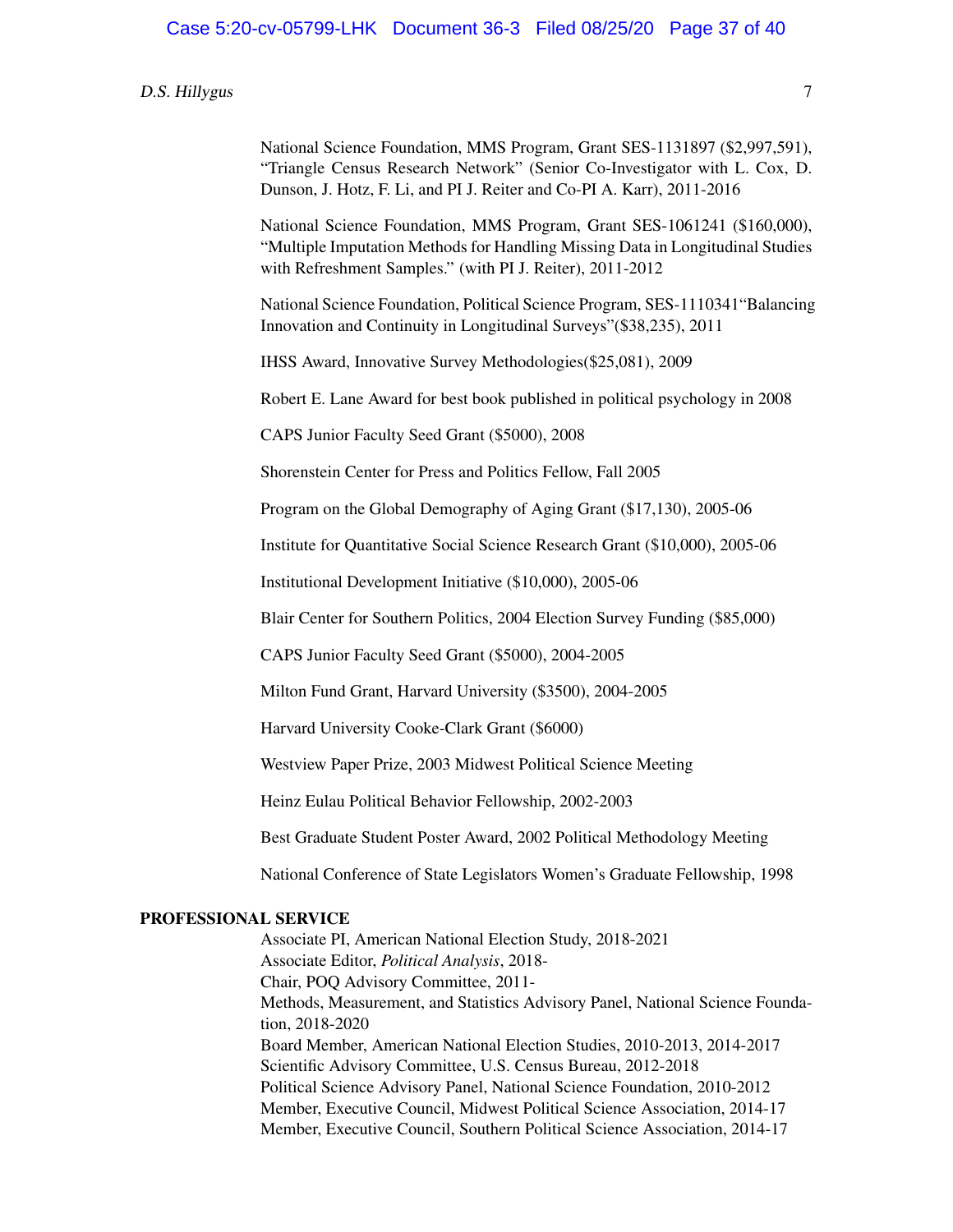Editorial Board, *American Political Science Review*, 2016- Editorial Board, *Journal of Politics*, 2010- Editorial Board, *Public Opinion Quarterly*, 2008- Editorial Board, *Political Communication*, 2015- Editorial Board, *Journal of Experimental Political Science*, 2013- Editorial Board, *Political Behavior*, 2011- Editorial Board, *Journal of Elections, Public Opinion and Parties*, 2008- Editorial Board, *Political Science Network*, 2007- Editorial Board, *The Forum*, 2011- Editorial Board, *Political Analysis*, 2015-2017 Editorial Board, *American Journal of Political Science*, 2009-2012 Guest Editor, *Public Opinion Quarterly* 2009 Special Issue AAPOR Journals Committee (2019) APSA EPOVB Best Article in Political Behavior Award Committee (2019) APSA Experimental Research Section: Reporting Standards Committee (2011) APSA Political Meth Section: Nominations Committee (2010-2012), Diversity Committee (2005-08, 2011-12), Miller Prize (2017), Emerging Scholar (2018- 2020) SPSA, VO Key Award Committee, 2013 APSA Gladys M. Kammerer Award Committee, 2012 APSA Philip Converse Book Award Committee, 2009, 2010 and 2012 SPSA Program Committee, 2009 and 2012 JOP Best Paper Award Committee, 2011 AAPOR Book Award Committee, 2011, 2016

#### CONFERENCES ORGANIZED

International Total Survey Error Workshop (6/18) Conducting Research Using the Survey of Income and Program Participation (SIPP) Panel Study, Durham, NC (2/14) Balancing Innovation and Continuity in Longitudinal Surveys, Durham, NC (2/11) Assessing Survey Quality, Cambridge, MA (4/09) Surveying Multiethnic America, Cambridge, MA (4/07) Advances in Questionnaire Design, Cambridge, MA (2/06)

#### Expert Witness Work

League of Women Voters v. State of North Carolina, Case No. 1:13-CV-660 NAACP et al. v. Bureau of the Census et al., Case No. 8:18-CV-00891 New York Immigration Coalition v. Dept. of Commerce, Case No. 18-CV-5025

#### INVITED PRESENTATIONS(last 5 years)

Plenary, Pacific Association of Public Opinion Research Meeting (12/19) Massachusetts Institute of Technology (10/19) Michigan State University (9/19) Plenary, American Association of Public Opinion Research Meeting (5/19) University of North Carolina (2/19) Emory University (11/18) Duke Alumni Association of Philadelphia (4/18) Duke Alumni Association of Los Angeles (6/17) Duke Alumni Association of Austin (6/17)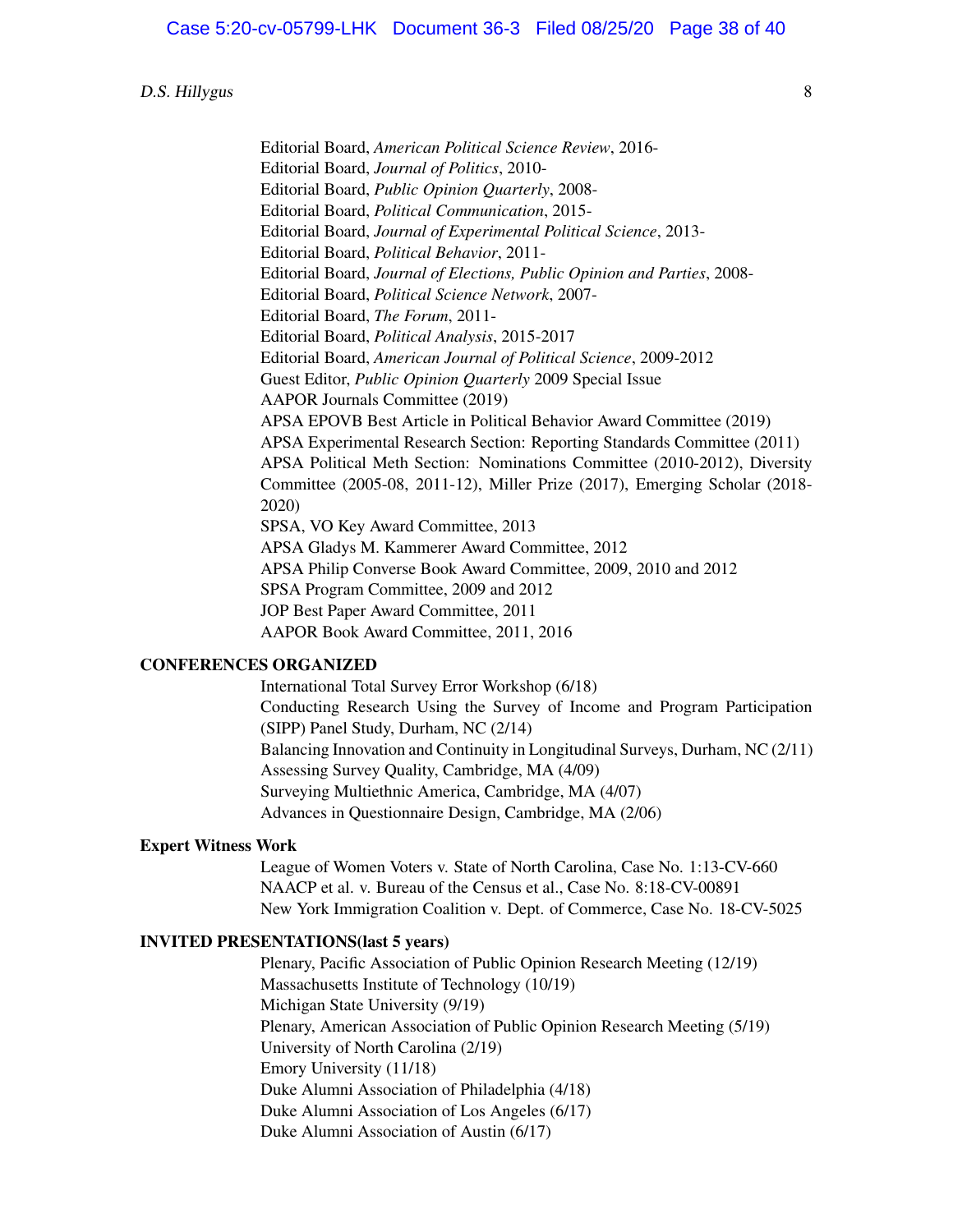Duke Alumni Association of Denver (5/17) Fordham University (4/17) Qualtrics Innovation Summit, Salt Lake City (3/17) Stanford Alumni Association, Durham (2/17) Duke Alumni Association of San Diego (11/16) Wake Forest University (11/16) Reed College (10/16) UNC-Wilmington (10/16) Duke Alumni Association of North Texas (9/16) Duke Alumni Association of Charlotte (5/16) Dept of Political Science, MIT (4/16) Center for the Study of Democratic Politics, Princeton (3/16) Appalachian State University (3/16) Computers, Privacy, and Data Protection Conference, Brussels (1/16) Political Persuasion Conference, Laguna Beach, CA (1/16) Duke Alumni Association of Tampa (1/16) Keynote, Australian Society for Quantitative Political Science, Melbourne (12/15) Dept of Communication, U. of Michigan (11/15) Dept of Political Science, UNC-Greensboro (11/15) Microsoft Panel on Campaign Technology, D.C. (11/15) Political Science Dept, U. Texas (12/14) ElectionsLive!, Duke University (11/14) American Politics Research Group, UNC (11/14) American Politics Workshop, UCLA (01/14) The American Panel Survey Workshop, Wash U (11/13) Intro to Survey Methods, Shanghai Jiao Tong University (06/13) Senior Scholar Career Presentation, Visions in Methodology, FSU (04/13) American Politics Workshop, Yale University (03/13) Google Political Innovation Summit, New York (01/13)

#### DEPARTMENTAL AND UNIVERSITY SERVICE

Founding Director, Duke Initiative on Survey Methodology, 2010- Associate Director, Institutional Review Board, Duke University, 2010- Social Science Research Institute Steering Committee, 2011- Duke Advisory Committee on Investment Responsibility, 2017- EHD-Bass Connections Team Leader, 2017-2020 Standing Committee for Misconduct in Research, 2019-2022 Social Science Research Institute (SSRI) Director Search chair, 2018 Faculty Fellow, Duke Alumni Association, 2015-2018 POLIS steering committee, 2015-2017 Social Science Research Institute Planning Committee, 2012 Behavior and Identity Field Chair, 2011-2012, 2014, 2016-2018 Behavior and Identity Workshop Organizer, 2010-2012, 2016 American Politics Field Organizer, 2010-2012 REP Search Committee, Duke Political Science, 2013, 2017 China Search Committee, Duke Political Science, 2011 Graduate Admissions Committee, Duke Political Science, 2009, 2014